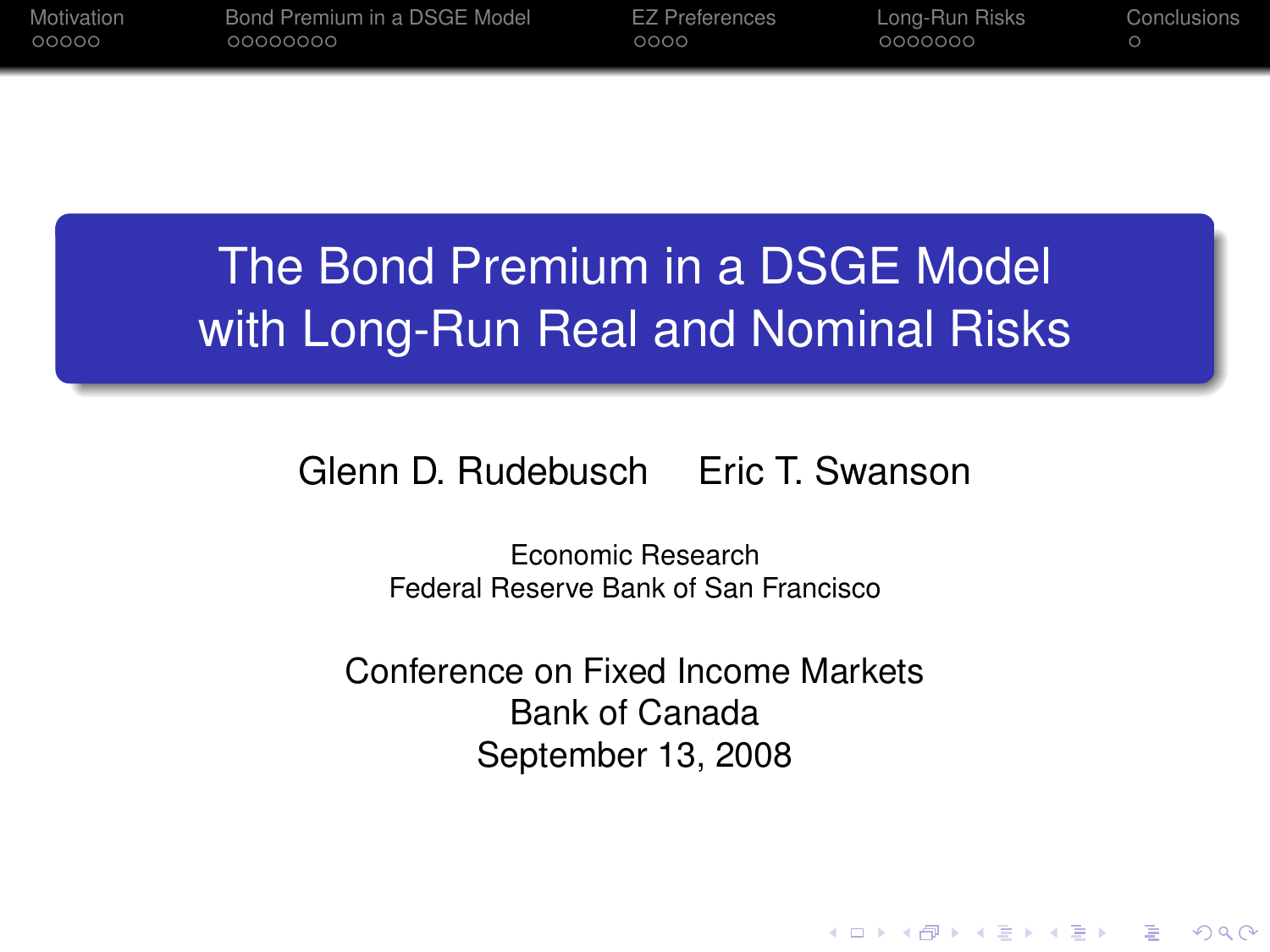| Motivation | Bond Premium in a DSGE Model | <b>EZ Preferences</b> | Long-Run Risks | Conclusions |
|------------|------------------------------|-----------------------|----------------|-------------|
| 00000      | 00000000                     | 0000                  | 0000000        |             |
| Outline    |                              |                       |                |             |



2 [The Bond Premium in the Standard New Keynesian Model](#page-13-0)

**KORK ERKER ADAM ADA** 

- 3 [Epstein-Zin Preferences](#page-37-0)
- 4 [Long-Run Risks](#page-46-0)
- **[Conclusions](#page-56-0)**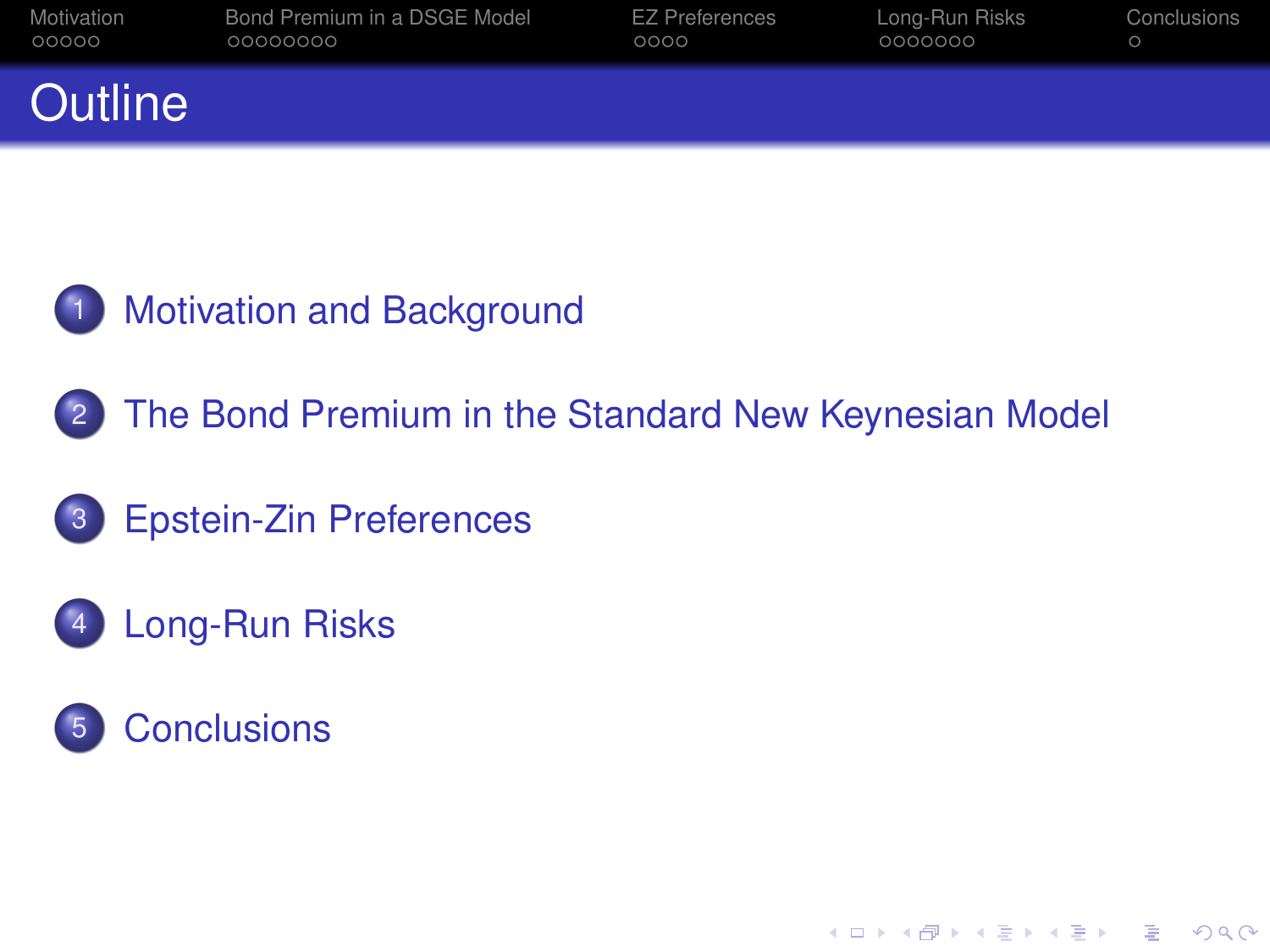| Motivation     | Bond Premium in a DSGE Model         | <b>EZ Preferences</b> | Long-Run Risks | Conclusions |
|----------------|--------------------------------------|-----------------------|----------------|-------------|
| $\bullet$ 0000 | 00000000                             | 0000                  | 0000000        |             |
|                | The Bond Premium Puzzle <sup>1</sup> |                       |                |             |

<span id="page-2-0"></span>The equity premium puzzle: excess returns on stocks are much larger (and more variable) than can be explained by standard preferences in a DSGE model (Mehra and Prescott, 1985).

**KOD KOD KED KED E VAN**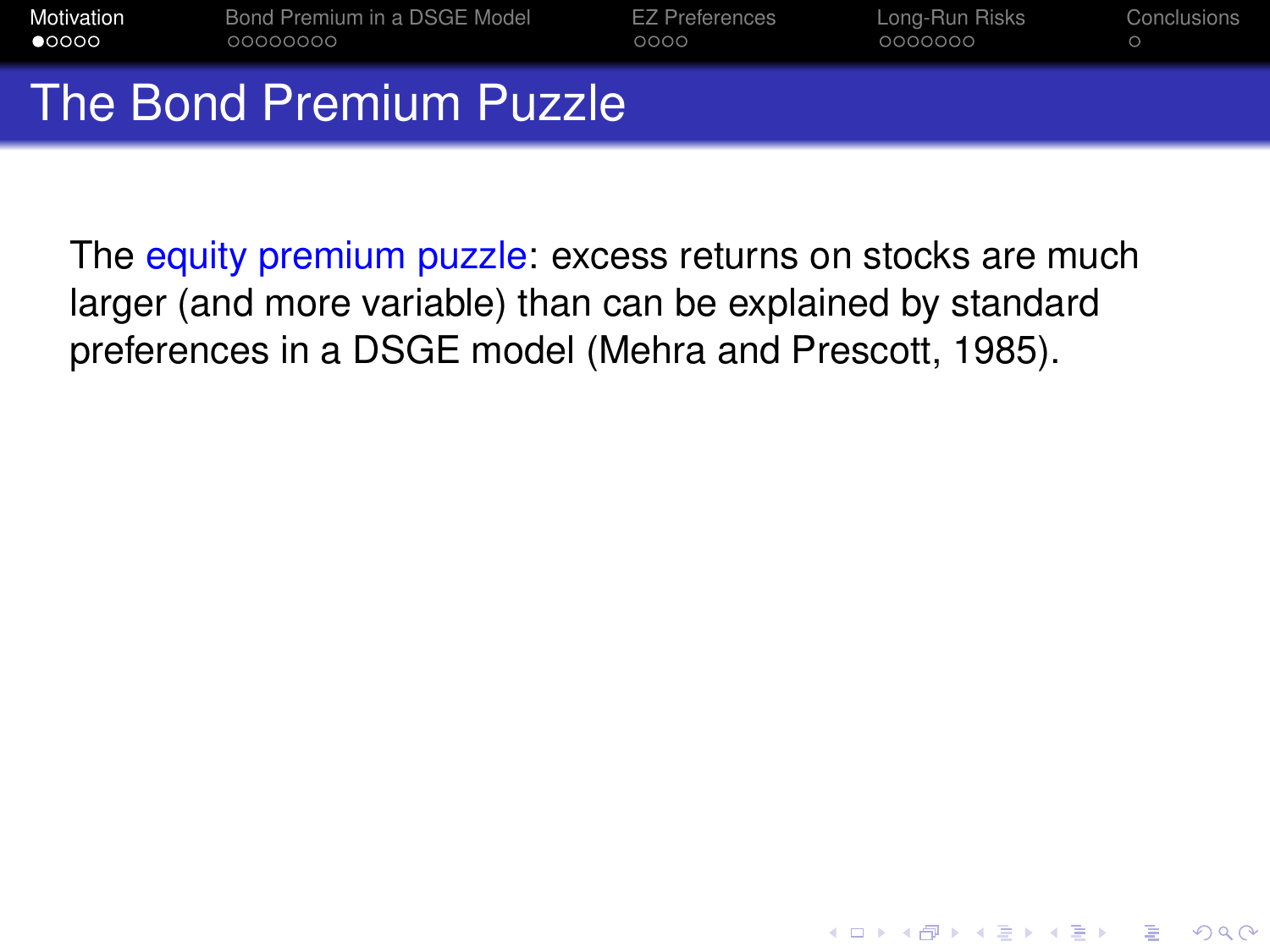| Motivation     | Bond Premium in a DSGE Model | <b>EZ Preferences</b> | Long-Run Risks | Conclusions |
|----------------|------------------------------|-----------------------|----------------|-------------|
| $\bullet$ 0000 | 00000000                     | 0000                  | 0000000        | $\circ$     |
|                | The Bond Premium Puzzle      |                       |                |             |

The equity premium puzzle: excess returns on stocks are much larger (and more variable) than can be explained by standard preferences in a DSGE model (Mehra and Prescott, 1985).

The bond premium puzzle: excess returns on long-term bonds are much larger (and more variable) than can be explained by standard preferences in a DSGE model (Backus, Gregory, and Zin, 1989).

**KORK ERKER ADAM ADA**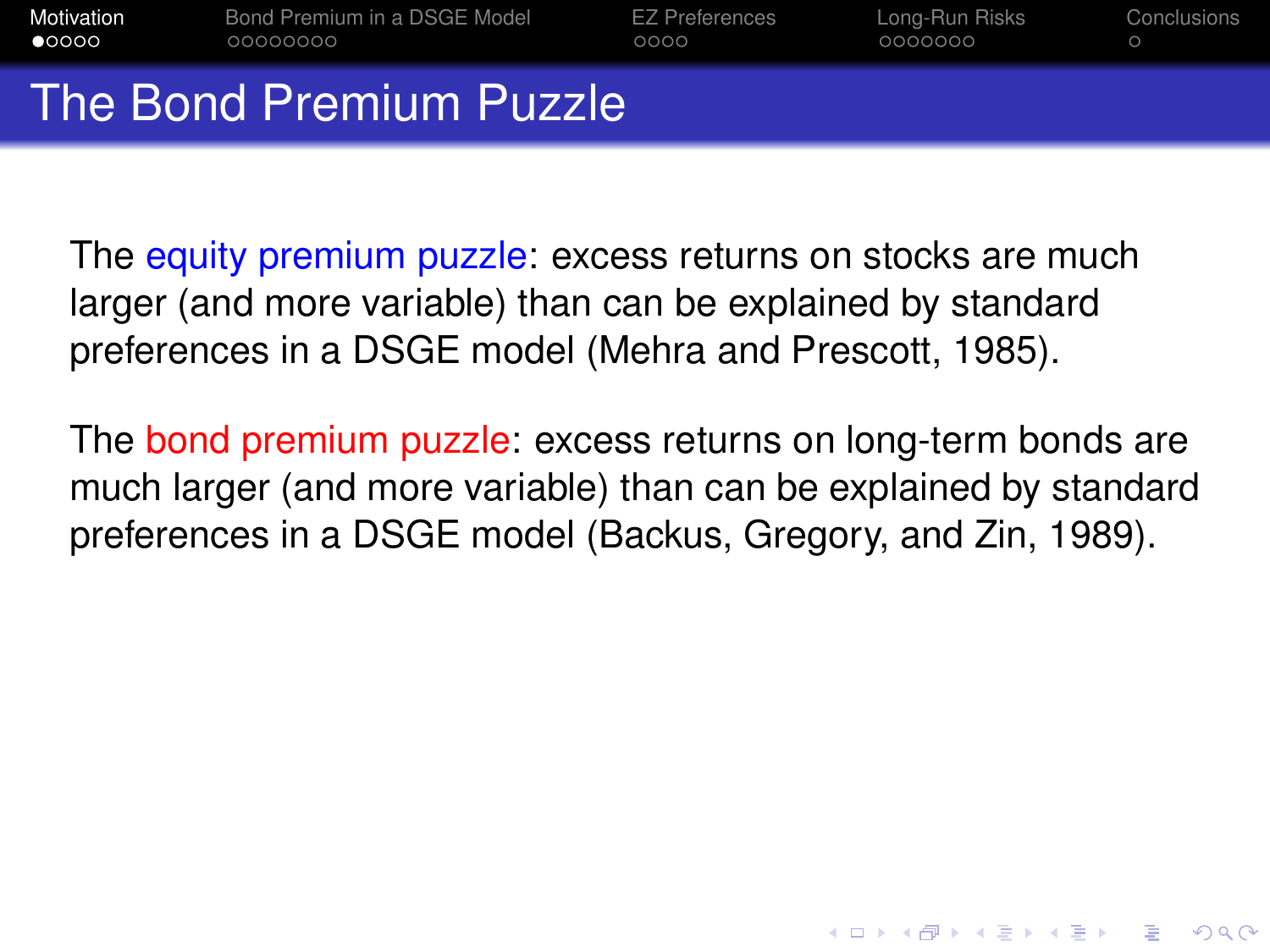| Motivation              | Bond Premium in a DSGE Model | <b>EZ Preferences</b> | Long-Run Risks | Conclusions |
|-------------------------|------------------------------|-----------------------|----------------|-------------|
| $\bullet$ 0000          | 00000000                     | 0000                  | 0000000        | $\bigcap$   |
| The Bond Premium Puzzle |                              |                       |                |             |

The equity premium puzzle: excess returns on stocks are much larger (and more variable) than can be explained by standard preferences in a DSGE model (Mehra and Prescott, 1985).

The bond premium puzzle: excess returns on long-term bonds are much larger (and more variable) than can be explained by standard preferences in a DSGE model (Backus, Gregory, and Zin, 1989).

Note:

<span id="page-4-0"></span>Since Backus, Gregory, and Zin (1989), DSGE models with nominal rigidities have advanced considerably

**KORK ERKEY EL POLO**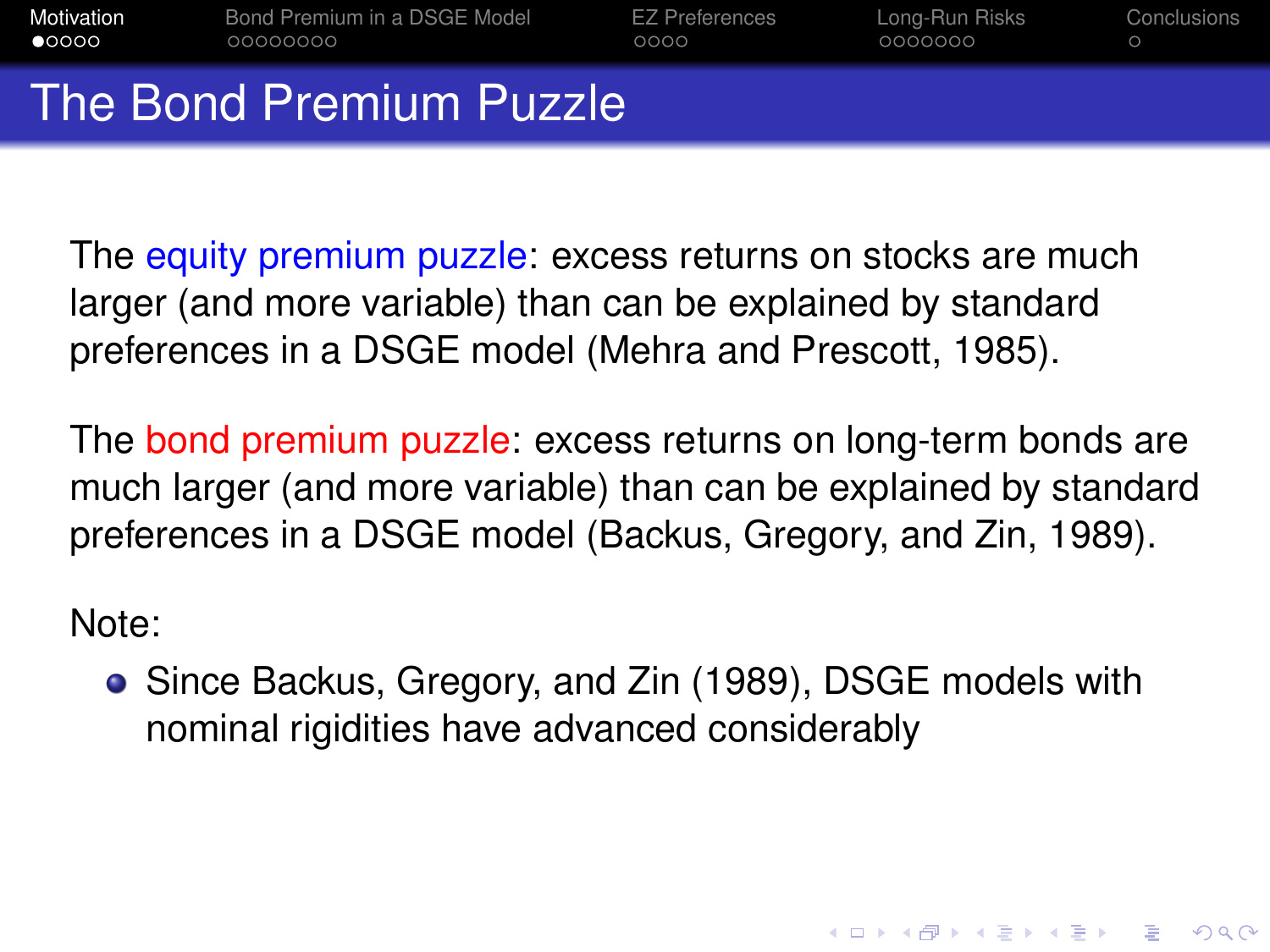

# Kim-Wright Term Premium

<span id="page-5-0"></span>

 $QQ$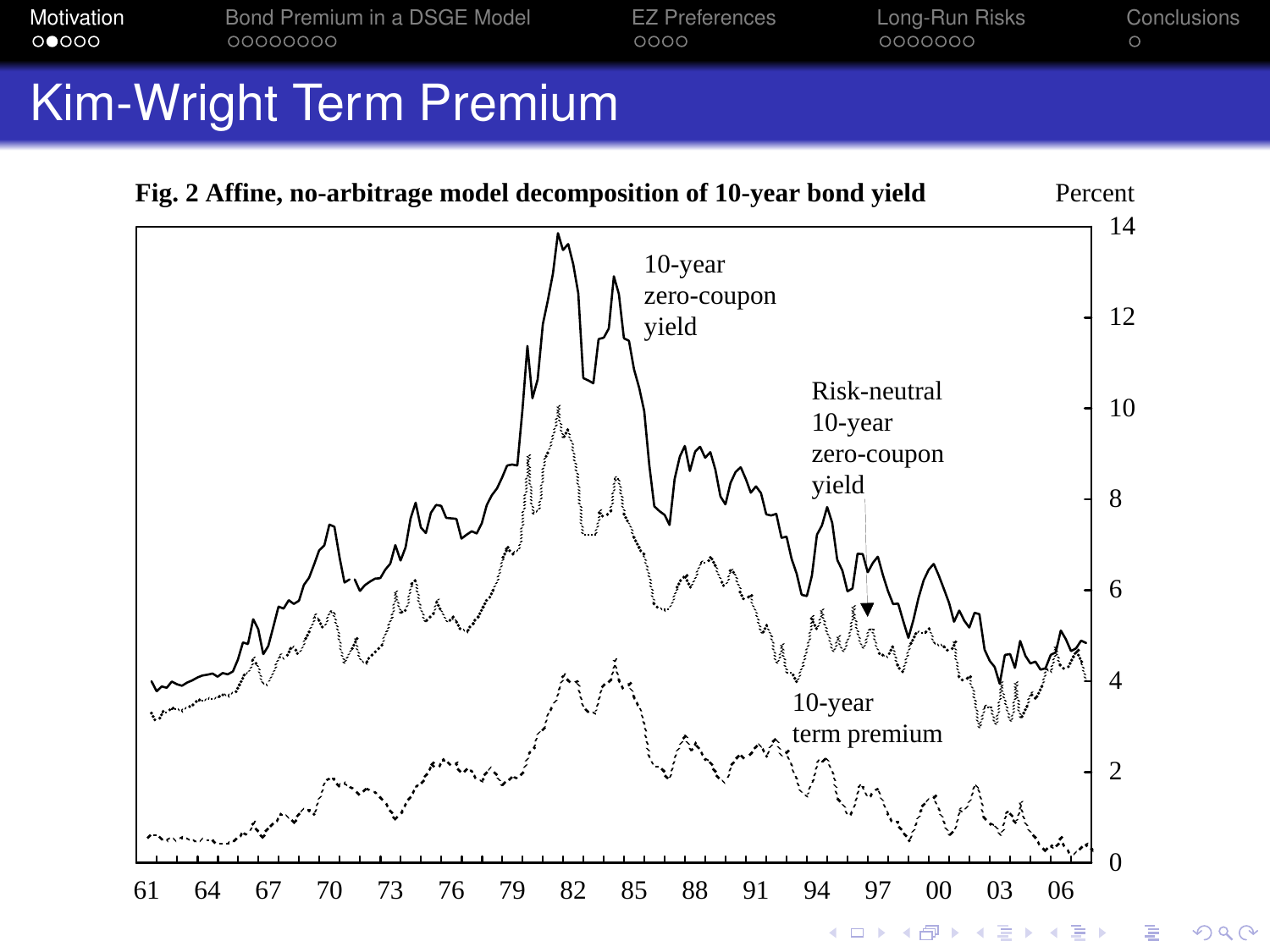| Motivation | Bond Premium in a DSGE Model | <b>EZ Preferences</b> | Long-Run Risks | Conclusions |
|------------|------------------------------|-----------------------|----------------|-------------|
| 00000      | 00000000                     | 0000                  | 0000000        | $\circ$     |
|            | Why Study the Term Premium?  |                       |                |             |

The term premium is important:

DSGE models increasingly used for policy analysis; total failure to explain term premium may signal flaws in the model

**KORK ERKER ADAM ADA** 

<span id="page-6-0"></span>many empirical questions about term premium require a structural DSGE model to provide reliable answers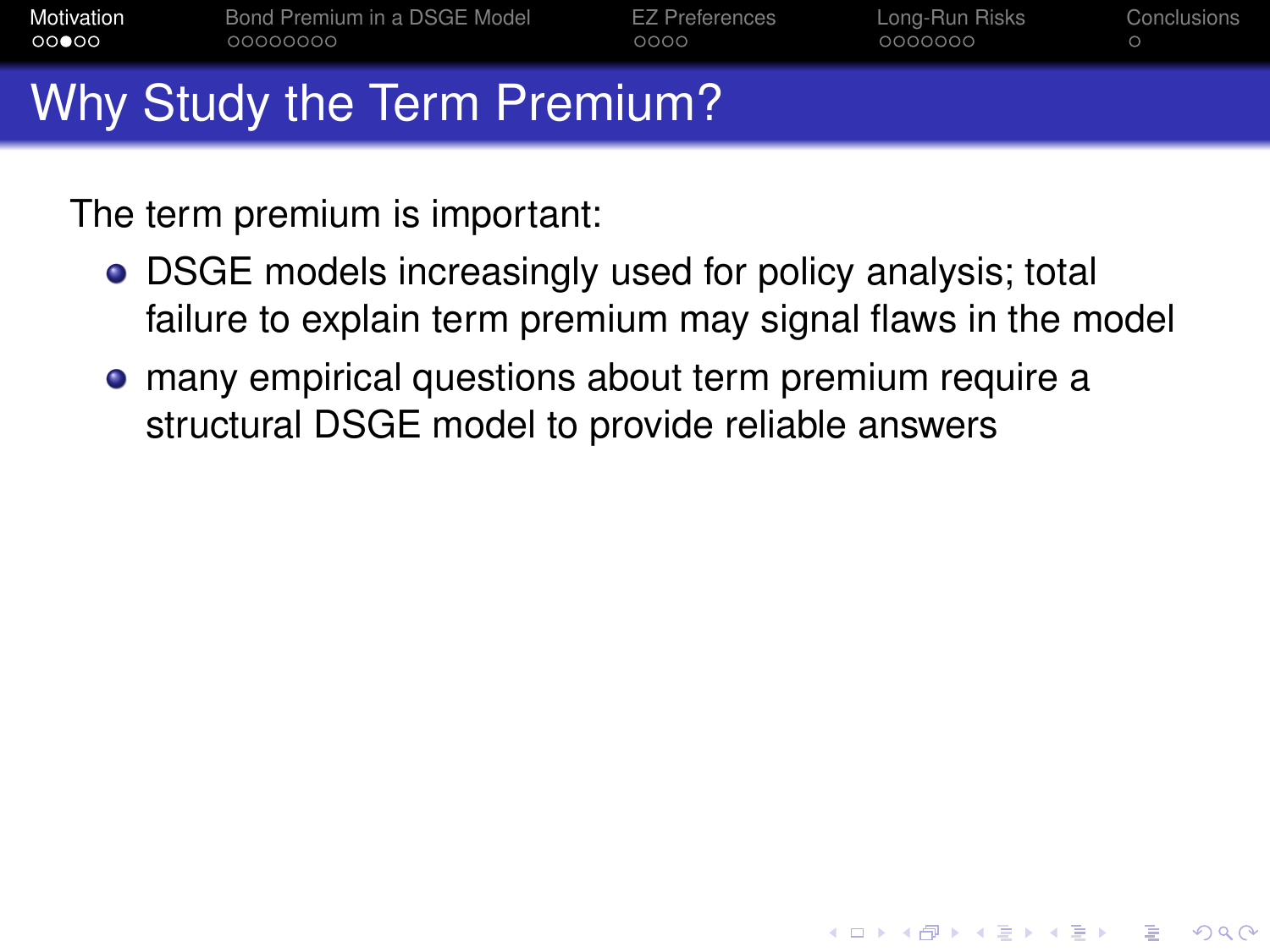| Motivation | Bond Premium in a DSGE Model | <b>EZ Preferences</b> | Long-Run Risks | Conclusions |
|------------|------------------------------|-----------------------|----------------|-------------|
| 00000      | 00000000                     | 0000                  | 0000000        | $\circ$     |
|            | Why Study the Term Premium?  |                       |                |             |

The term premium is important:

- DSGE models increasingly used for policy analysis; total failure to explain term premium may signal flaws in the model
- many empirical questions about term premium require a structural DSGE model to provide reliable answers

The equity premium has received more attention in the literature, but the term premium:

- **•** provides an additional perspective on the model
- **•** tests nominal rigidities in the model
- o only requires modeling short-term interest rate process, not dividends

**KORK ERKEY EL POLO** 

• applies to a larger volume of U.S. securities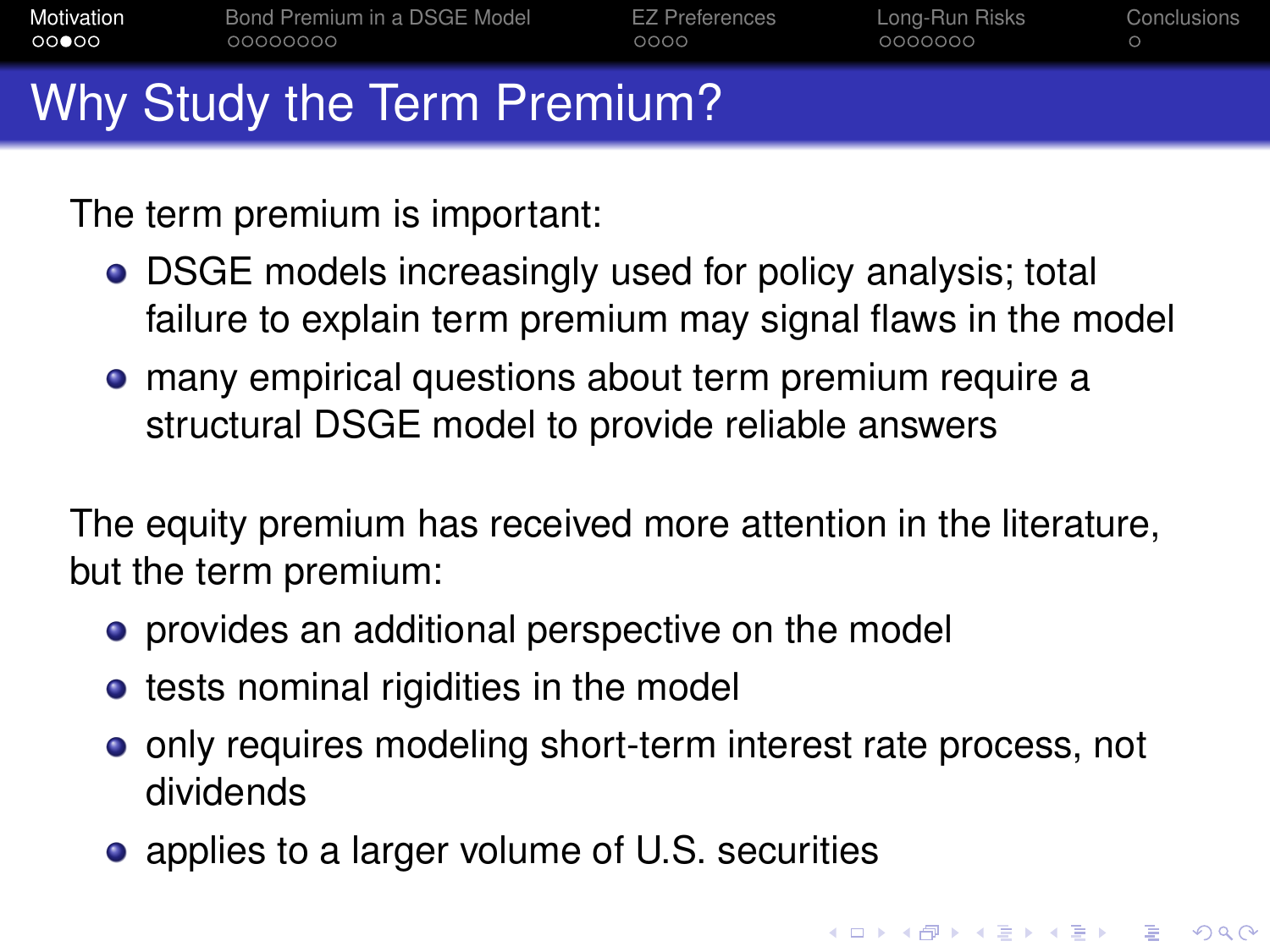| Motivation<br>00000 | 00000000 | Bond Premium in a DSGE Model | EZ Preferences<br>0000 | Long-Run Risks<br>0000000 | Conclusions |  |
|---------------------|----------|------------------------------|------------------------|---------------------------|-------------|--|
|                     |          |                              |                        |                           |             |  |

- Wachter (2005)
	- can resolve bond premium puzzle using Campbell-Cochrane preferences in endowment economy

**KORK ERKER AD A BOACH**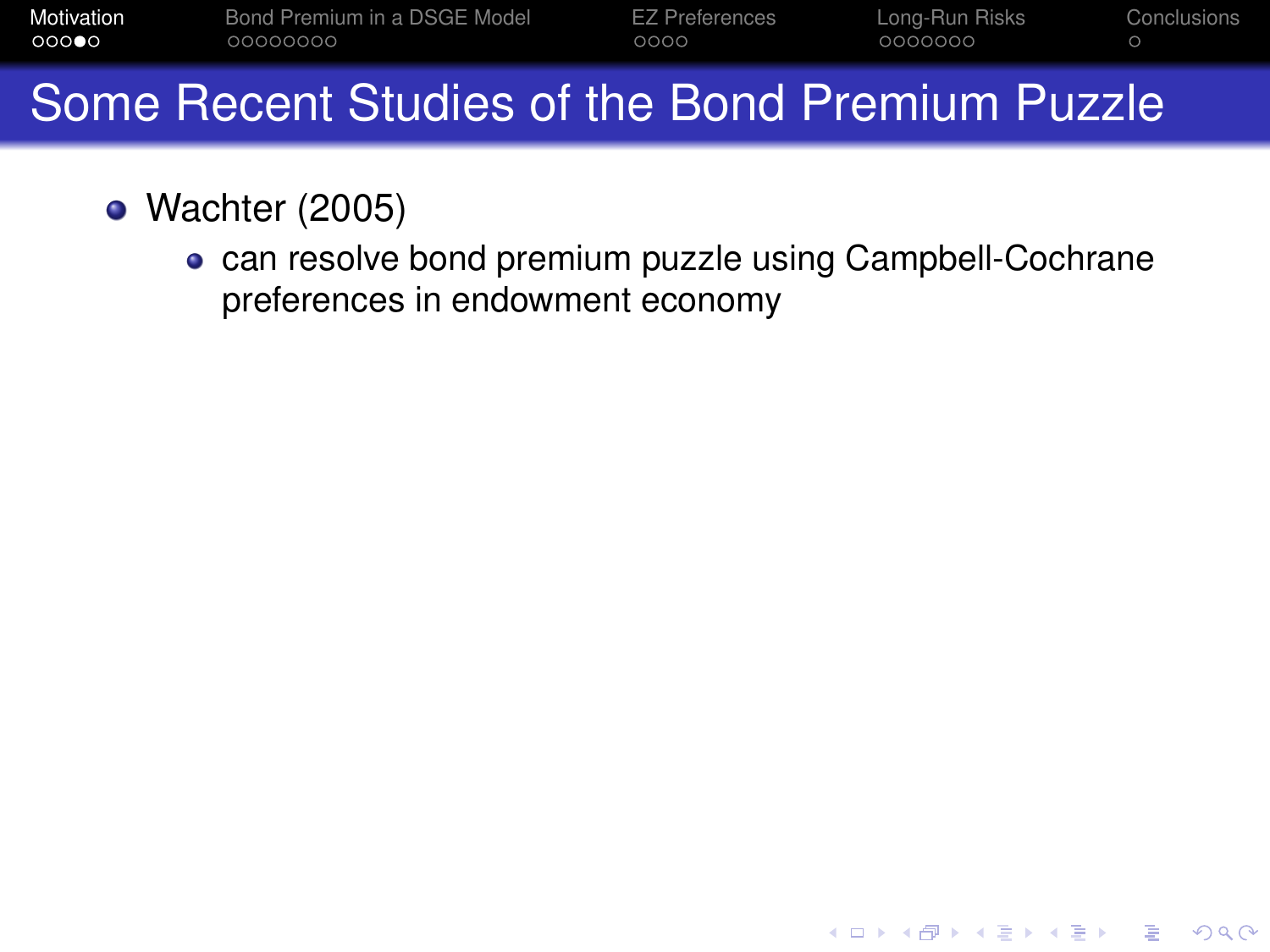| Motivation | Bond Premium in a DSGE Model | <b>EZ Preferences</b> | Long-Run Risks | Conclusions |
|------------|------------------------------|-----------------------|----------------|-------------|
| 00000      | 00000000                     | 0000                  | - OOOOOOO      |             |

- Wachter (2005)
	- can resolve bond premium puzzle using Campbell-Cochrane preferences in endowment economy
- Rudebusch and Swanson (2008)
	- the term premium is far too small in a standard New Keynesian model, even with Campbell-Cochrane habits
	- similar finding by Jermann (1998), Lettau and Uhlig (2000) for equity premium in an RBC model

**KORK ERKER ADAM ADA**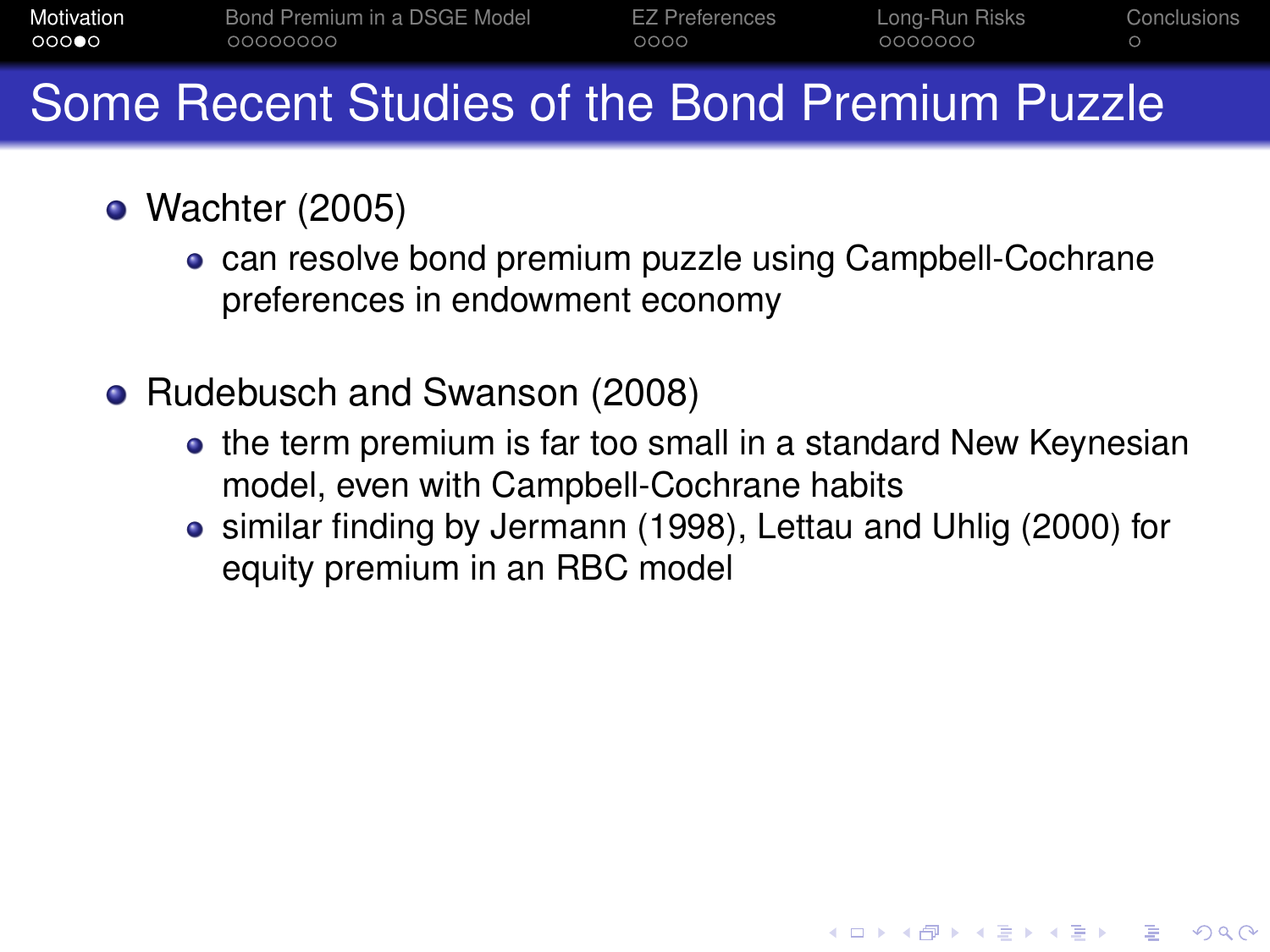| Motivation | Bond Premium in a DSGE Model | <b>EZ Preferences</b> | Long-Run Risks | Conclusions |
|------------|------------------------------|-----------------------|----------------|-------------|
| 00000      | 00000000                     | 0000                  | COOCOOO        |             |

- Wachter (2005)
	- can resolve bond premium puzzle using Campbell-Cochrane preferences in endowment economy
- Rudebusch and Swanson (2008)
	- the term premium is far too small in a standard New Keynesian model, even with Campbell-Cochrane habits
	- similar finding by Jermann (1998), Lettau and Uhlig (2000) for equity premium in an RBC model

**KORK ERKER ADAM ADA** 

- Piazzesi-Schneider (2007)
	- **.** can resolve bond premium puzzle using Epstein-Zin preferences in endowment economy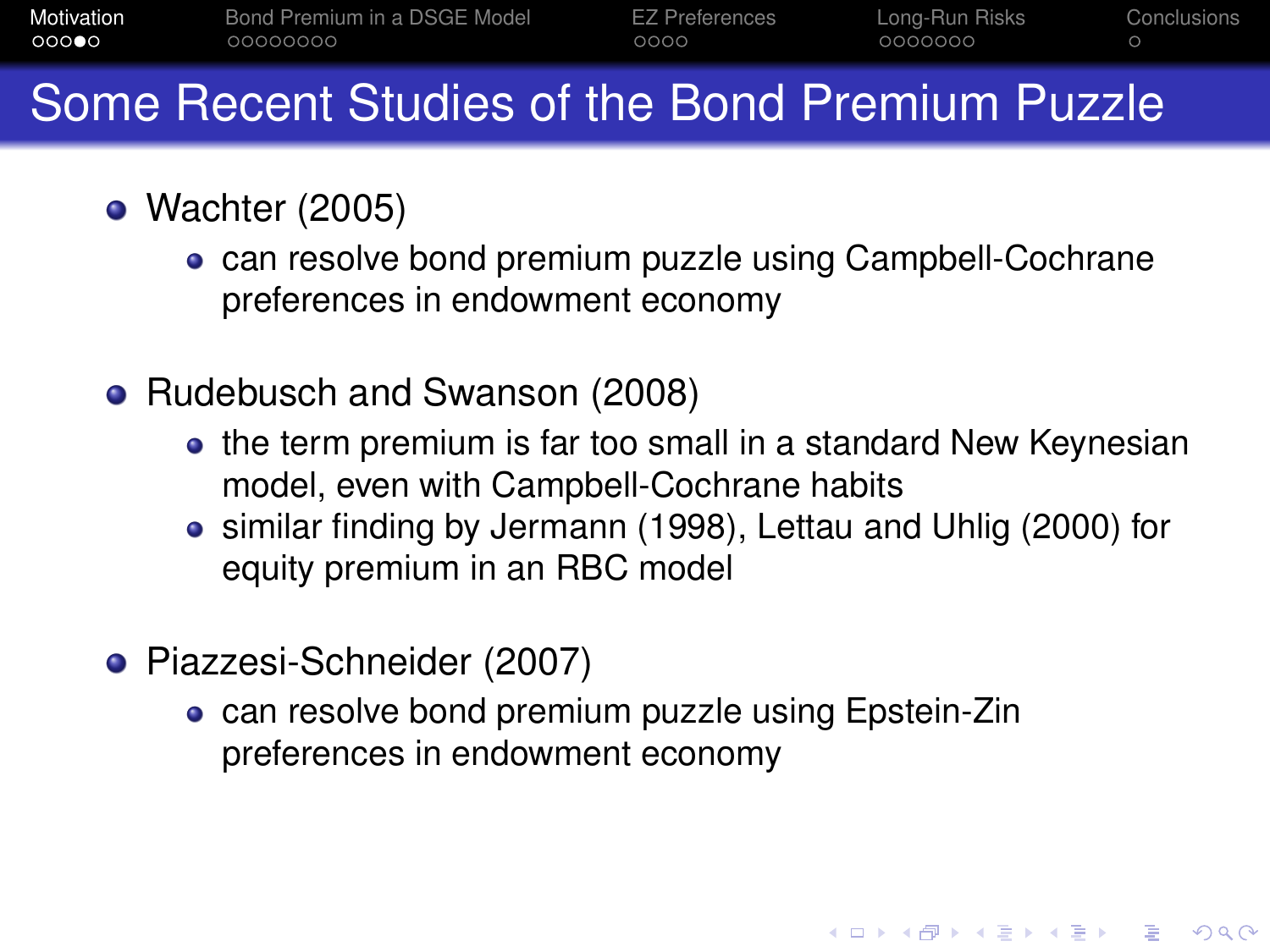| Motivation | Bond Premium in a DSGE Model | <b>EZ Preferences</b> | Long-Run Risks | Conclusions |
|------------|------------------------------|-----------------------|----------------|-------------|
| 00000      | 00000000                     | 0000                  | COOCOOO        |             |

- Wachter (2005)
	- can resolve bond premium puzzle using Campbell-Cochrane preferences in endowment economy
- Rudebusch and Swanson (2008)
	- the term premium is far too small in a standard New Keynesian model, even with Campbell-Cochrane habits
	- similar finding by Jermann (1998), Lettau and Uhlig (2000) for equity premium in an RBC model

**KORK ERKER ADAM ADA** 

- Piazzesi-Schneider (2007)
	- **.** can resolve bond premium puzzle using Epstein-Zin preferences in endowment economy

We examine to what extent the Piazzesi-Schneider results generalize to the DSGE case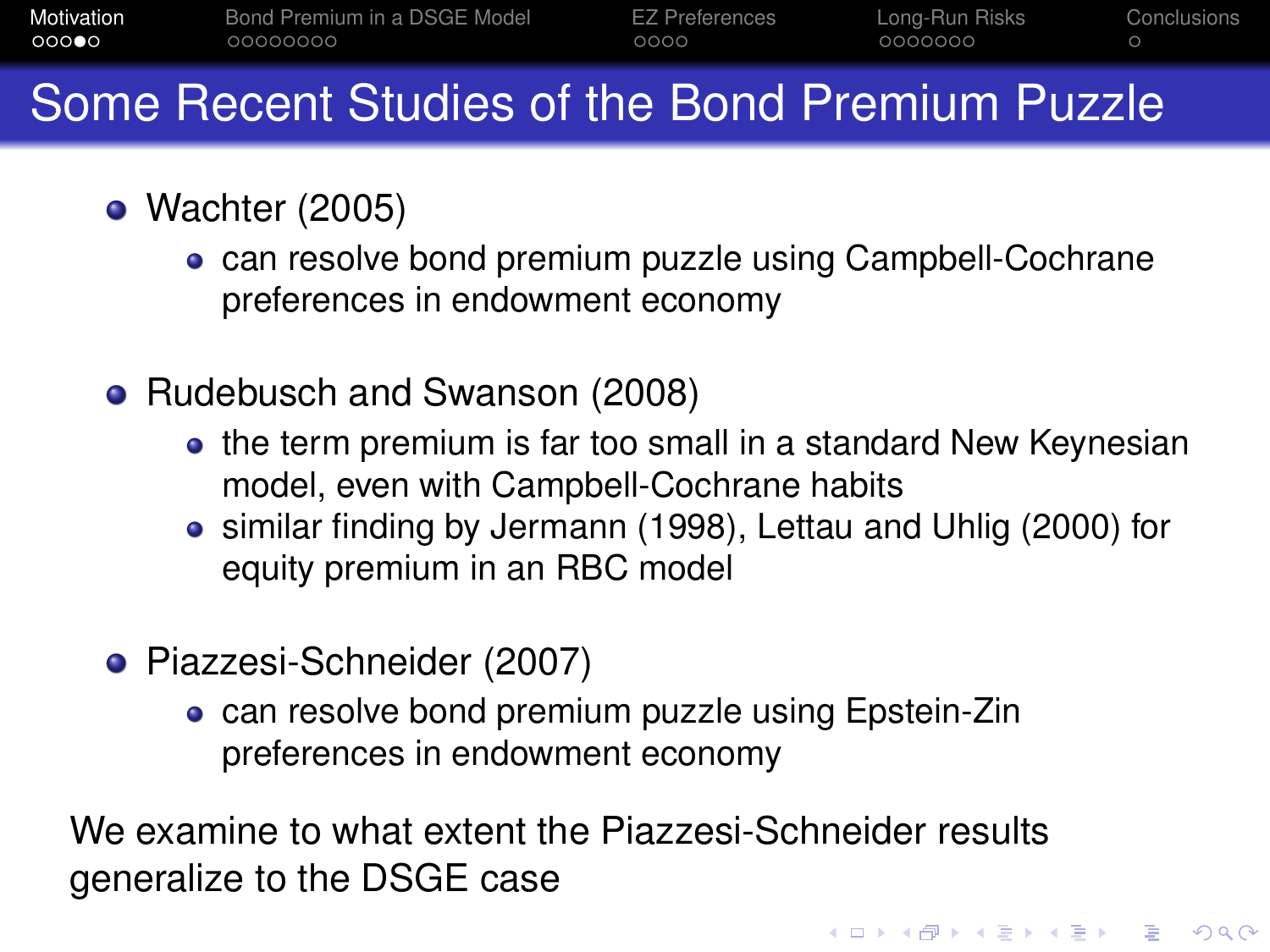| Motivation | Bond Premium in a DSGE Model      | EZ Preferences | Long-Run Risks | Conclusions |
|------------|-----------------------------------|----------------|----------------|-------------|
| 0000       | 00000000                          | 0000           | 0000000        |             |
|            | Related Strands of the Literature |                |                |             |

The Bond Premium in a DSGE Model:

● Backus-Gregory-Zin (1989), Donaldson-Johnson-Mehra (1990), Den Haan (1995), Rudebusch-Swanson (2008)

Epstein-Zin Preferences and the Bond Premium in an Endowment Economy:

● Piazzesi-Schneider (2006), Colacito-Croce (2007), Backus-Routledge-Zin (2007), Gallmeyer-Hollifield-Palomino-Zin (2007), Bansal-Shaliastovich (2008)

Epstein-Zin Preferences in a DSGE Model:

Tallarini (2000), Croce (2007), Levin-Lopez-Salido-Nelson-Yun (2008)

Epstein-Zin Preferences and the Bond Premium in a DSGE Model:

van Binsbergen-Fernandez-Villaverde-Koijen-Rubio-Ramirez (2008)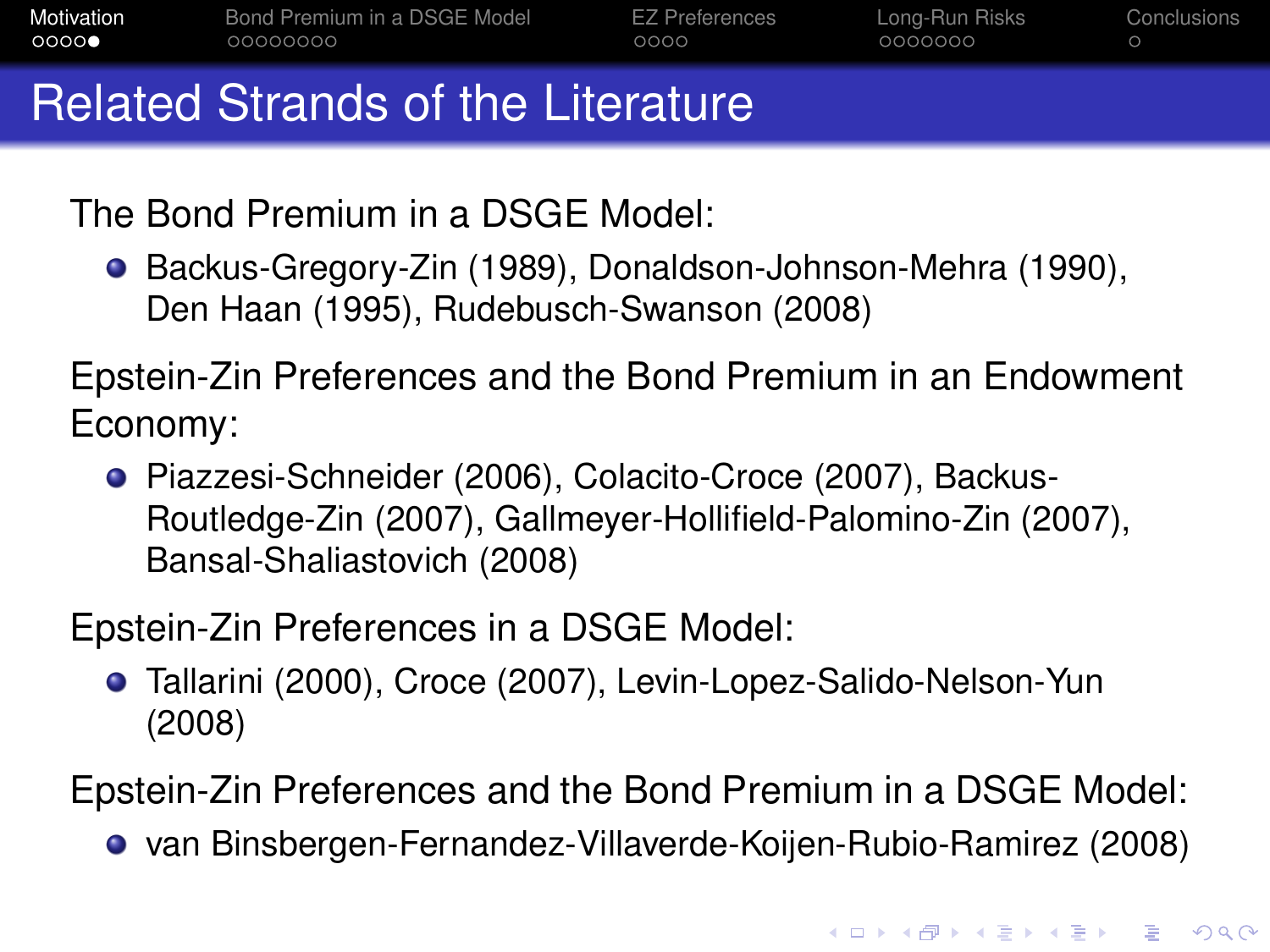| Motivation | Bond Premium in a DSGE Model | <b>EZ Preferences</b> | Long-Run Risks | Conclusions |
|------------|------------------------------|-----------------------|----------------|-------------|
| 00000      | 00000000                     | 0000                  | 0000000        |             |
|            |                              |                       |                |             |

# The Term Premium in a Standard DSGE Model



### [The Bond Premium in the Standard New Keynesian Model](#page-13-0)

**KORK ERKER AD A BOACH** 

- [Define Standard New Keynesian DSGE Model](#page-14-0)
- **[Review Asset Pricing](#page-21-0)**
- **•** [Solve the Model](#page-29-0)
- <span id="page-13-0"></span>• [Results with the Standard Model](#page-32-0)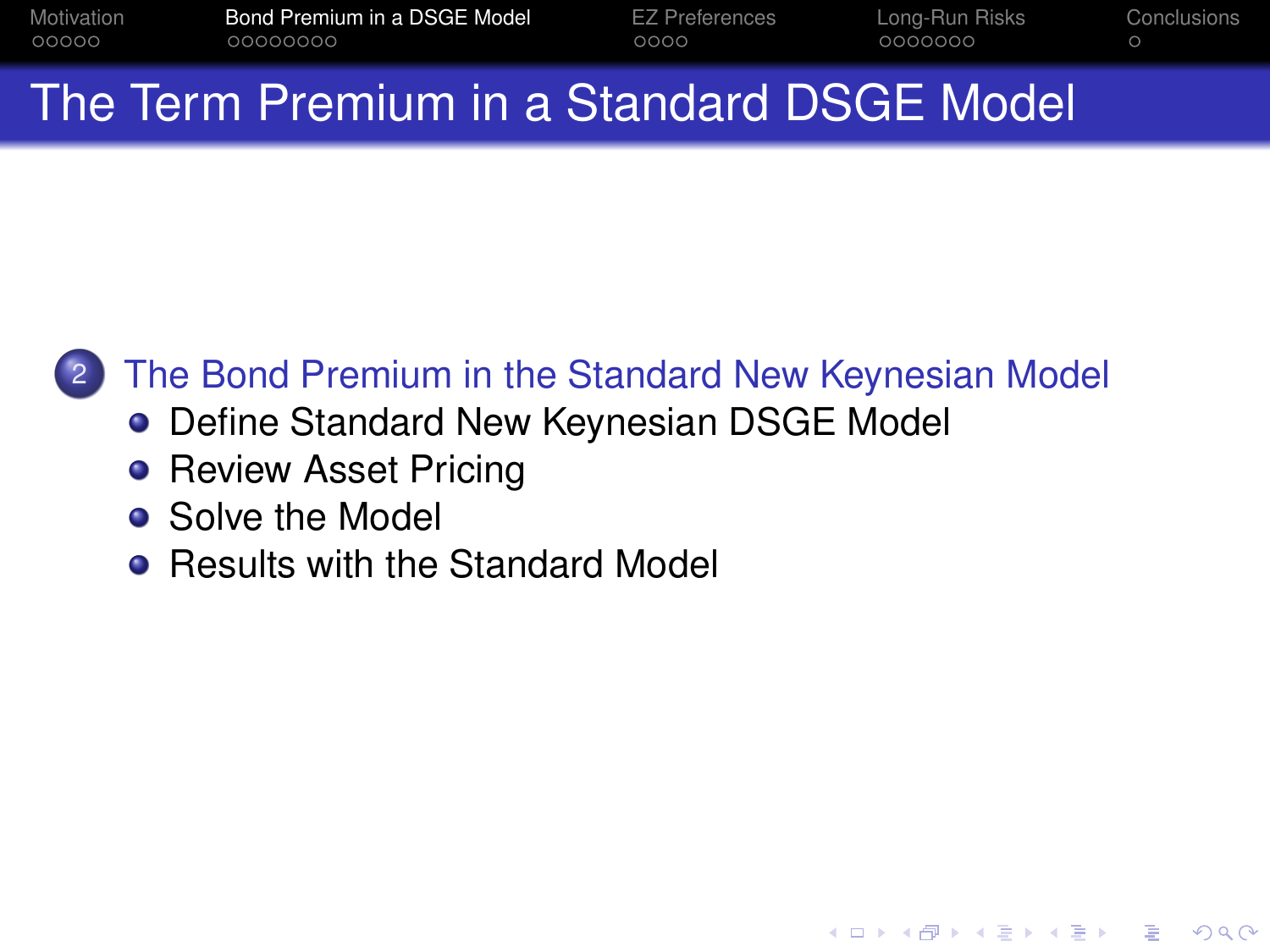| Motivation | Bond Premium in a DSGE Model        | <b>EZ Preferences</b> | Long-Run Risks | Conclusions |
|------------|-------------------------------------|-----------------------|----------------|-------------|
| 00000      | $\bullet$ 0000000                   | 0000                  | 0000000        |             |
|            | New Keynesian Model (Very Standard) |                       |                |             |

<span id="page-14-0"></span>
$$
\max E_t \sum_{t=0}^{\infty} \beta^t \left( \frac{(c_t - h_t)^{1-\gamma}}{1-\gamma} - \chi_0 \frac{I_t^{1+\chi}}{1+\chi} \right)
$$

K ロ ▶ K @ ▶ K 할 ▶ K 할 ▶ 이 할 → 9 Q Q →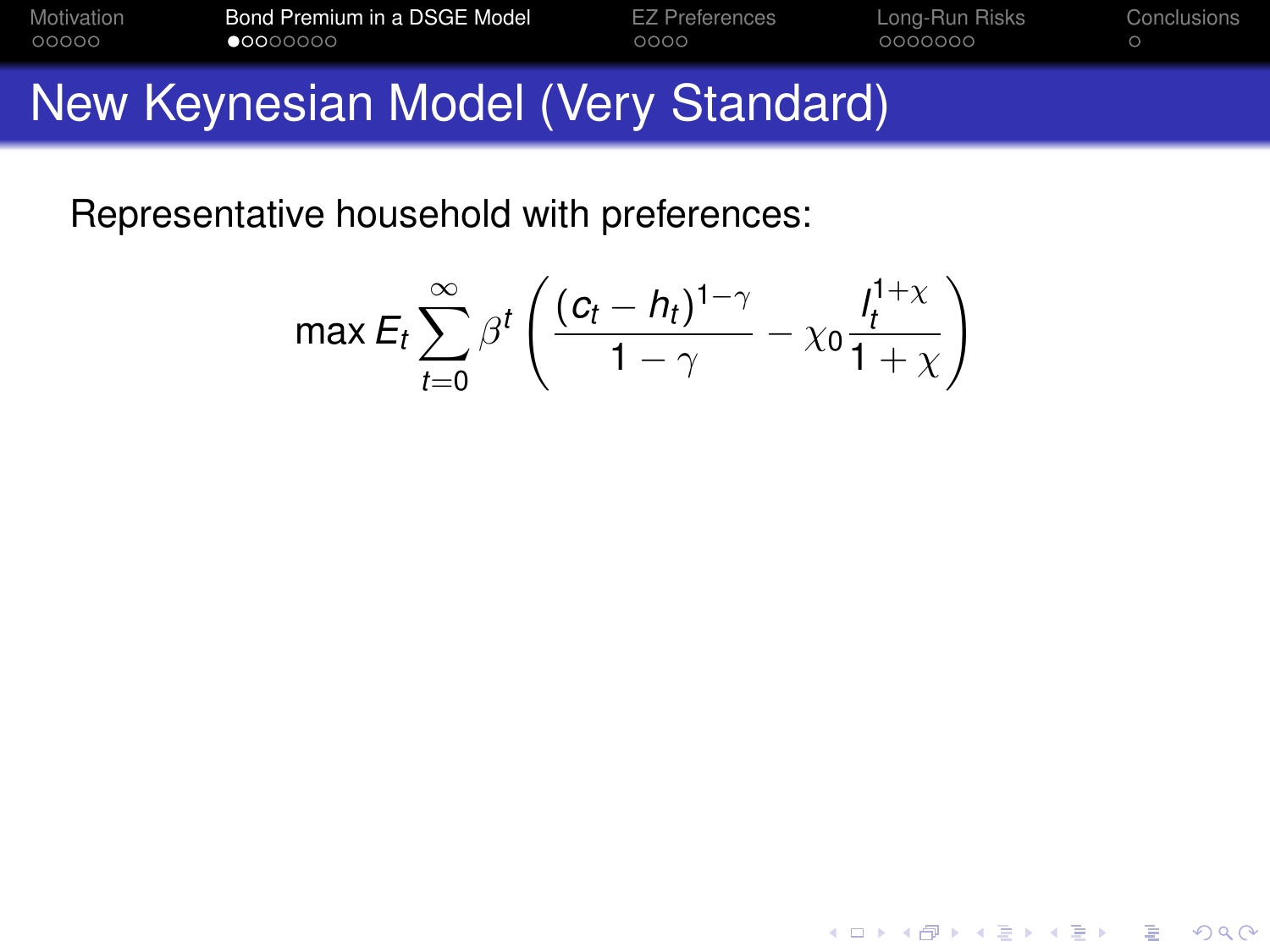| Motivation | Bond Premium in a DSGE Model        | <b>EZ Preferences</b> | Long-Run Risks | Conclusions |
|------------|-------------------------------------|-----------------------|----------------|-------------|
| 00000      | 00000000                            | 0000                  | 0000000        |             |
|            | New Keynesian Model (Very Standard) |                       |                |             |

$$
\max \mathsf{E}_{t} \sum_{t=0}^{\infty} \beta^{t} \left( \frac{(c_{t} - h_{t})^{1-\gamma}}{1-\gamma} - \chi_{0} \frac{h^{1+\chi}}{1+\chi} \right)
$$

K ロ ▶ K @ ▶ K 할 ▶ K 할 ▶ ... 할 ... 9 Q Q ^

standard model:  $h_t \equiv bC_{t-1}$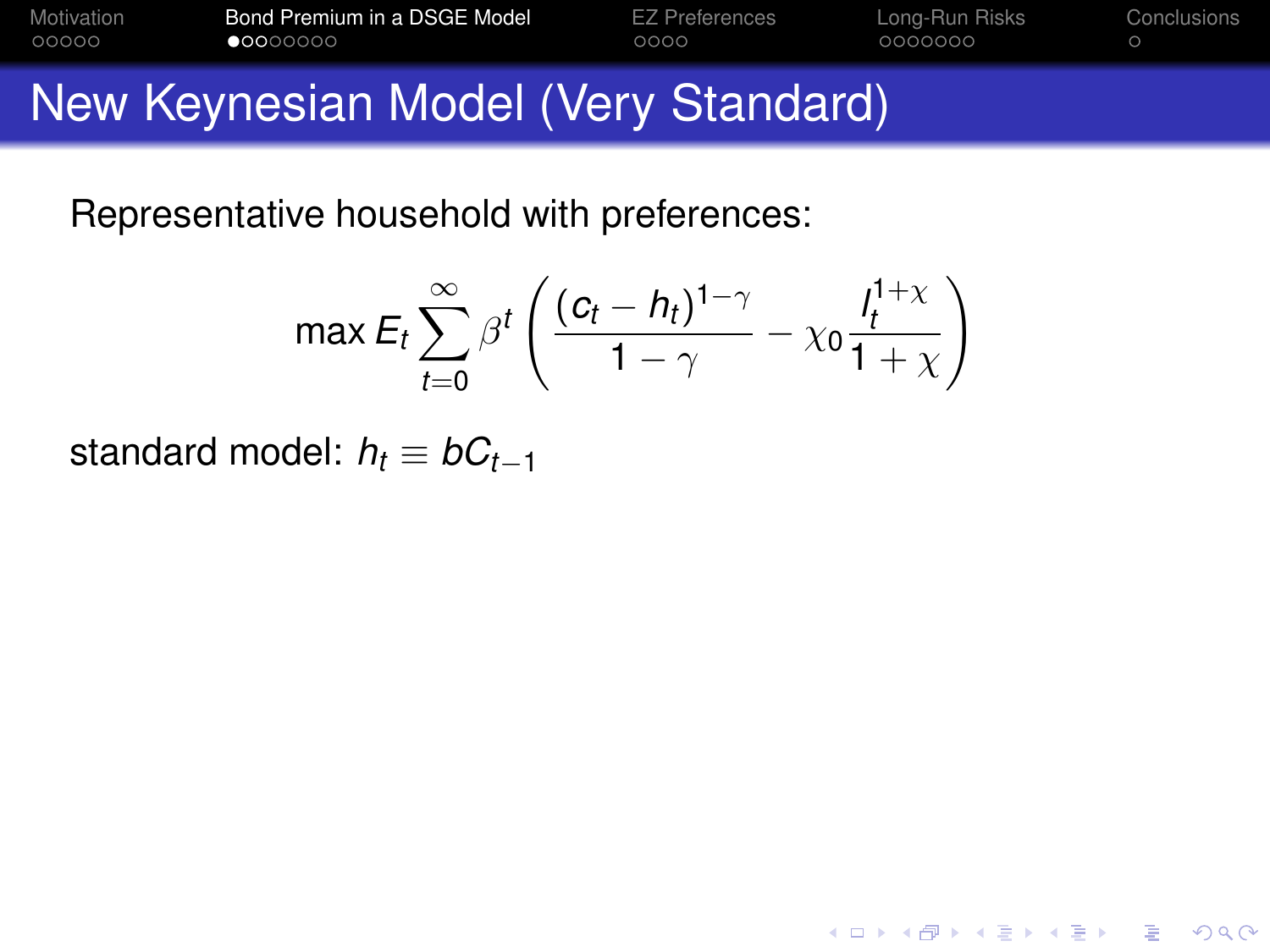| Motivation | Bond Premium in a DSGE Model        | <b>EZ Preferences</b> | Long-Run Risks | Conclusions |
|------------|-------------------------------------|-----------------------|----------------|-------------|
| 00000      | 00000000                            | 0000                  | 0000000        |             |
|            | New Keynesian Model (Very Standard) |                       |                |             |

$$
\max \mathsf{E}_{t} \sum_{t=0}^{\infty} \beta^{t} \left( \frac{(c_{t} - h_{t})^{1-\gamma}}{1-\gamma} - \chi_{0} \frac{h^{1+\chi}}{1+\chi} \right)
$$

standard model:  $h_t \equiv bC_{t-1}$ 

Stochastic discount factor:

$$
m_{t+1} = \frac{\beta (C_{t+1} - bC_t)^{-\gamma}}{(C_t - bC_{t-1})^{-\gamma}} \frac{P_t}{P_{t+1}}
$$

K ロ ▶ K @ ▶ K 할 ▶ K 할 ▶ 이 할 → 9 Q Q →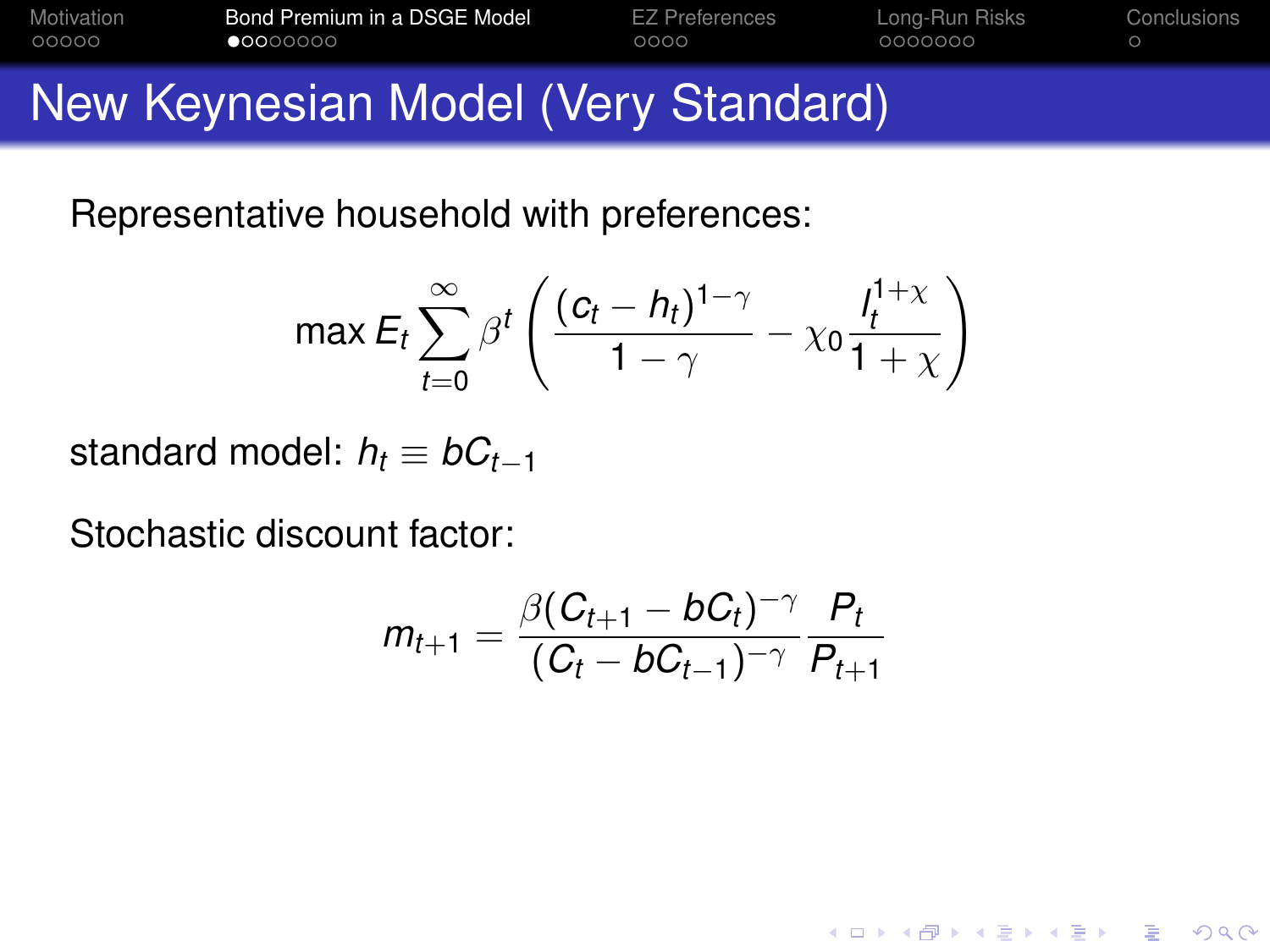| Motivation | Bond Premium in a DSGE Model        | <b>EZ Preferences</b> | Long-Run Risks | Conclusions |
|------------|-------------------------------------|-----------------------|----------------|-------------|
| 00000      | 00000000                            | 0000                  | 0000000        |             |
|            | New Keynesian Model (Very Standard) |                       |                |             |

$$
\max \mathsf{E}_{t} \sum_{t=0}^{\infty} \beta^{t} \left( \frac{(c_{t} - h_{t})^{1-\gamma}}{1-\gamma} - \chi_{0} \frac{1}{1+\chi} \right)
$$

standard model:  $h_t \equiv bC_{t-1}$ 

Stochastic discount factor:

$$
m_{t+1} = \frac{\beta (C_{t+1} - bC_t)^{-\gamma}}{(C_t - bC_{t-1})^{-\gamma}} \frac{P_t}{P_{t+1}}
$$

**KORKARA KERKER DAGA** 

Parameters:  $\beta = .99, b = .66, \gamma = 2, \gamma = 1.5$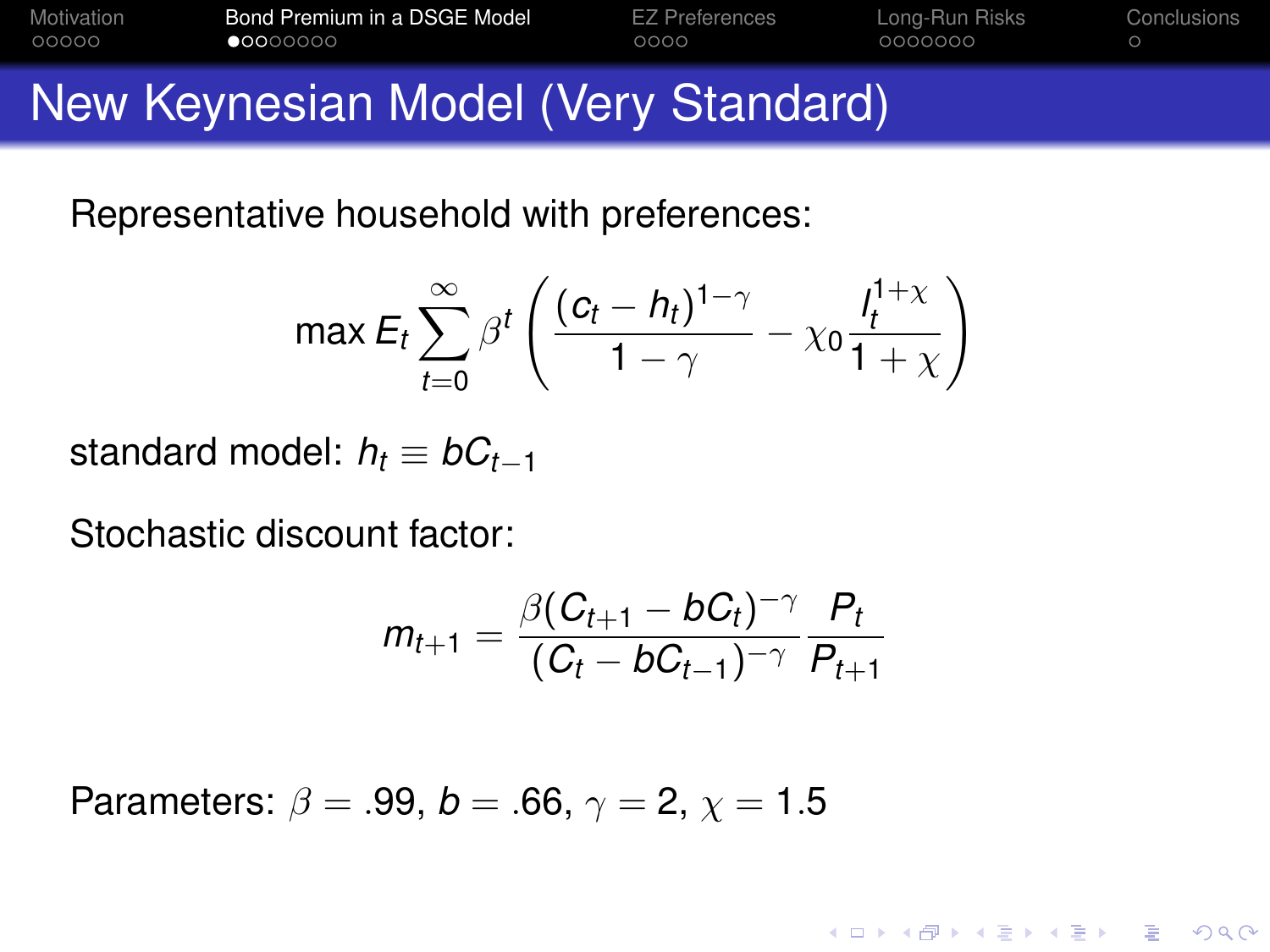| Motivation | Bond Premium in a DSGE Model        | <b>EZ Preferences</b> | Long-Run Risks | Conclusions |
|------------|-------------------------------------|-----------------------|----------------|-------------|
| 00000      | 0 0000000                           | 0000                  | 0000000        |             |
|            | New Keynesian Model (Very Standard) |                       |                |             |

Continuum of differentiated firms:

- face Dixit-Stiglitz demand with elasticity  $\frac{1+\theta}{\theta},$  markup  $\theta$
- set prices in Calvo contracts with avg. duration 4 quarters
- identical production functions  $y_t = A_t \bar{k}^{1-\alpha} l_t^\alpha$
- have firm-specific capital stocks
- face aggregate technology  $\log A_t = \rho_A \log A_{t-1} + \varepsilon_t^A$

**KOD KOD KED KED E VOOR** 

Parameters  $\theta = .2$ ,  $\rho_A = .9$ ,  $\sigma_A^2 = .01^2$ 

<span id="page-18-0"></span>Perfectly competitive goods aggregation sector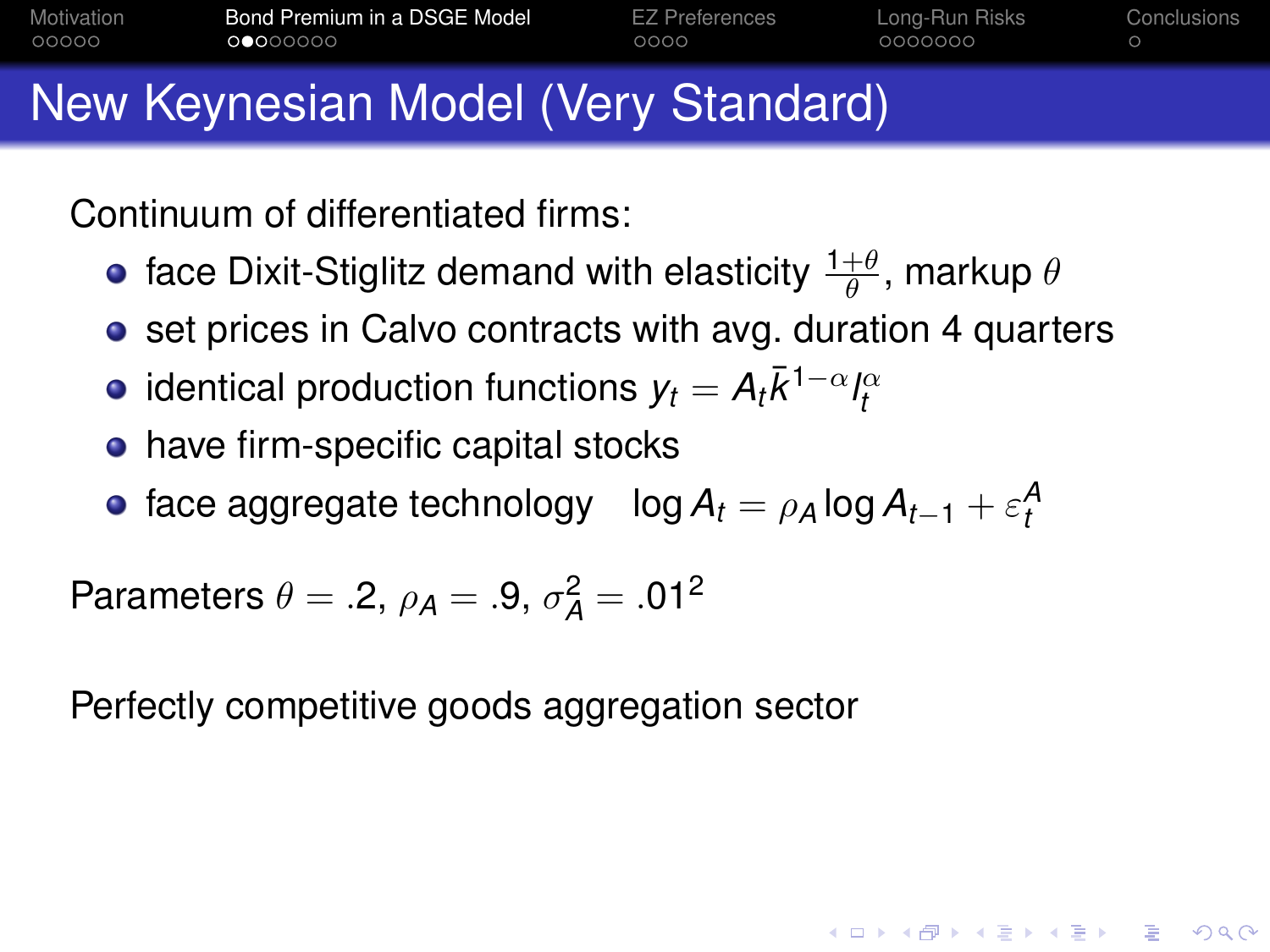| Motivation                          | Bond Premium in a DSGE Model | <b>EZ Preferences</b> | Long-Run Risks | Conclusions |
|-------------------------------------|------------------------------|-----------------------|----------------|-------------|
| 00000                               | 00000000                     | 0000                  | 0000000        |             |
| New Keynesian Model (Very Standard) |                              |                       |                |             |

K ロ ▶ K @ ▶ K 할 ▶ K 할 ▶ | 할 | K 9 Q Q

Government:

- $\bullet$  imposes lump-sum taxes  $G_t$  on households
- destroys the resources it collects

$$
\bullet \ \log G_t = \rho_G \log G_{t-1} + (1-\rho_g) \log \bar{G} + \varepsilon_t^G
$$

<span id="page-19-0"></span>Parameters  $\bar{G} = .17 \bar{Y}$ ,  $\rho_G = .9$ ,  $\sigma_G^2 = .004^2$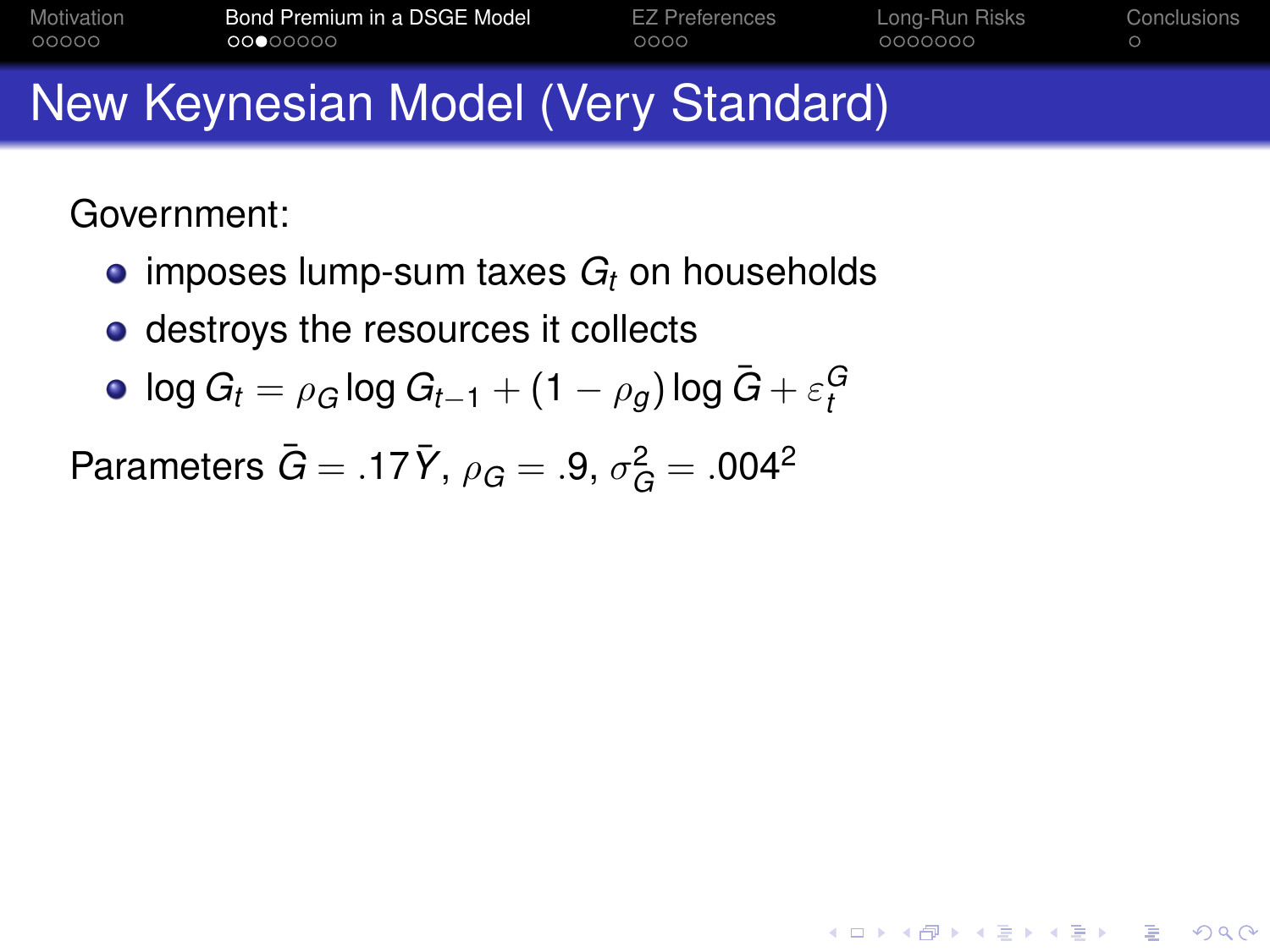| Motivation                          | Bond Premium in a DSGE Model | <b>EZ Preferences</b> | Long-Run Risks | Conclusions |
|-------------------------------------|------------------------------|-----------------------|----------------|-------------|
| 00000                               | 00000000                     | 0000                  | 0000000        |             |
| New Keynesian Model (Very Standard) |                              |                       |                |             |

Government:

- $\bullet$  imposes lump-sum taxes  $G_t$  on households
- destroys the resources it collects

$$
\bullet \ \log G_t = \rho_G \log G_{t-1} + (1-\rho_g) \log \bar{G} + \varepsilon_t^G
$$

Parameters  $\bar{G} = .17 \bar{Y}$ ,  $\rho_G = .9$ ,  $\sigma_G^2 = .004^2$ 

Monetary Authority:

$$
i_t = \rho_i i_{t-1} + (1 - \rho_i) [1/\beta + \pi_t + g_y (y_t - \bar{y}) + g_\pi (\bar{\pi}_t - \pi^*)] + \varepsilon_t^i
$$

Parameters  $\rho_i = .73$ ,  $g_y = .53$ ,  $g_\pi = .93$ ,  $\pi^* = 0$ ,  $\sigma_i^2 = .004^2$ 

**KORK ERKER ADAM ADA**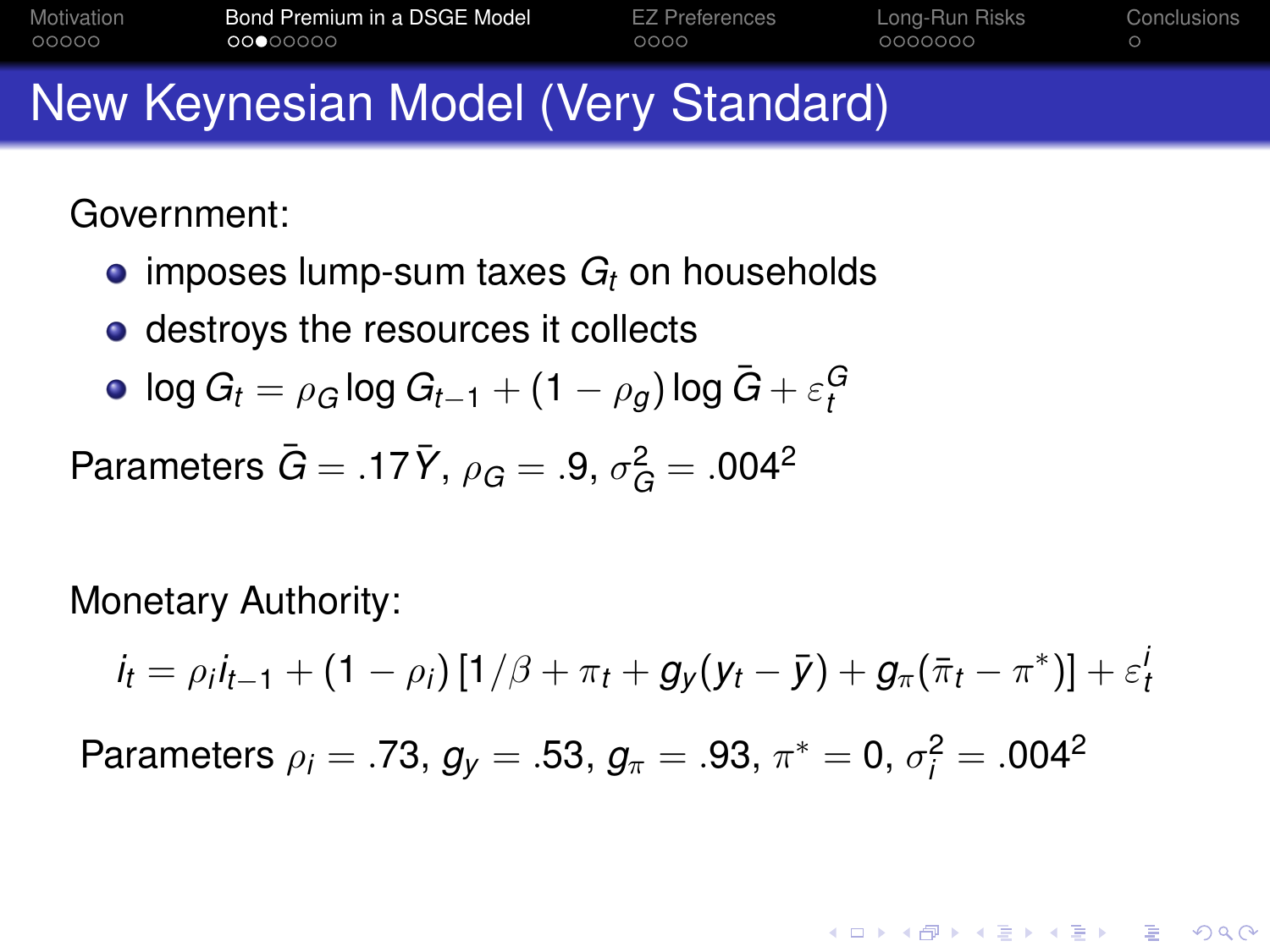| Motivation           | Bond Premium in a DSGE Model | EZ Preferences | Long-Run Risks | Conclusions |
|----------------------|------------------------------|----------------|----------------|-------------|
| 00000                | 00000000                     | 0000           | 0000000        |             |
| <b>Asset Pricing</b> |                              |                |                |             |

<span id="page-21-0"></span>Asset pricing:

 $p_t = d_t + E_t[m_{t+1}p_{t+1}]$ 

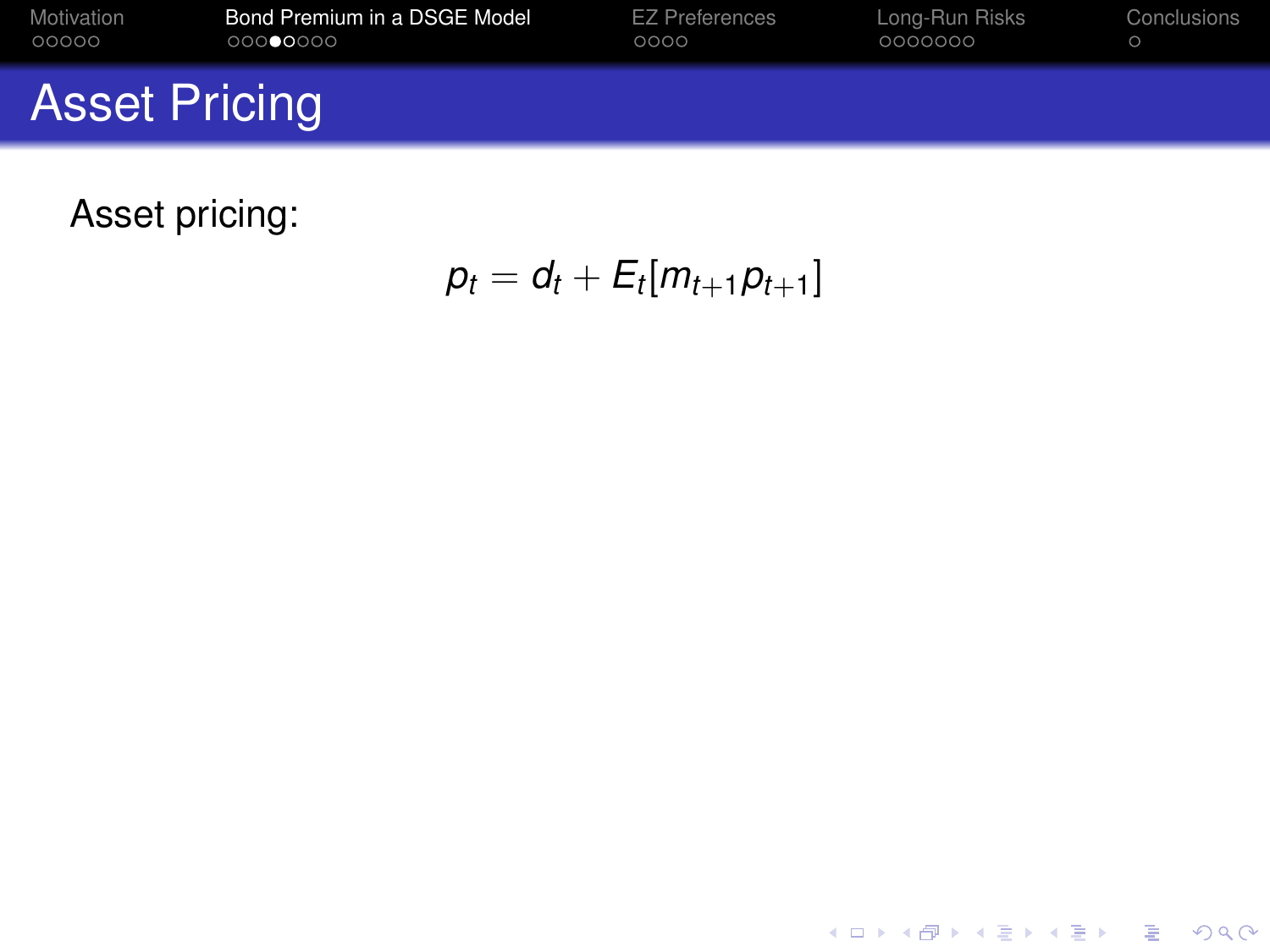| Motivation           | Bond Premium in a DSGE Model | <b>EZ Preferences</b> | Long-Run Risks | Conclusions |
|----------------------|------------------------------|-----------------------|----------------|-------------|
| 00000                | 00000000                     | 0000                  | 0000000        |             |
| <b>Asset Pricing</b> |                              |                       |                |             |

Asset pricing:

$$
p_t = d_t + E_t[m_{t+1}p_{t+1}]
$$

Zero-coupon bond pricing:

$$
p_t^{(n)} = E_t[m_{t+1}p_{t+1}^{(n-1)}]
$$

$$
i_t^{(n)} = -\frac{1}{n} \log p_t^{(n)}
$$

K ロ ▶ K @ ▶ K 할 ▶ K 할 ▶ 이 할 → 9 Q Q →

Notation: let  $i_t \equiv i_t^{(1)}$ *t*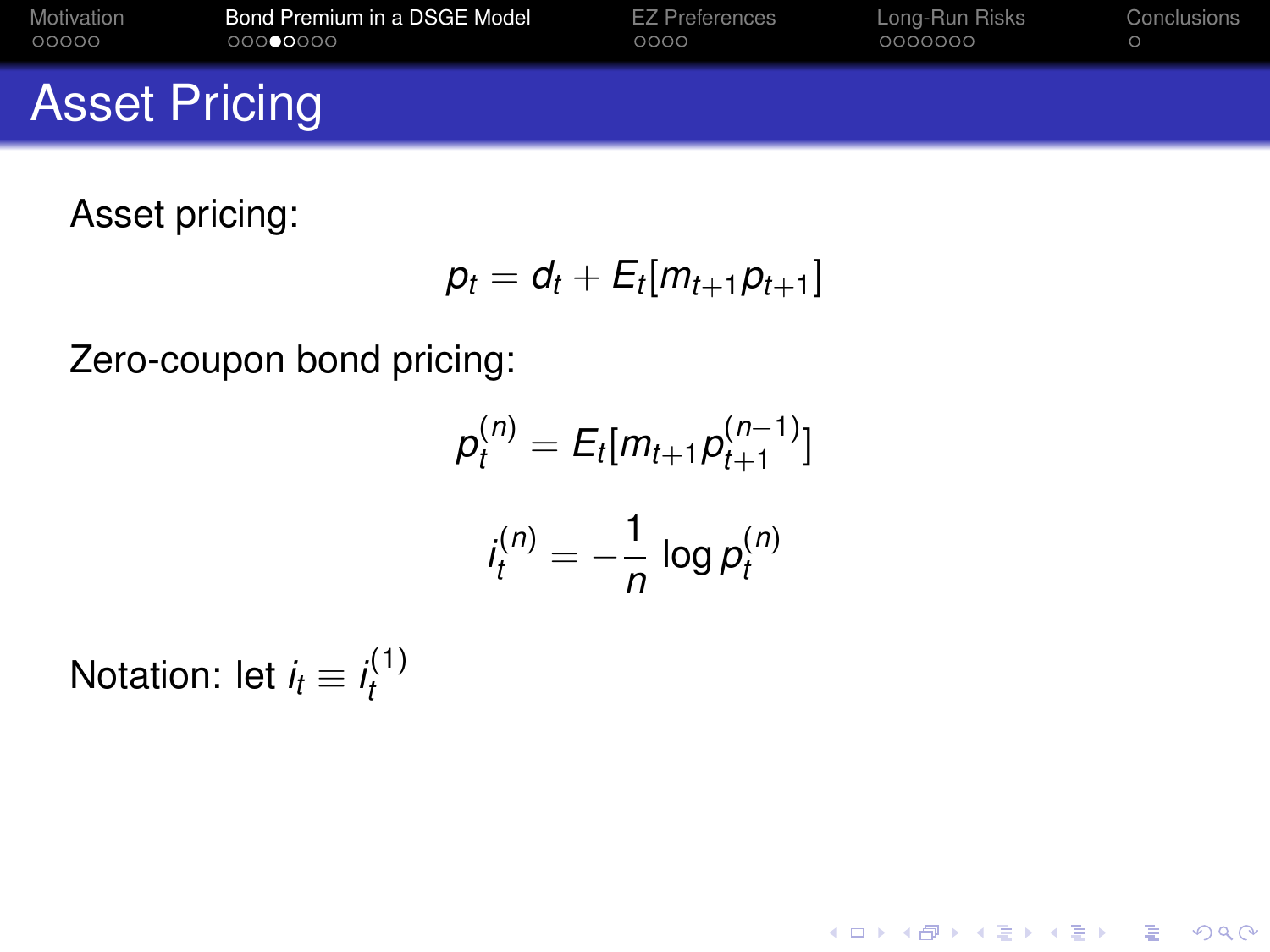| Motivation | Bond Premium in a DSGE Model | EZ Preferences | Long-Run Risks | <b>Conclusions</b> |
|------------|------------------------------|----------------|----------------|--------------------|
| 00000      | 00000000                     | 0000           | 0000000        |                    |
|            |                              |                |                |                    |

<span id="page-23-0"></span>K ロ ▶ K @ ▶ K 할 ▶ K 할 ▶ ... 할 ... 9 Q Q ^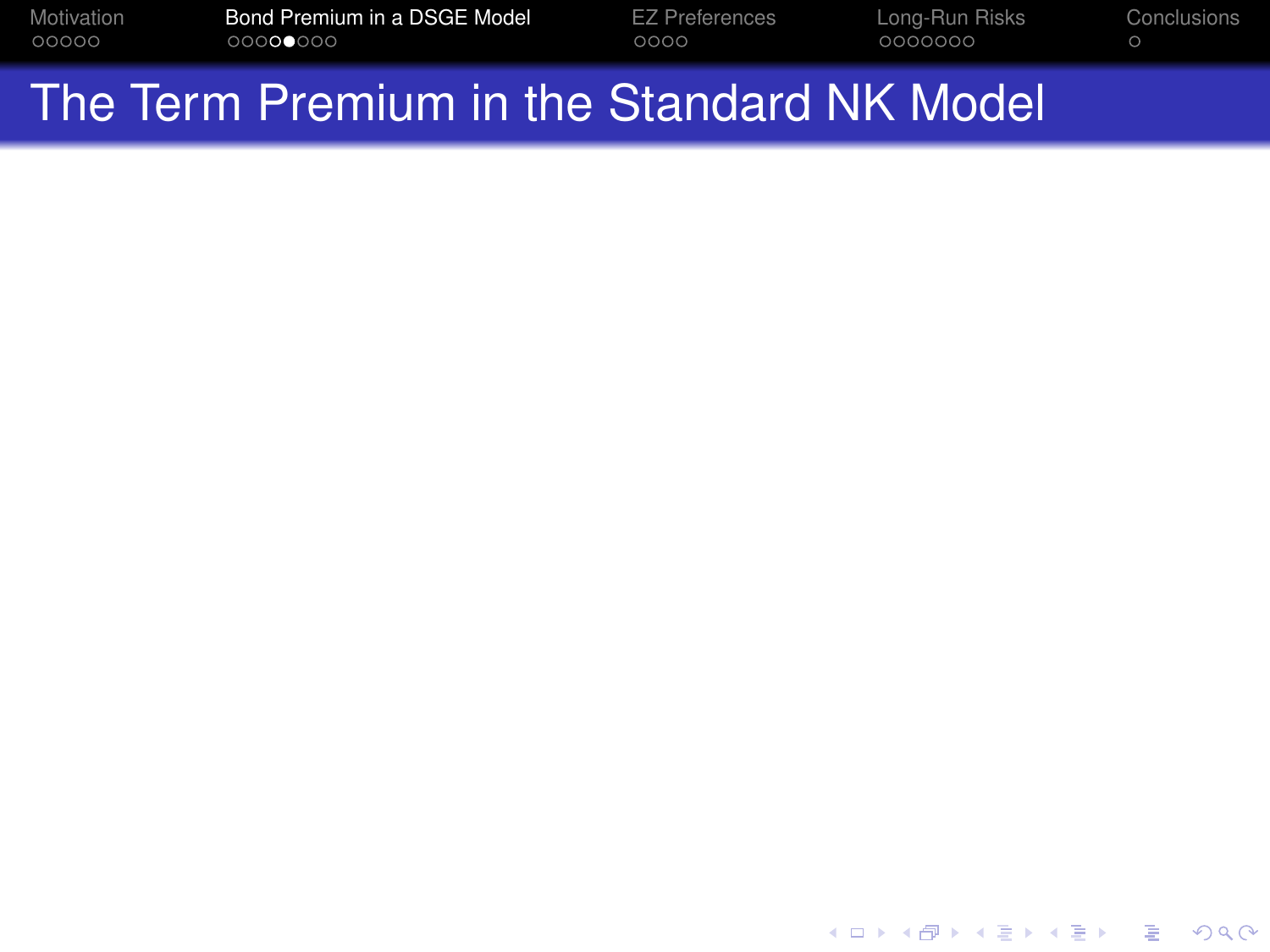| Motivation | Bond Premium in a DSGE Model | EZ Preferences | Long-Run Risks | Conclusions |
|------------|------------------------------|----------------|----------------|-------------|
| 00000      | 00000000                     | 0000           | 0000000        |             |
|            |                              |                |                |             |

In DSGE framework, convenient to work with a default-free *consol*,

K ロ ▶ K @ ▶ K 할 ▶ K 할 ▶ 이 할 → 9 Q Q →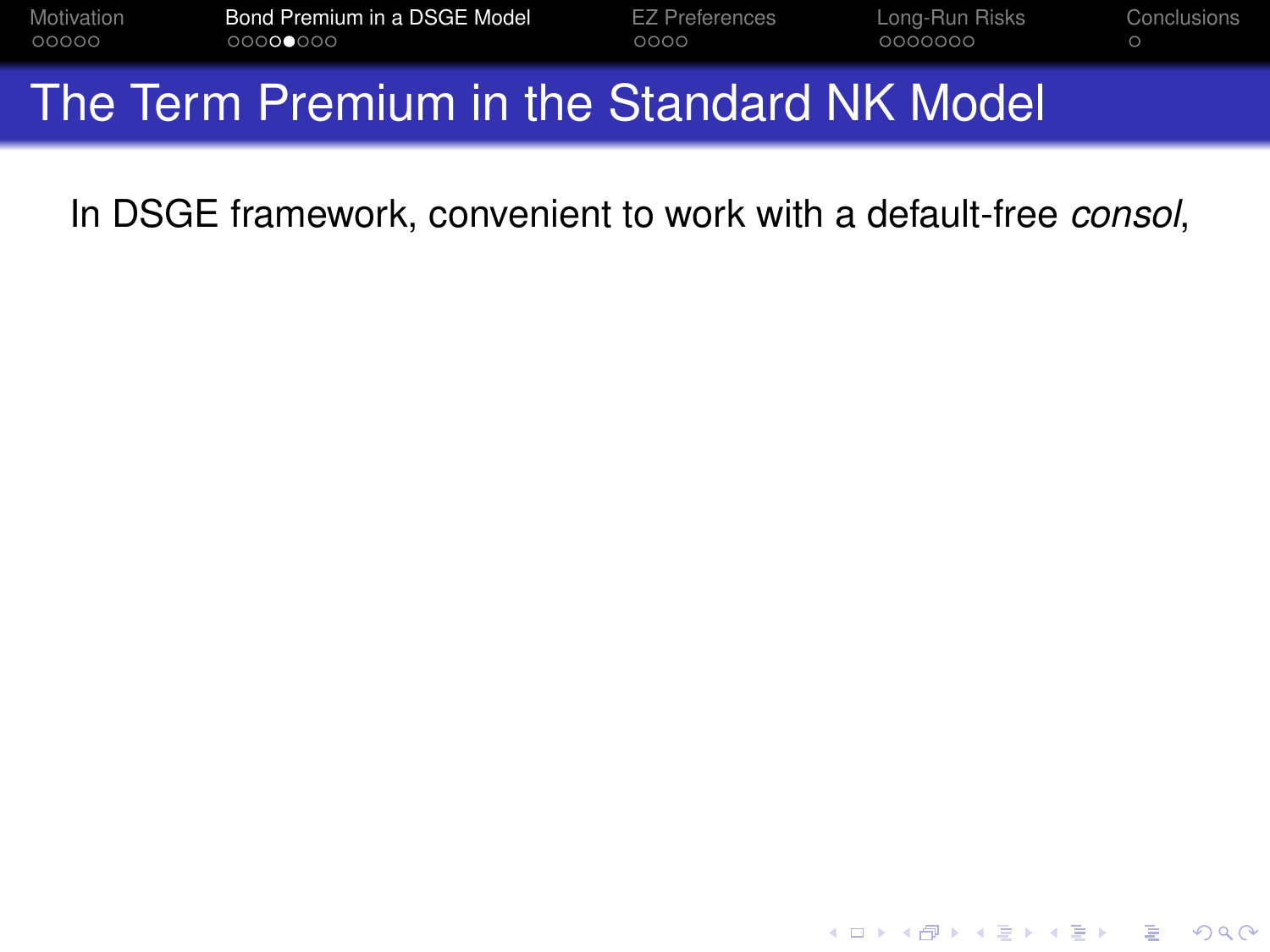| Motivation | Bond Premium in a DSGE Model              | <b>EZ Preferences</b> | Long-Run Risks | Conclusions |
|------------|-------------------------------------------|-----------------------|----------------|-------------|
| 00000      | 00000000                                  | 0000                  | 0000000        |             |
|            | The Term Premium in the Standard NK Model |                       |                |             |

In DSGE framework, convenient to work with a default-free *consol*, a perpetuity that pays \$1,  $\delta_c, \, \delta_c^2, \, \delta_c^3, \, \ldots$  (nominal)

**KOD KOD KED KED E VOOR**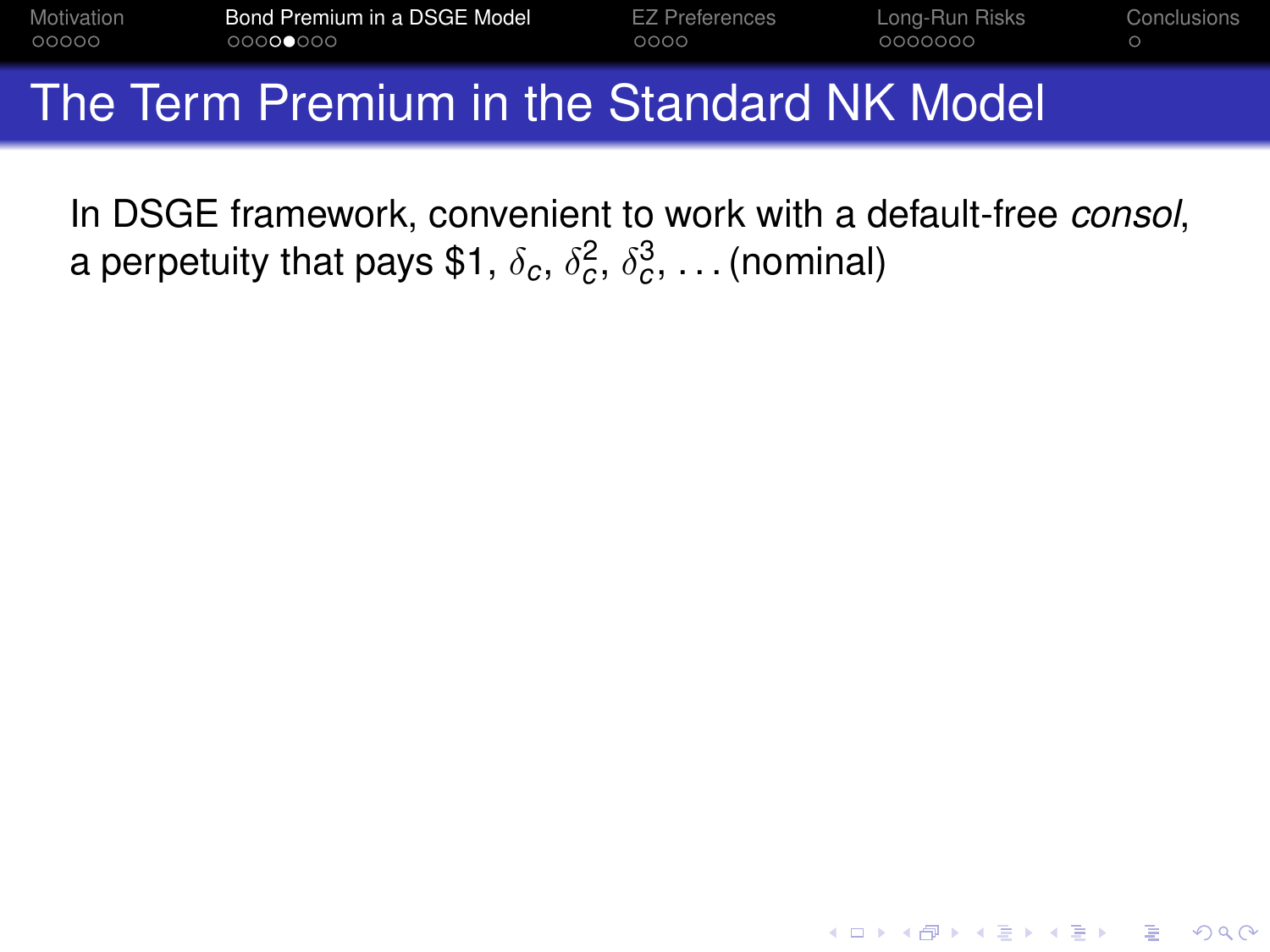| Motivation | Bond Premium in a DSGE Model                     | EZ Preferences | Long-Run Risks | Conclusions |
|------------|--------------------------------------------------|----------------|----------------|-------------|
| 00000      | 00000000                                         | 0000           | 0000000        |             |
|            | The Tenne Dueseline better Otensienal NII/ Medal |                |                |             |

In DSGE framework, convenient to work with a default-free *consol*, a perpetuity that pays \$1,  $\delta_c, \, \delta_c^2, \, \delta_c^3, \, \ldots$  (nominal)

Price of the consol:

$$
\widetilde{p}_t^{(n)} = 1 + \delta_c \, E_t m_{t+1} \widetilde{p}_{t+1}^{(n)}
$$

**KORK ERKER ADAM ADA**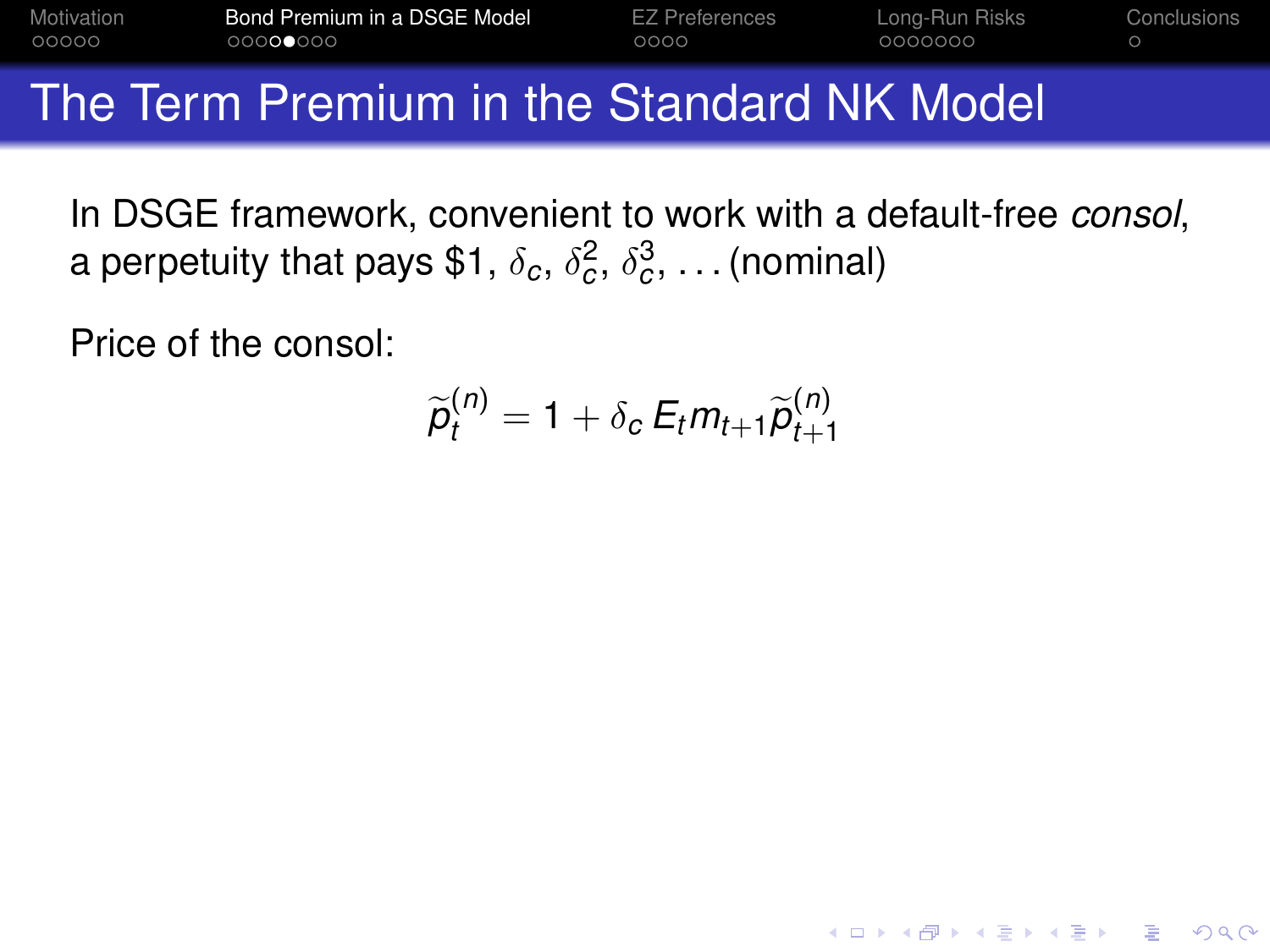| Motivation<br>00000 | Bond Premium in a DSGE Model<br>000000000 |  | EZ Preferences<br>0000 | Long-Run Risks<br>- OOOOOOO | Conclusions |   |  |
|---------------------|-------------------------------------------|--|------------------------|-----------------------------|-------------|---|--|
|                     |                                           |  |                        |                             |             | . |  |

In DSGE framework, convenient to work with a default-free *consol*, a perpetuity that pays \$1,  $\delta_c, \, \delta_c^2, \, \delta_c^3, \, \ldots$  (nominal)

Price of the consol:

$$
\widetilde{p}_t^{(n)} = 1 + \delta_c \, E_t m_{t+1} \widetilde{p}_{t+1}^{(n)}
$$

Risk-neutral consol price:

$$
\widehat{p}_t^{(n)} = 1 + \delta_c e^{-i_t} E_t \widehat{p}_{t+1}^{(n)}
$$

**KORK ERKER ADAM ADA**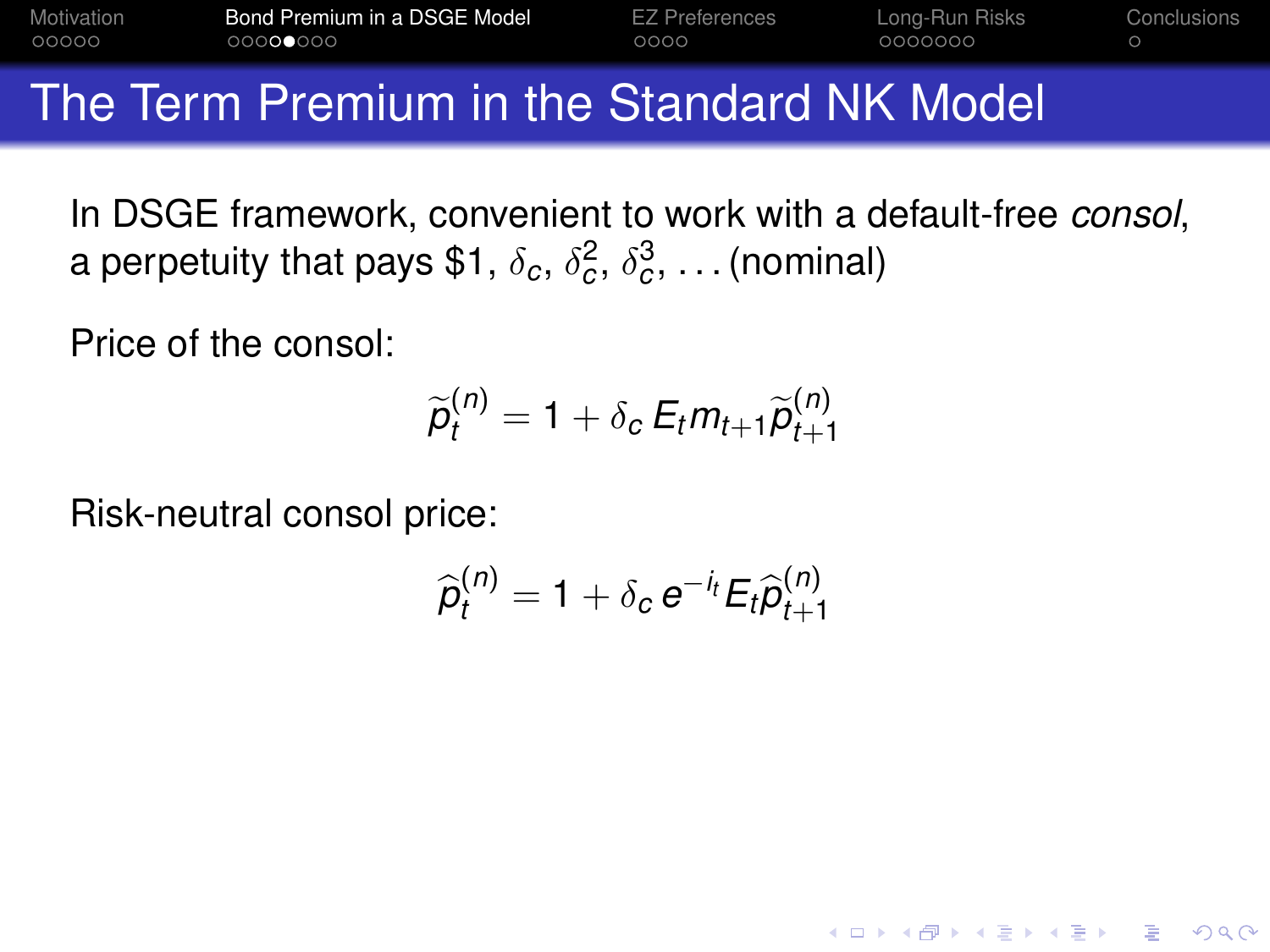| Motivation<br>00000 | Bond Premium in a DSGE Model<br>00000000 |  | EZ Preferences<br>0000 | Long-Run Risks<br>0000000 | Conclusions |
|---------------------|------------------------------------------|--|------------------------|---------------------------|-------------|
| __                  |                                          |  |                        |                           |             |

In DSGE framework, convenient to work with a default-free *consol*, a perpetuity that pays \$1,  $\delta_c, \, \delta_c^2, \, \delta_c^3, \, \ldots$  (nominal)

Price of the consol:

$$
\widetilde{p}_t^{(n)} = 1 + \delta_c \, E_t m_{t+1} \widetilde{p}_{t+1}^{(n)}
$$

Risk-neutral consol price:

$$
\widehat{p}_t^{(n)} = 1 + \delta_c e^{-i_t} E_t \widehat{p}_{t+1}^{(n)}
$$

Term premium:

$$
\psi_t^{(n)} \equiv \log \left( \frac{\delta_c \widetilde{\rho}_t^{(n)}}{\widetilde{\rho}_t^{(n)} - 1} \right) - \log \left( \frac{\delta_c \widehat{\rho}_t^{(n)}}{\widehat{\rho}_t^{(n)} - 1} \right)
$$

KEL KALEYKEN E YAN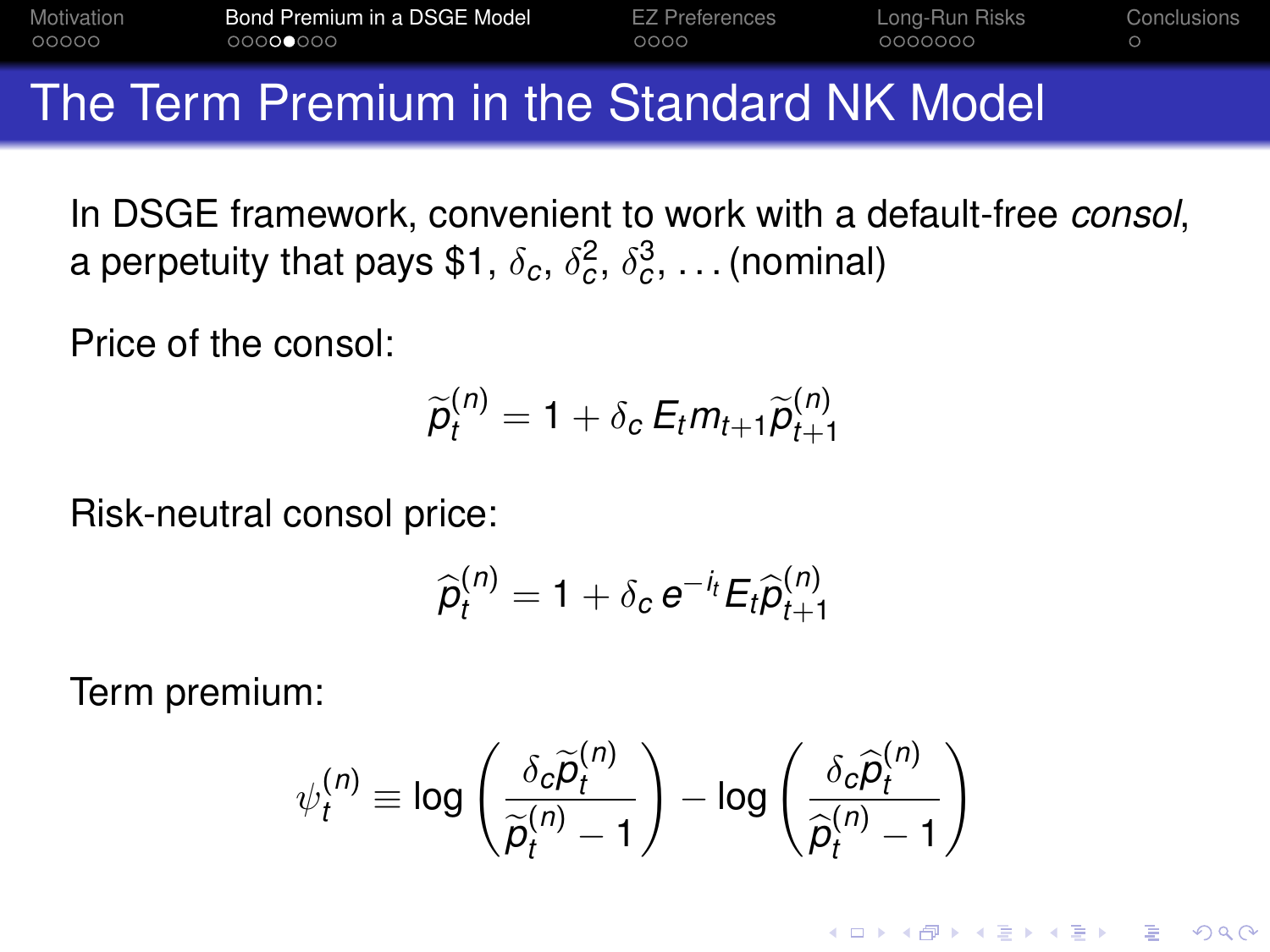| Motivation | Bond Premium in a DSGE Model | EZ Preferences | Long-Run Risks | Conclusions |
|------------|------------------------------|----------------|----------------|-------------|
| 00000      | 00000000                     | 0000           | 0000000        |             |
|            | Solving the Model            |                |                |             |

<span id="page-29-0"></span>The standard NK model above has a relatively large numer of state  ${\sf variables:}\,\, C_{t-1},\, A_{t-1},\, G_{t-1},\, i_{t-1},\, \Delta_{t-1},\, \bar\pi_{t-1},\, \varepsilon^{\mathcal{A}}_t,\, \varepsilon^{\mathcal{G}}_t,\, \varepsilon^{\mathcal{I}}_t$ 

K ロ ▶ K @ ▶ K 할 ▶ K 할 ▶ 이 할 → 9 Q Q →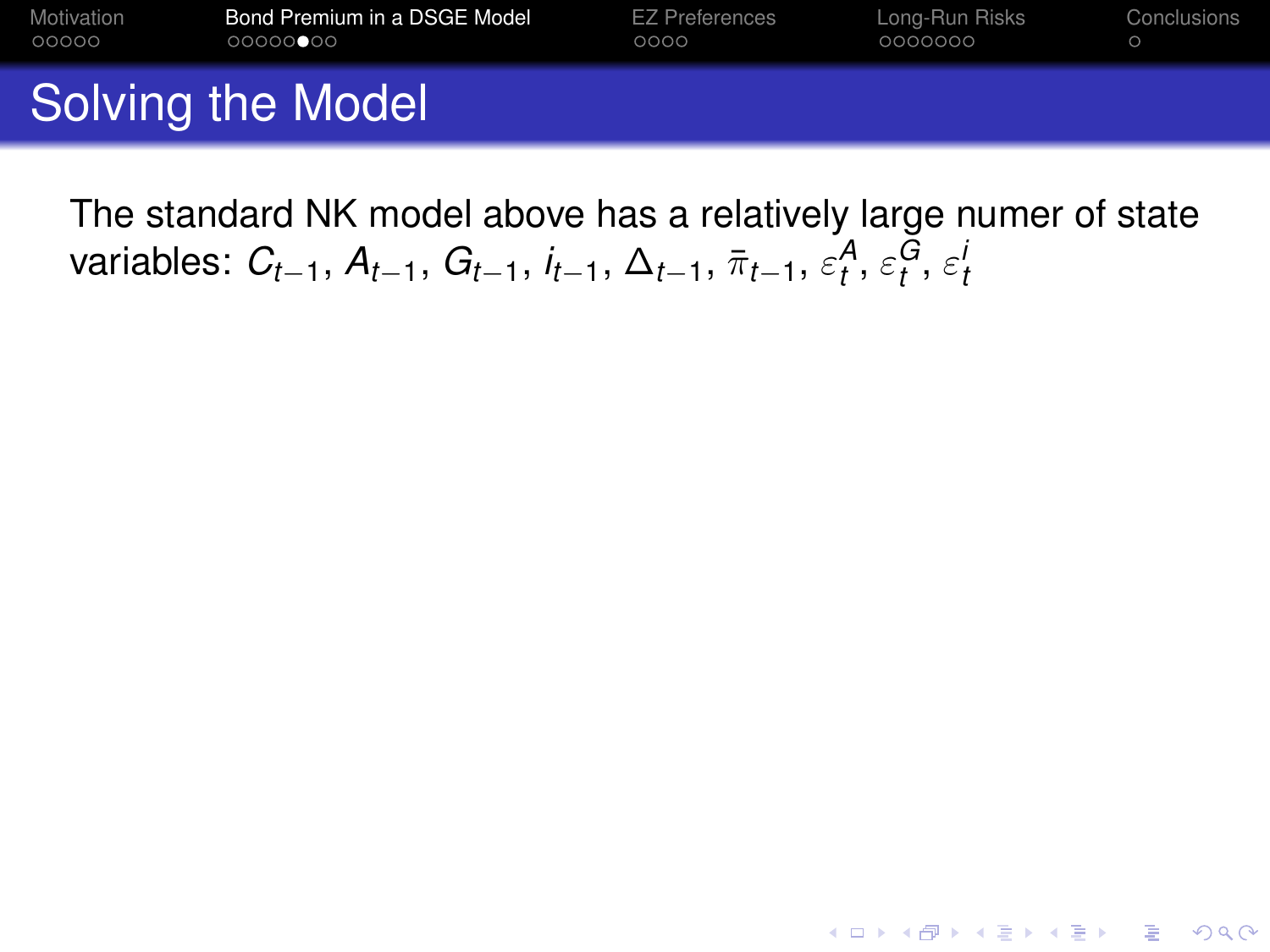| Motivation | Bond Premium in a DSGE Model | <b>EZ Preferences</b> | Long-Run Risks | Conclusions |
|------------|------------------------------|-----------------------|----------------|-------------|
| 00000      | 000000000                    | 0000                  | 0000000        |             |
|            | Solving the Model            |                       |                |             |

The standard NK model above has a relatively large numer of state  ${\sf variables:}\,\, C_{t-1},\, A_{t-1},\, G_{t-1},\, i_{t-1},\, \Delta_{t-1},\, \bar\pi_{t-1},\, \varepsilon^{\mathcal{A}}_t,\, \varepsilon^{\mathcal{G}}_t,\, \varepsilon^{\mathcal{I}}_t$ 

**KORK ERKER ADAM ADA** 

We solve the model by approximation around the nonstochastic steady state (perturbation methods)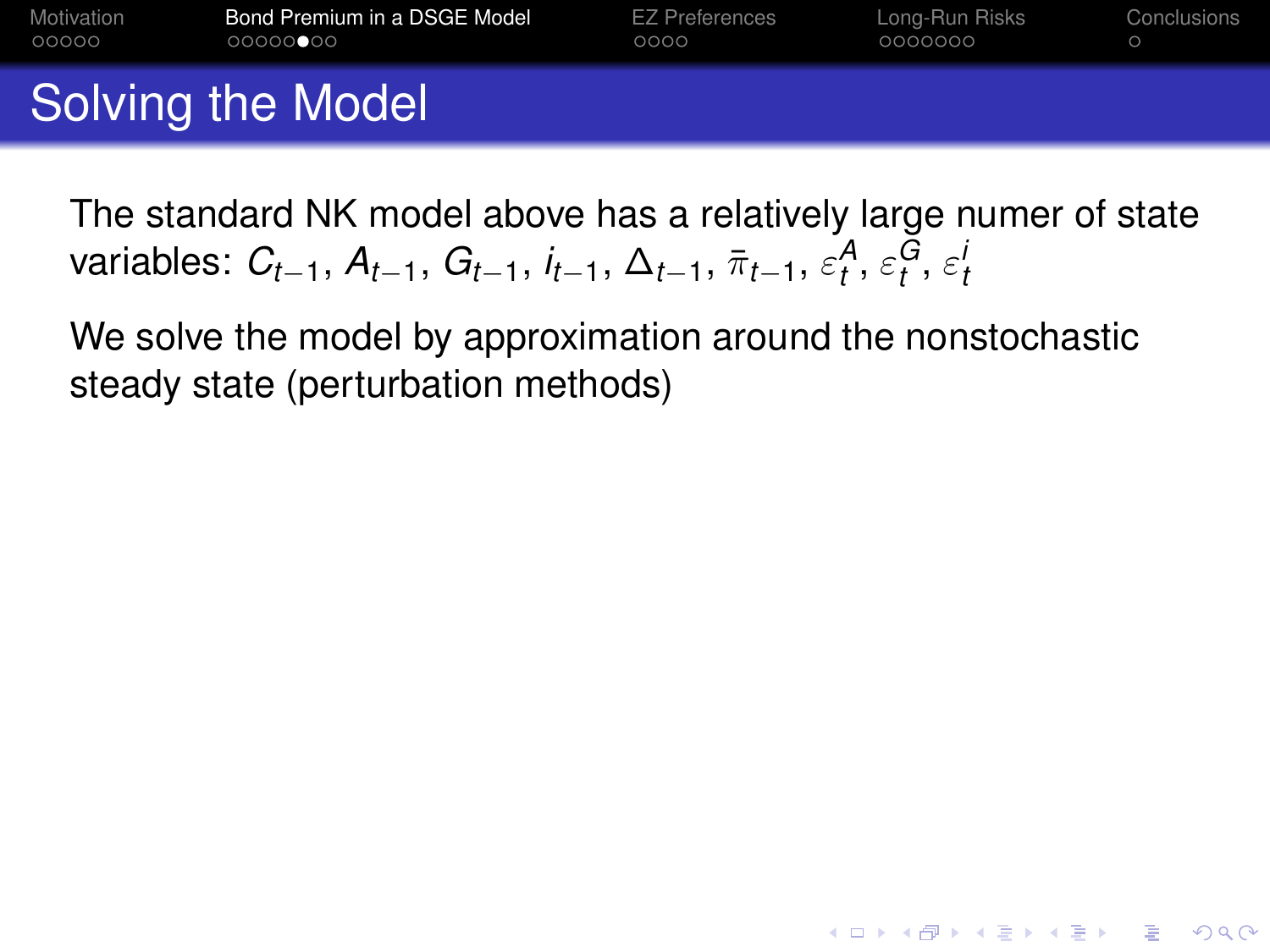| Motivation | Bond Premium in a DSGE Model | <b>EZ Preferences</b> | Long-Run Risks | Conclusions |
|------------|------------------------------|-----------------------|----------------|-------------|
| 00000      | 00000000                     | 0000                  | 0000000        |             |
|            | Solving the Model            |                       |                |             |

The standard NK model above has a relatively large numer of state  ${\sf variables:}\,\, C_{t-1},\, A_{t-1},\, G_{t-1},\, i_{t-1},\, \Delta_{t-1},\, \bar\pi_{t-1},\, \varepsilon^{\mathcal{A}}_t,\, \varepsilon^{\mathcal{G}}_t,\, \varepsilon^{\mathcal{I}}_t$ 

We solve the model by approximation around the nonstochastic steady state (perturbation methods)

- In a first-order approximation, term premium is zero
- In a second-order approximation, term premium is a constant (sum of variances)
- So we compute a *third*-order approximation of the solution around nonstochastic steady state
- **Perturbation AIM algorithm in Swanson, Anderson, Levin** (2006) quickly computes *n*th order approximations

**KORKAR KERKER E VOOR**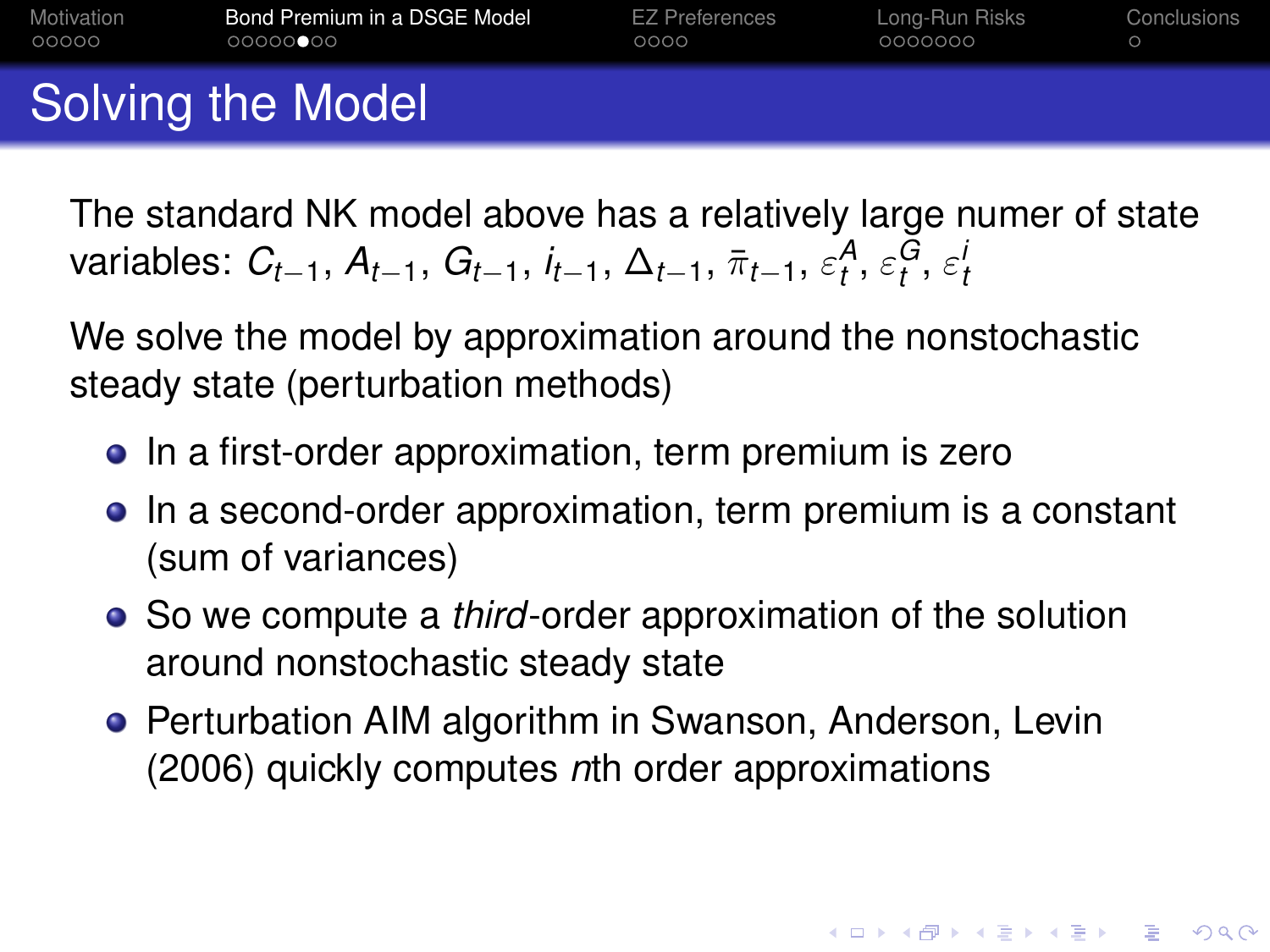| Motivation     | Bond Premium in a DSGE Model | <b>EZ Preferences</b> | Long-Run Risks | Conclusions |
|----------------|------------------------------|-----------------------|----------------|-------------|
| 00000          | 000000000                    | 0000                  | 0000000        |             |
| <b>Results</b> |                              |                       |                |             |

In the standard NK model:

- o mean term premium: 1.4 bp
- <span id="page-32-0"></span>• unconditional standard deviation of term premium: 0.1 bp

K ロ ▶ K @ ▶ K 할 ▶ K 할 ▶ 이 할 → 9 Q Q →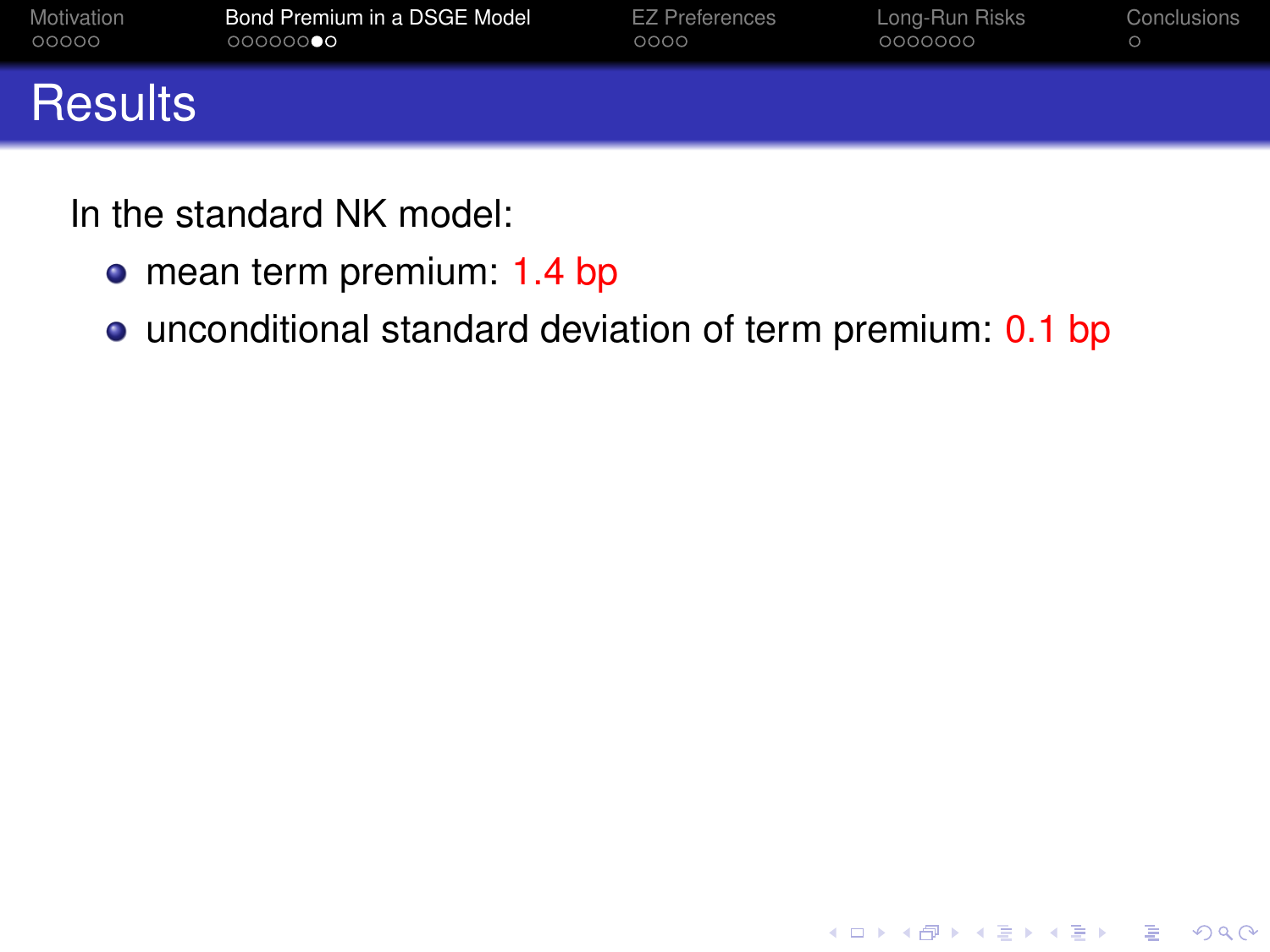| Motivation     | Bond Premium in a DSGE Model | <b>EZ Preferences</b> | Long-Run Risks | Conclusions |
|----------------|------------------------------|-----------------------|----------------|-------------|
| 00000          | 000000000                    | 0000                  | 0000000        |             |
| <b>Results</b> |                              |                       |                |             |

In the standard NK model:

- mean term premium: 1.4 bp
- unconditional standard deviation of term premium: 0.1 bp

Intuition:

• shocks in macro models have standard deviations  $\approx$  0.01

**KORK ERKER ADAM ADA** 

- 2nd-order terms in macro models  $\sim$   $(.01)^2$
- 3rd-order terms  $\sim$  (.01) $^3$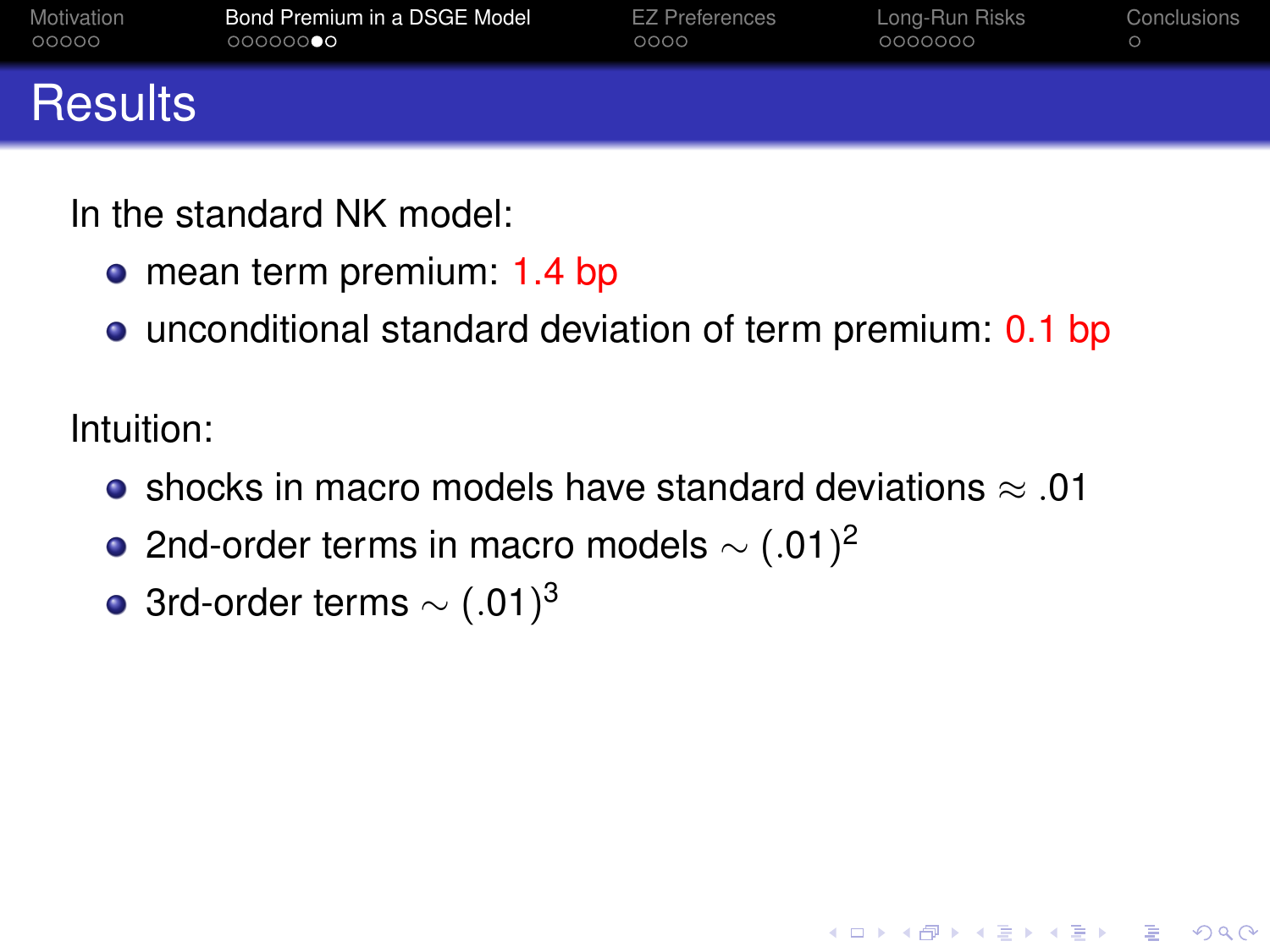| Motivation     | Bond Premium in a DSGE Model | <b>EZ Preferences</b> | Long-Run Risks | Conclusions |
|----------------|------------------------------|-----------------------|----------------|-------------|
| 00000          | 000000                       | 0000                  | 0000000        |             |
| <b>Results</b> |                              |                       |                |             |

In the standard NK model:

- mean term premium: 1.4 bp
- unconditional standard deviation of term premium: 0.1 bp

Intuition:

- shocks in macro models have standard deviations  $≈ 01$
- 2nd-order terms in macro models  $\sim$   $(.01)^2$
- 3rd-order terms  $\sim$  (.01) $^3$

To make these higher-order terms important,

**•** need "high curvature" modifications from finance literature

**KOD KOD KED KED E VOOR** 

• or shocks with standard deviations  $\gg .01$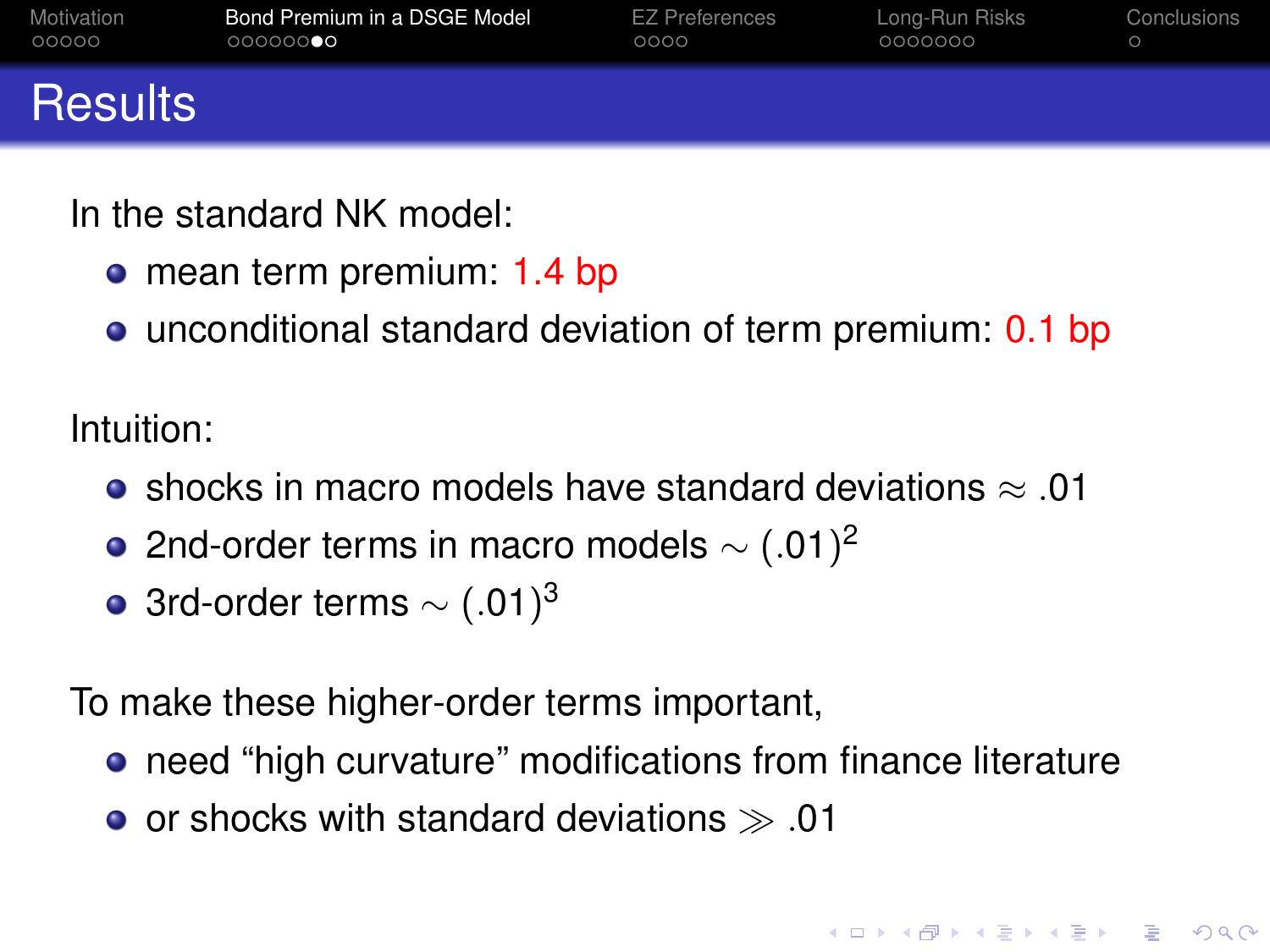| Motivation | Bond Premium in a DSGE Model        | <b>EZ Preferences</b> | Long-Run Risks | Conclusions |
|------------|-------------------------------------|-----------------------|----------------|-------------|
| 00000      | 0000000                             | 0000                  | 0000000        |             |
|            | <b>Additional Robustness Checks</b> |                       |                |             |

This basic finding is extremely robust:

- Campbell-Cochrane habits:  $\bar{\psi}^{(10)}$  $\lambda$  hp  $\alpha d(x/10)$ )  $=$  0.1 bp
- $\bullet$  "best fit" parameters:
- **o** larger models (CEE):
- models with investment
- $\bullet$  internal habits
- **o** markup shocks
- nominal wage rigidities
- **•** real wage rigidities
- <span id="page-35-0"></span>time-varying  $\pi^*_t$  (long-run risk)

$$
\begin{aligned} \n\psi^{(10)} &= 2.4 \text{ pp, } \text{sq}(\psi^{(10)}) = 0.1 \text{ pp} \\ \n\bar{\psi}^{(10)} &= 10.6 \text{ bp, } \text{sd}(\psi^{(10)}) = 1.3 \text{ bp} \n\end{aligned}
$$

$$
\bar{\psi}^{(10)} = 1.0 \text{ bp, sd}(\psi^{(10)}) = 0.1 \text{ bp}
$$

**KORK ERKER AD A BOACH**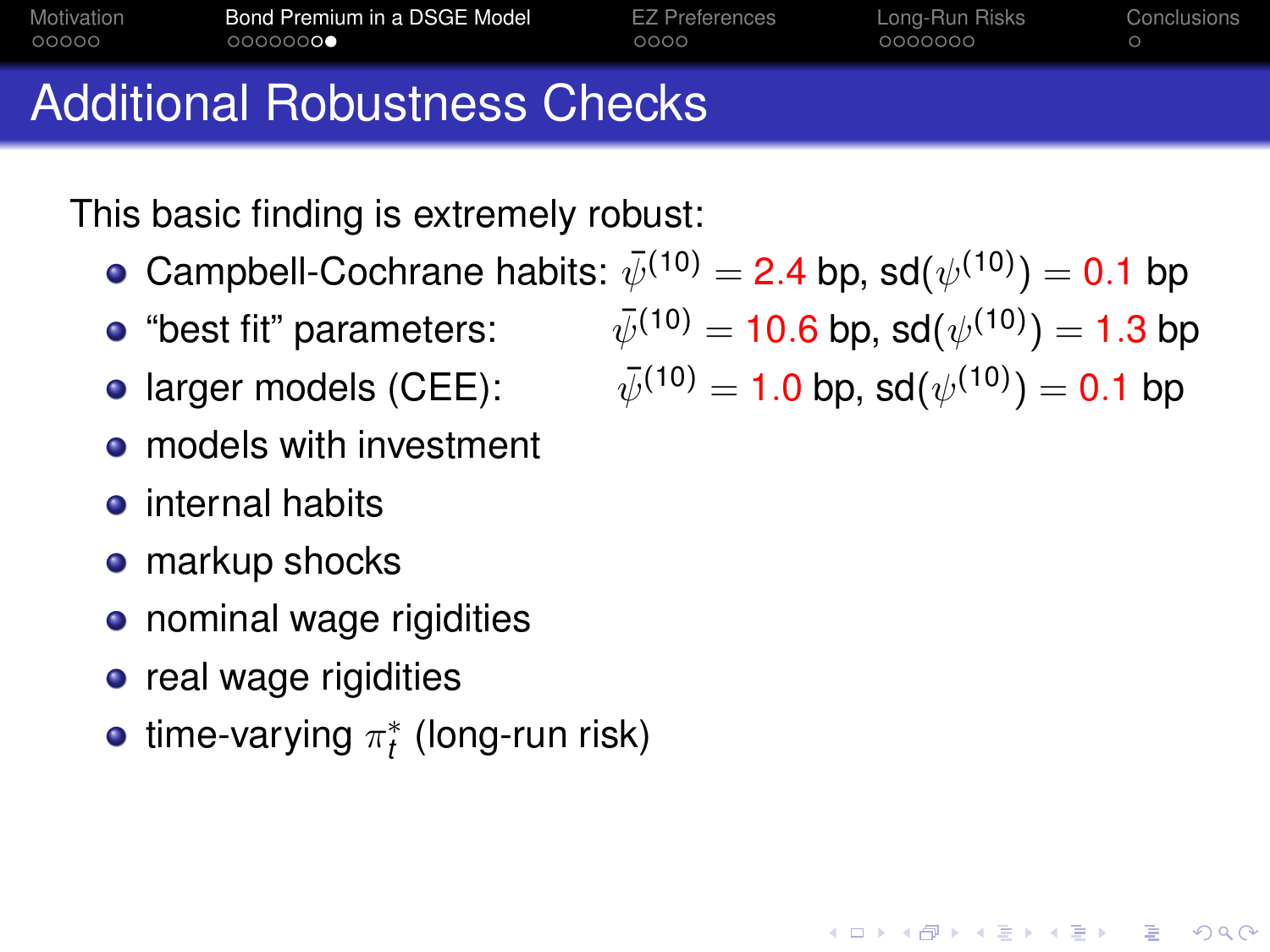| Motivation | Bond Premium in a DSGE Model        | <b>EZ Preferences</b> | Long-Run Risks | Conclusions |
|------------|-------------------------------------|-----------------------|----------------|-------------|
| 00000      | 0000000                             | 0000                  | 0000000        |             |
|            | <b>Additional Robustness Checks</b> |                       |                |             |

This basic finding is extremely robust:

- Campbell-Cochrane habits:  $\bar\psi^{(10)}=$  2.4 bp, sd $(\psi^{(10)})=$  0.1 bp
- 
- **o** larger models (CEE):
- **o** models with investment
- $\bullet$  internal habits
- **o** markup shocks
- nominal wage rigidities
- **•** real wage rigidities
- time-varying  $\pi^*_t$  (long-run risk)

Basic problem: even if agents in these habit-based models are very risk averse, in a DSGE setting they are able to offset the risk that they hate (high-frequency variation in *C*[\)](#page-35-0)

"best fit" parameters:  $\bar\psi^{(10)}=10.6$  bp, sd $(\psi^{(10)})=1.3$  bp

$$
\bar{\psi}^{(10)} = 1.0 \text{ bp, sd}(\psi^{(10)}) = 0.1 \text{ bp}
$$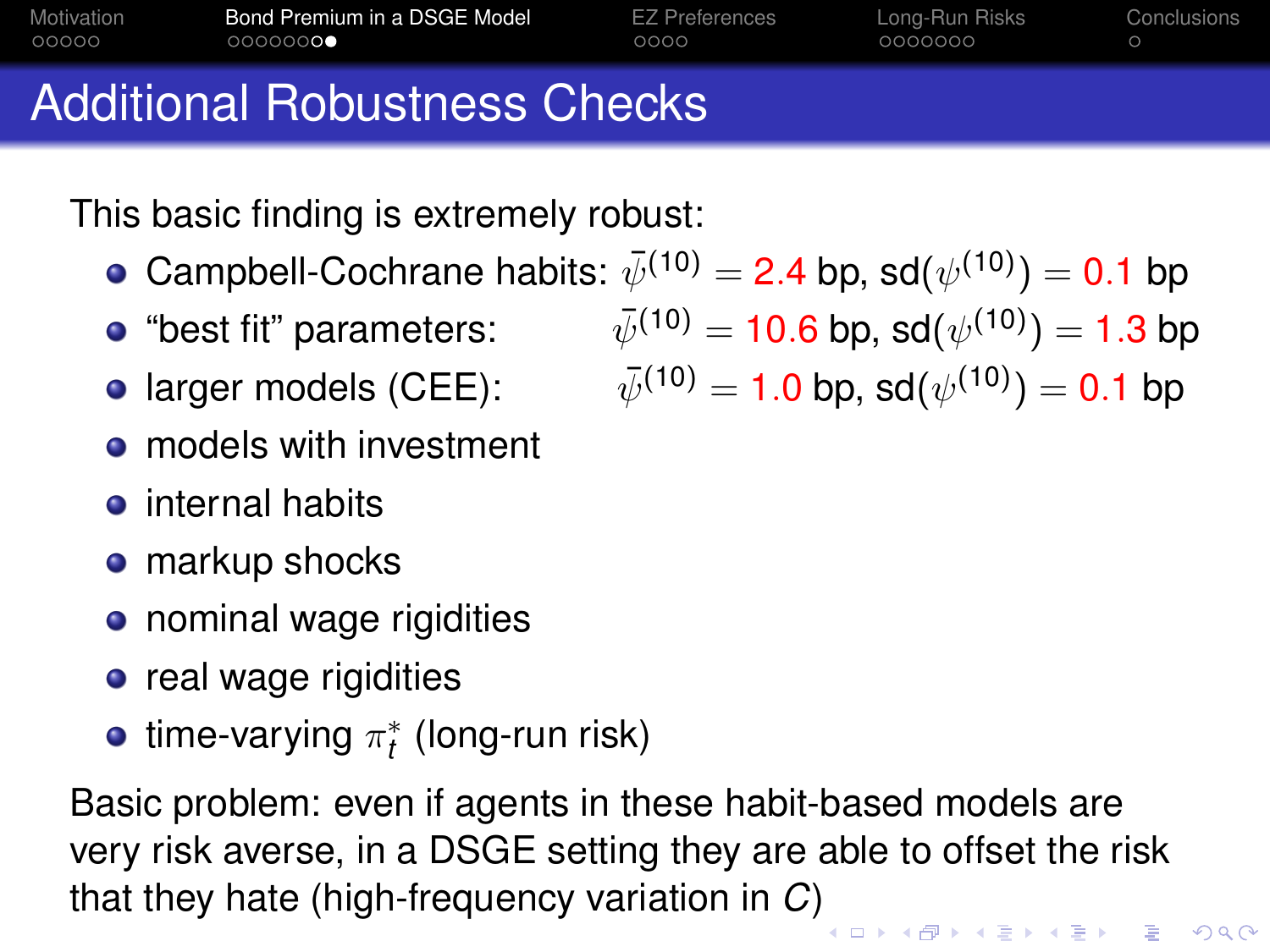| Motivation | Bond Premium in a DSGE Model   | EZ Preferences | Long-Run Risks | Conclusions |
|------------|--------------------------------|----------------|----------------|-------------|
| 00000      | 00000000                       | $\bullet$ 000  | 0000000        |             |
|            | <b>Epstein-Zin Preferences</b> |                |                |             |

Modify the standard NK model to incorporate Epstein-Zin preferences.

The model then has three key ingredients:

- **1** Intrinsic nominal rigidities
	- makes bond pricing interesting
- <sup>2</sup> Epstein-Zin preferences
	- makes households risk averse
- <sup>3</sup> Long-run risk (productivity or inflation)
	- introduces a risk households cannot offset

**KORK ERKER AD A BOACH** 

<span id="page-37-0"></span>• makes bonds risky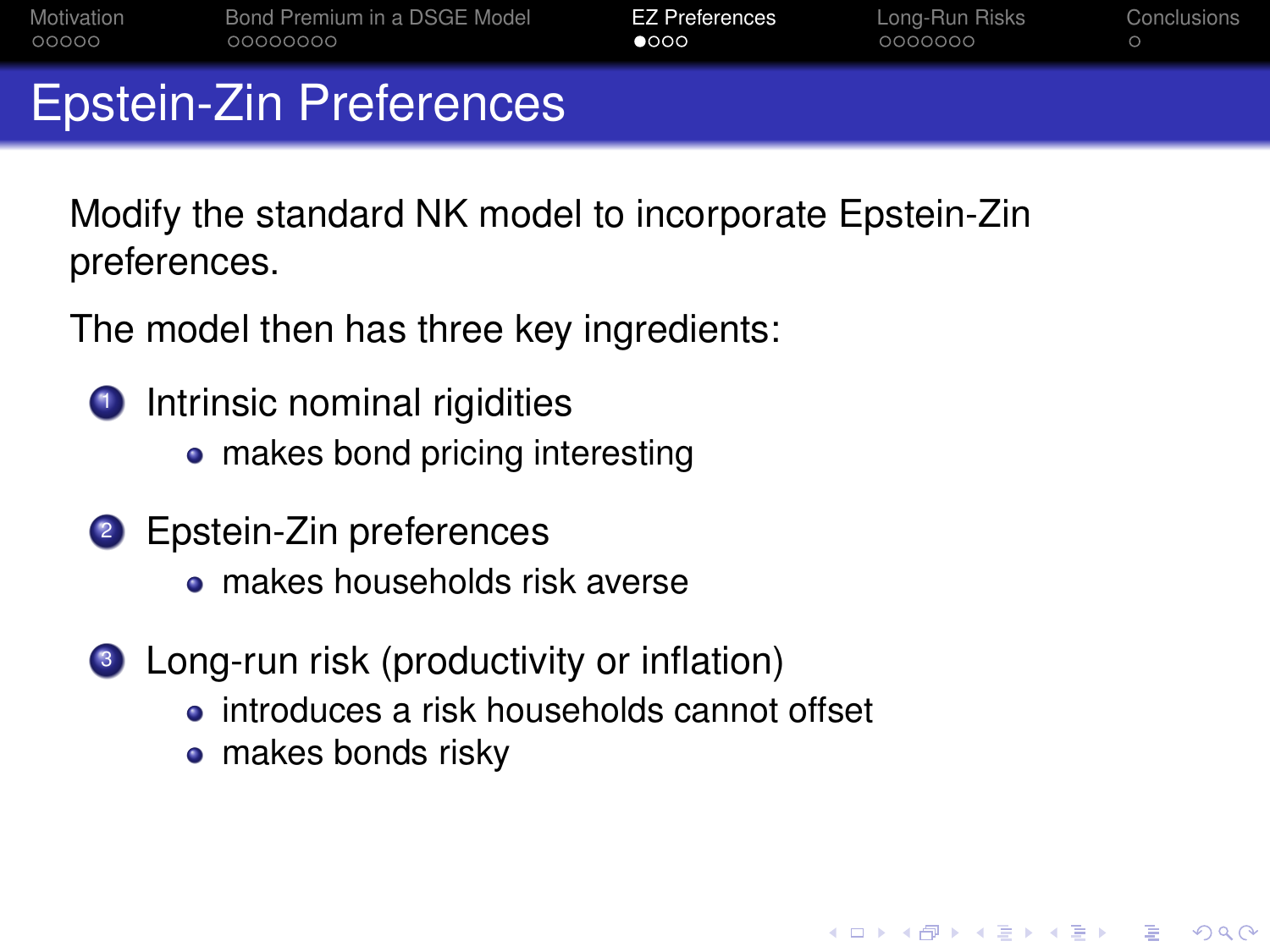| Motivation                     | Bond Premium in a DSGE Model | <b>EZ Preferences</b> | Long-Run Risks | Conclusions |
|--------------------------------|------------------------------|-----------------------|----------------|-------------|
| 00000                          | 00000000                     | 0000                  | 0000000        |             |
| <b>Epstein-Zin Preferences</b> |                              |                       |                |             |

<span id="page-38-0"></span> $V_t \equiv u(c_t, l_t) + \beta E_t V_{t+1}$ 

K ロ ▶ K @ ▶ K 할 > K 할 > 1 할 > 9 Q Q\*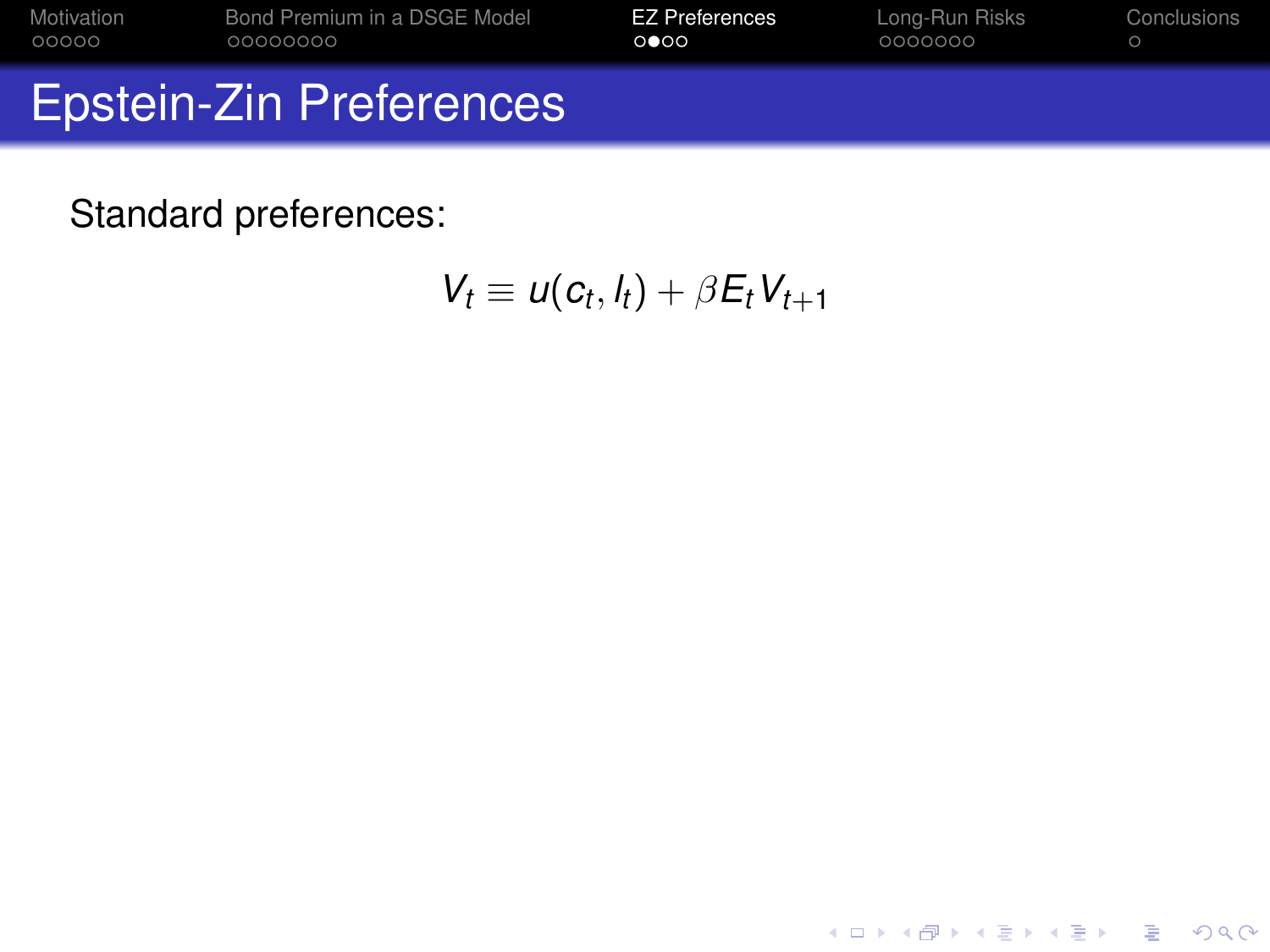| Motivation | Bond Premium in a DSGE Model   | <b>EZ Preferences</b> | Long-Run Risks | Conclusions |
|------------|--------------------------------|-----------------------|----------------|-------------|
| 00000      | 00000000                       | 0 000                 | 0000000        |             |
|            | <b>Epstein-Zin Preferences</b> |                       |                |             |

$$
V_t \equiv u(c_t, l_t) + \beta E_t V_{t+1}
$$

Epstein-Zin preferences:

$$
V_t \equiv u(c_t, l_t) + \beta \bigl(E_t V_{t+1}^{1-\alpha}\bigr)^{1/(1-\alpha)}
$$

K ロ ▶ K @ ▶ K 할 ▶ K 할 ▶ ... 할 ... 9 Q Q ^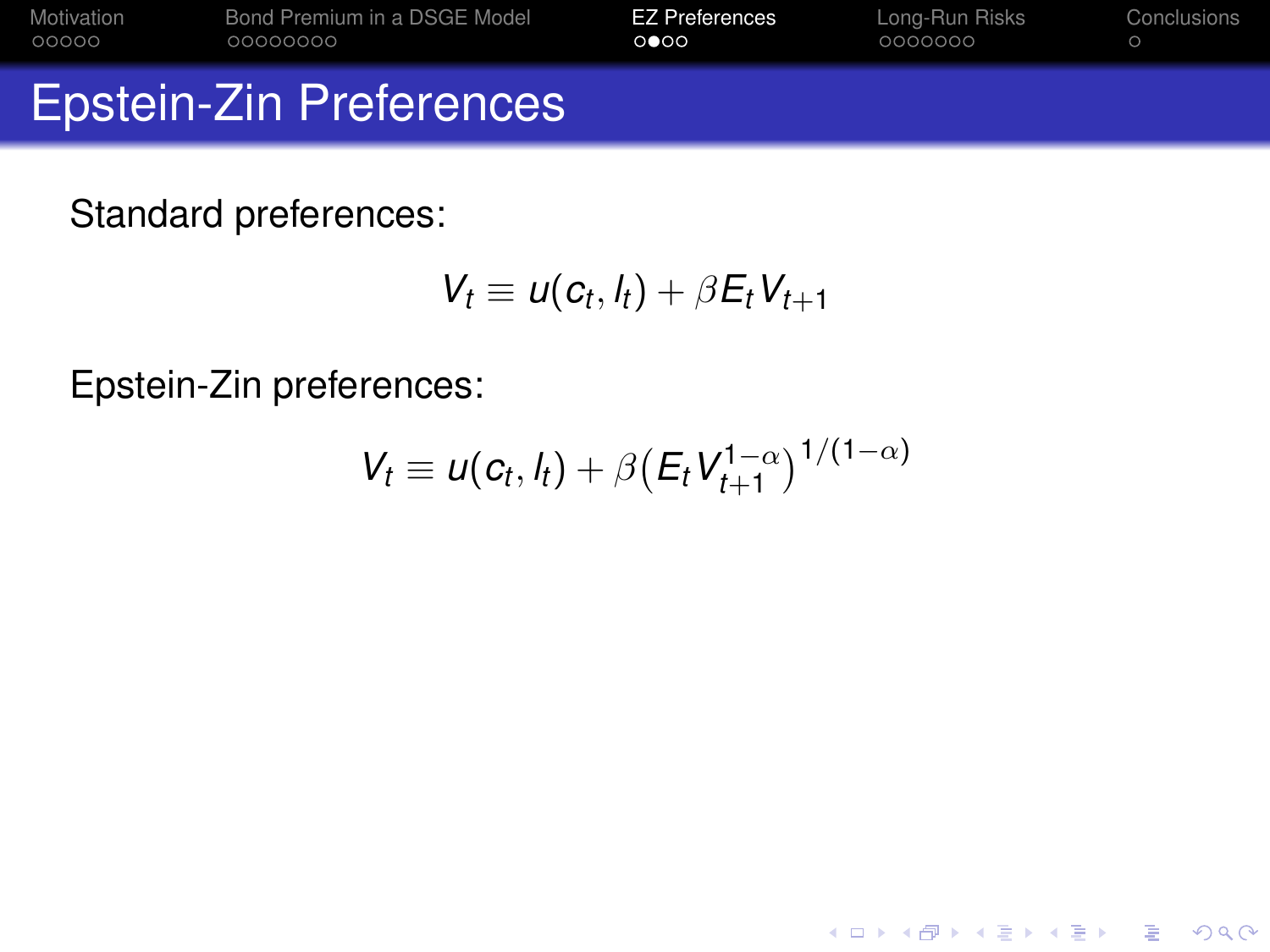| Motivation | Bond Premium in a DSGE Model   | <b>EZ Preferences</b> | Long-Run Risks | Conclusions |
|------------|--------------------------------|-----------------------|----------------|-------------|
| 00000      | 00000000                       | 0000                  | 0000000        |             |
|            | <b>Epstein-Zin Preferences</b> |                       |                |             |

$$
V_t \equiv u(c_t, l_t) + \beta E_t V_{t+1}
$$

Epstein-Zin preferences:

$$
V_t \equiv u(c_t, l_t) + \beta \bigl(E_t V_{t+1}^{1-\alpha}\bigr)^{1/(1-\alpha)}
$$

K ロ ▶ K @ ▶ K 할 ▶ K 할 ▶ 이 할 → 9 Q Q →

Note:

• need to impose  $u \geq 0$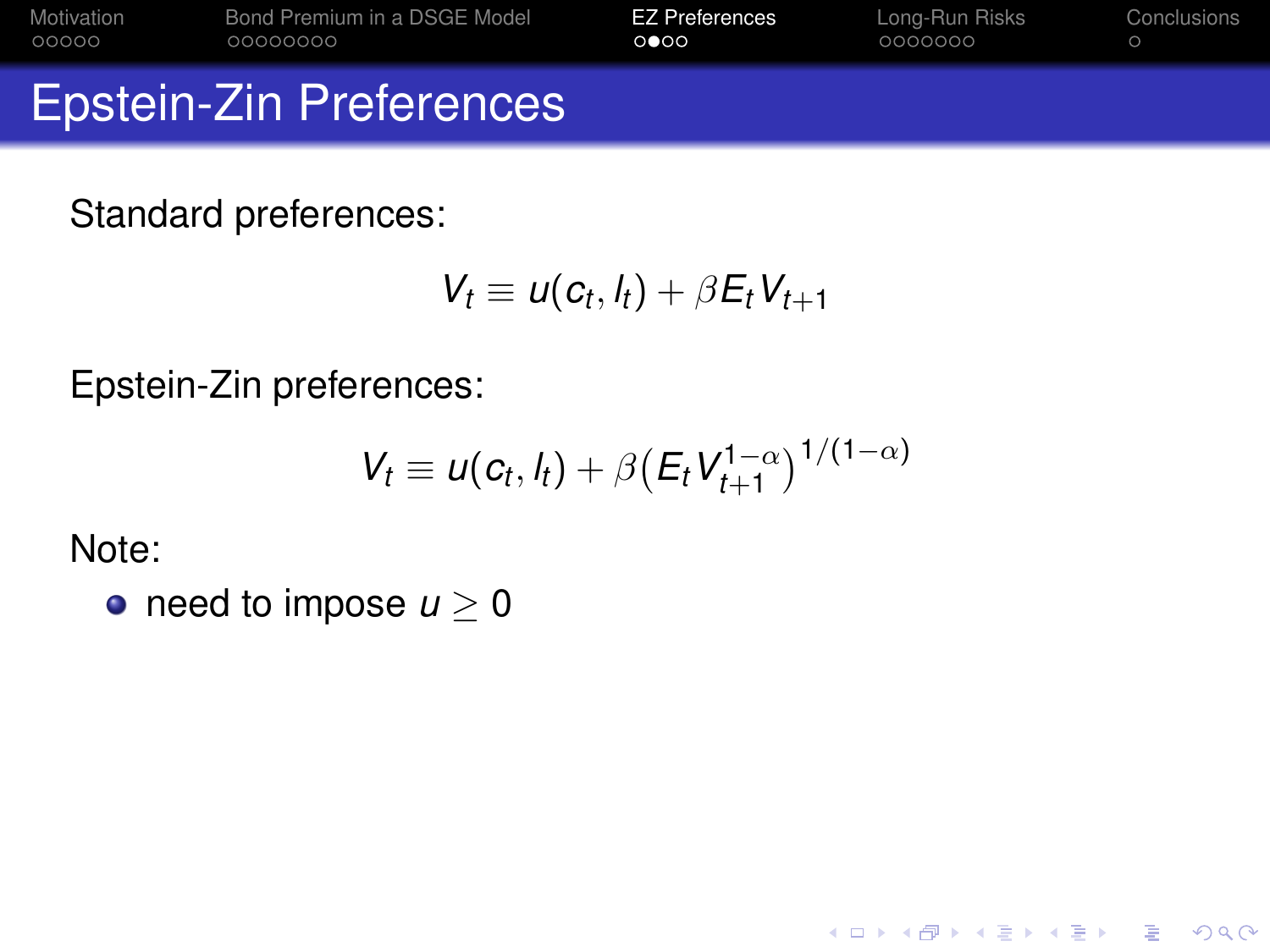| Motivation | Bond Premium in a DSGE Model   | <b>EZ Preferences</b> | Long-Run Risks | Conclusions |
|------------|--------------------------------|-----------------------|----------------|-------------|
| 00000      | 00000000                       | 0000                  | 0000000        |             |
|            | <b>Epstein-Zin Preferences</b> |                       |                |             |

$$
V_t \equiv u(c_t, l_t) + \beta E_t V_{t+1}
$$

Epstein-Zin preferences:

$$
V_t \equiv u(c_t, l_t) + \beta \bigl(E_t V_{t+1}^{1-\alpha}\bigr)^{1/(1-\alpha)}
$$

**KORK ERKER AD A BOACH** 

Note:

- need to impose  $u \geq 0$
- or  $u \leq 0$  and  $V_t \equiv u(c_t, l_t) \beta \left(E_t(-V_{t+1})^{1-\alpha}\right)^{1/(1-\alpha)}$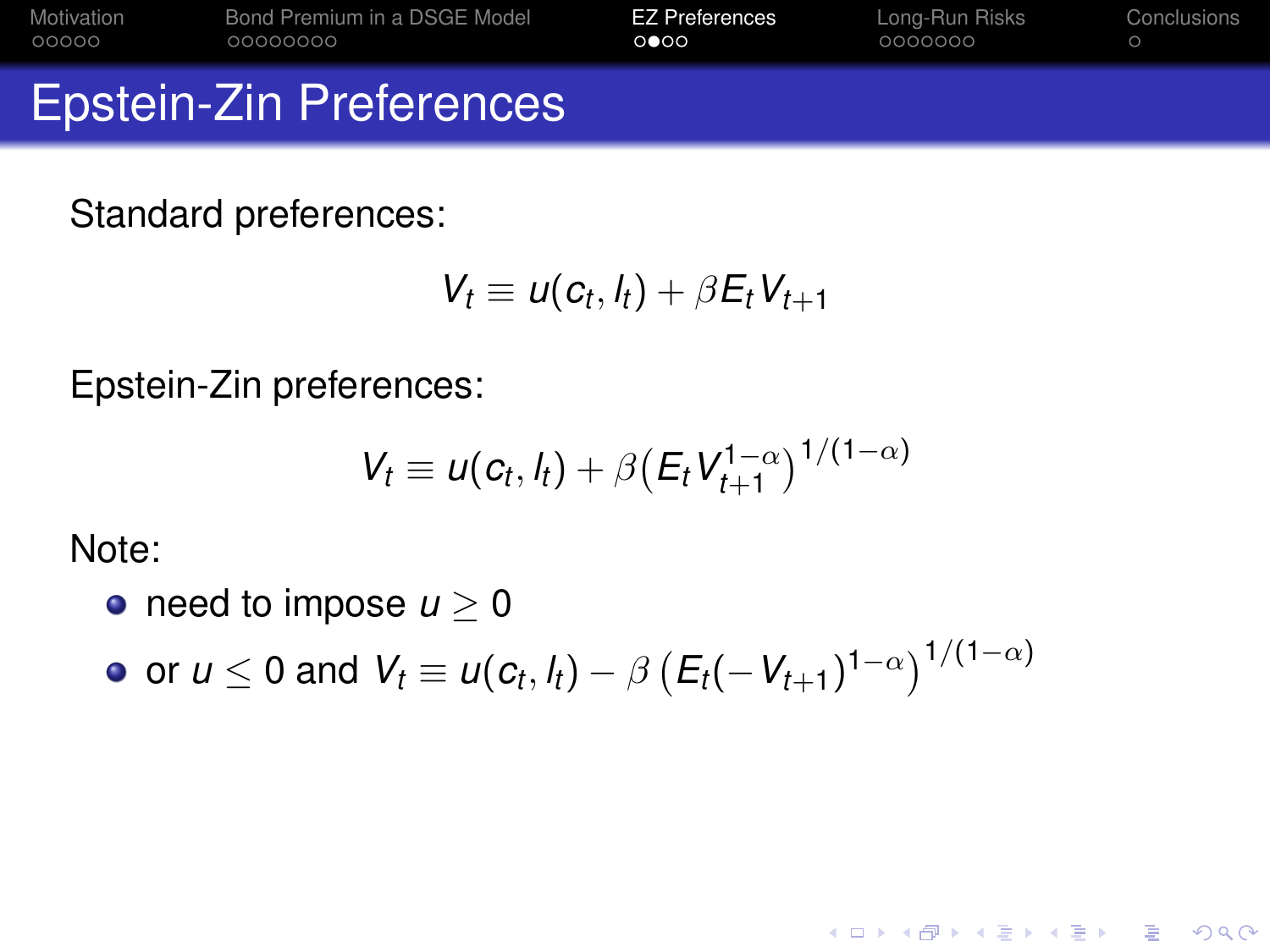| Motivation                     | Bond Premium in a DSGE Model | <b>EZ Preferences</b> | Long-Run Risks | Conclusions |
|--------------------------------|------------------------------|-----------------------|----------------|-------------|
| 00000                          | 00000000                     | 0 000                 | 0000000        |             |
| <b>Epstein-Zin Preferences</b> |                              |                       |                |             |

$$
V_t \equiv u(c_t, l_t) + \beta E_t V_{t+1}
$$

Epstein-Zin preferences:

$$
V_t \equiv u(c_t, l_t) + \beta \bigl(E_t V_{t+1}^{1-\alpha}\bigr)^{1/(1-\alpha)}
$$

Note:

- need to impose  $u > 0$
- or  $u \leq 0$  and  $V_t \equiv u(c_t, l_t) \beta \left(E_t(-V_{t+1})^{1-\alpha}\right)^{1/(1-\alpha)}$

We'll use standard NK utility kernel:

$$
u(c_t, l_t) \equiv \frac{c_t^{1-\gamma}}{1-\gamma} - \chi_0 \frac{l_t^{1+\chi}}{1+\chi},
$$

**KORKARA KERKER DAGA**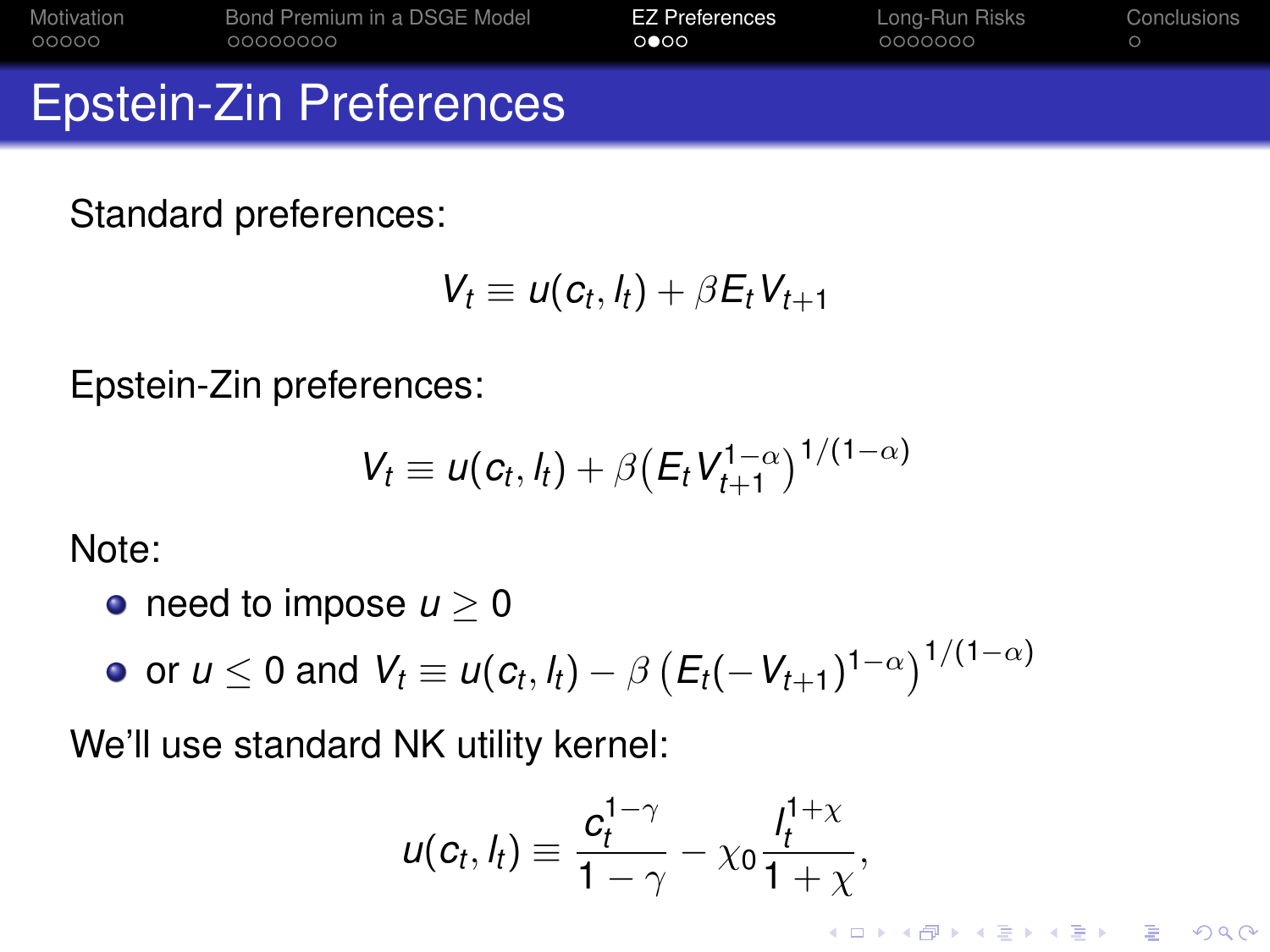| Motivation | Bond Premium in a DSGE Model   | <b>EZ Preferences</b> | Long-Run Risks | Conclusions |
|------------|--------------------------------|-----------------------|----------------|-------------|
| 00000      | 00000000                       | 0000                  | 0000000        |             |
|            | <b>Epstein-Zin Preferences</b> |                       |                |             |

Household optimality conditions with EZ preferences:

<span id="page-43-0"></span>
$$
\mu_t u_1|_{(c_t, l_t)} = P_t \lambda_t
$$
  
\n
$$
-\mu_t u_2|_{(c_t, l_t)} = w_t \lambda_t
$$
  
\n
$$
\lambda_t = \beta E_t \lambda_{t+1} (1 + r_{t+1})
$$
  
\n
$$
\mu_t = \mu_{t-1} (E_{t-1} V_t^{1-\alpha})^{\alpha/(1-\alpha)} V_t^{-\alpha}, \quad \mu_0 = 1
$$

K ロ X x (日 X X B X X B X X B X X O Q O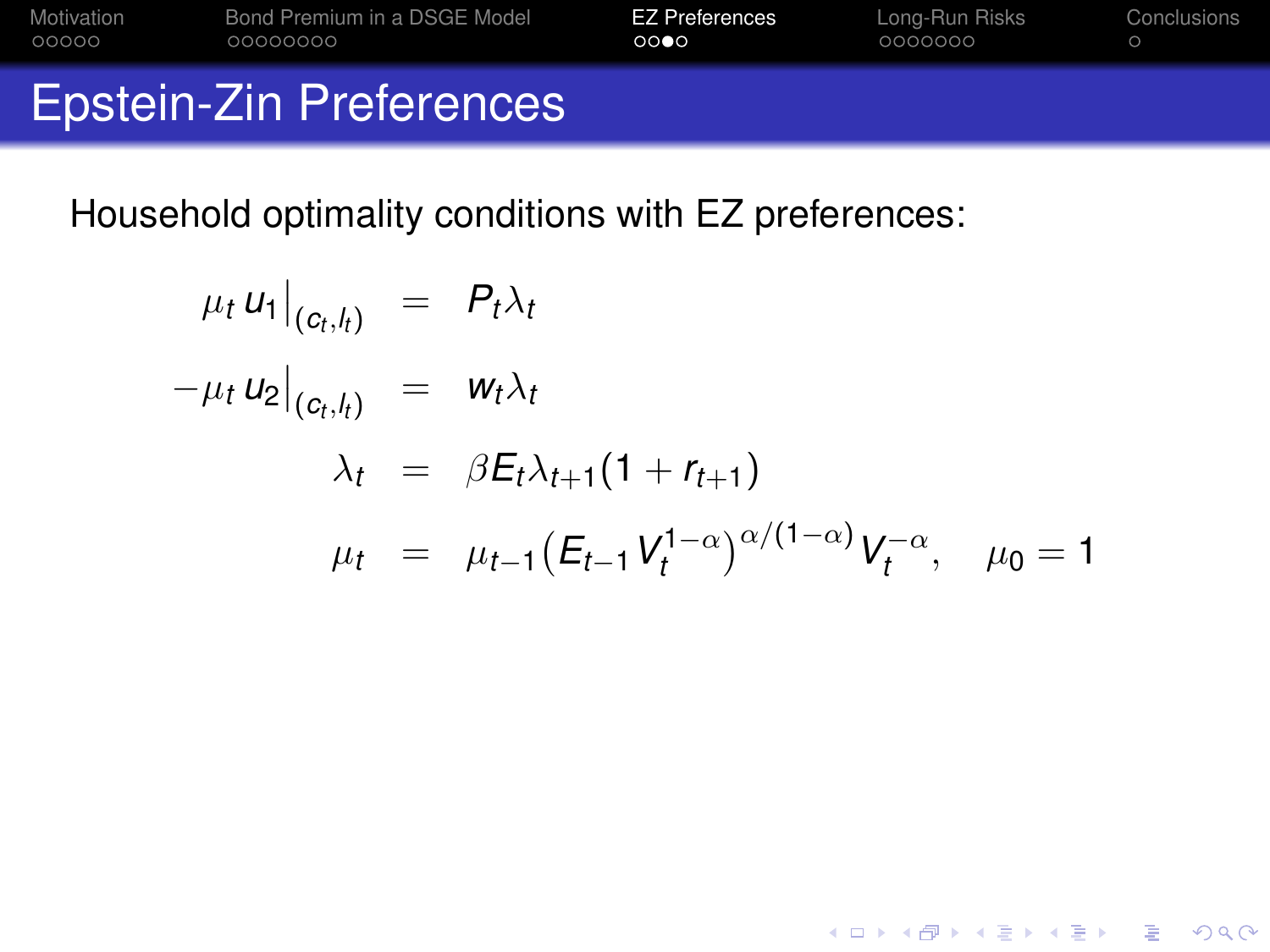| Motivation | Bond Premium in a DSGE Model   | <b>EZ Preferences</b> | Long-Run Risks | Conclusions |
|------------|--------------------------------|-----------------------|----------------|-------------|
| 00000      | 00000000                       | 0000                  | 0000000        |             |
|            | <b>Epstein-Zin Preferences</b> |                       |                |             |

Household optimality conditions with EZ preferences:

$$
\mu_t u_1|_{(c_t, l_t)} = P_t \lambda_t
$$
  
\n
$$
-\mu_t u_2|_{(c_t, l_t)} = w_t \lambda_t
$$
  
\n
$$
\lambda_t = \beta E_t \lambda_{t+1} (1 + r_{t+1})
$$
  
\n
$$
\mu_t = \mu_{t-1} (E_{t-1} V_t^{1-\alpha})^{\alpha/(1-\alpha)} V_t^{-\alpha}, \quad \mu_0 = 1
$$

Stochastic discount factor:

$$
m_{t,t+1} \equiv \frac{\beta u_1|_{(c_{t+1},l_{t+1})}}{u_1|_{(c_t,l_t)}} \left(\frac{V_{t+1}}{(E_t V_{t+1}^{1-\alpha})^{1/(1-\alpha)}}\right)^{\alpha} \frac{P_t}{P_{t+1}}
$$

K ロ ▶ K @ ▶ K 할 ▶ K 할 ▶ 이 할 → 9 Q Q →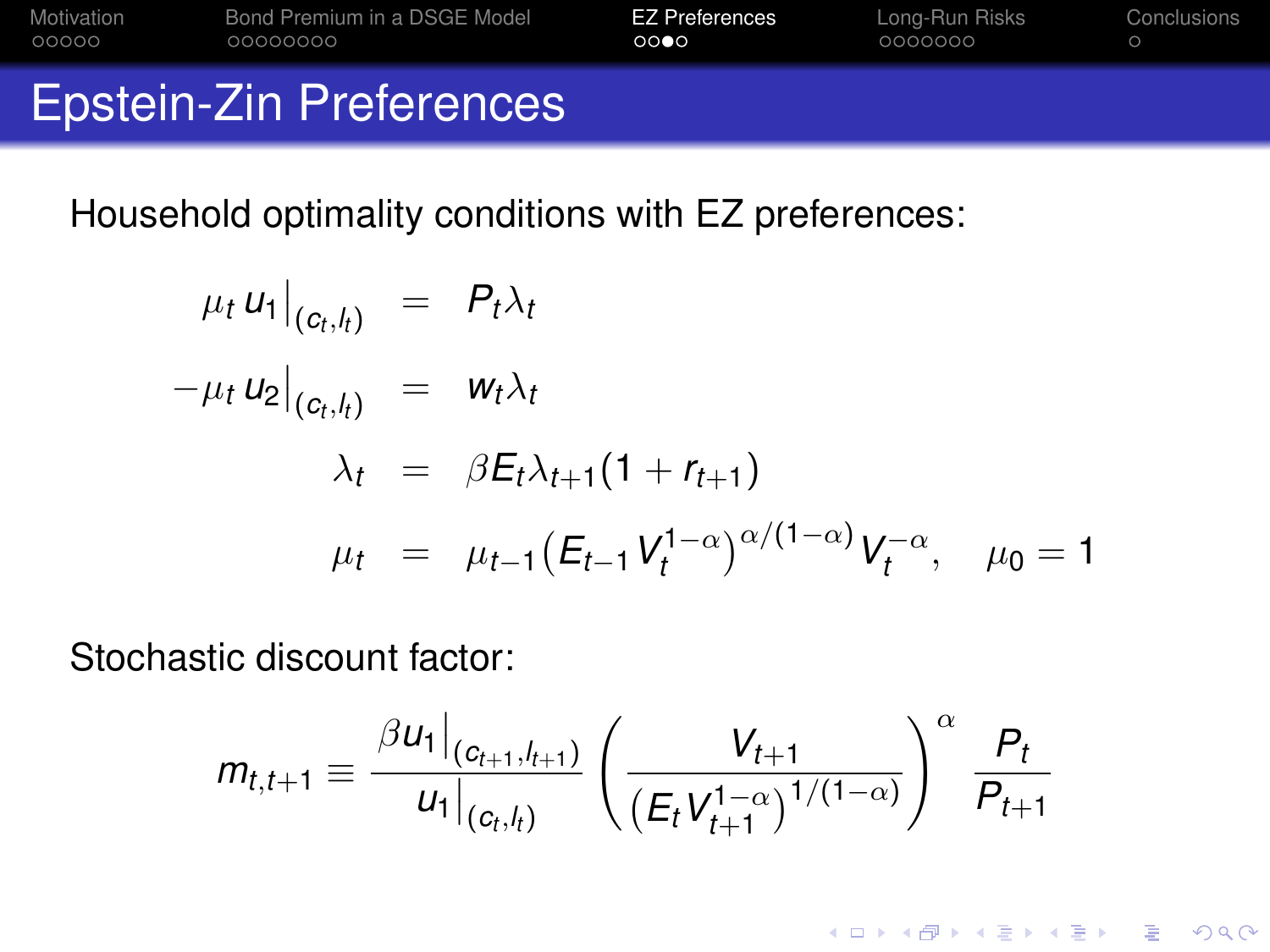| Motivation     | Bond Premium in a DSGE Model | <b>EZ Preferences</b> | Long-Run Risks | Conclusions |
|----------------|------------------------------|-----------------------|----------------|-------------|
| 00000          | 00000000                     | 000                   | 0000000        |             |
| <b>Results</b> |                              |                       |                |             |

#### Table 2: Empirical and Model-Based Unconditional Moments

<span id="page-45-0"></span>

|                        |           | EU          | "best fit" EZ |
|------------------------|-----------|-------------|---------------|
| Variable               | U.S. Data | Preferences | Preferences   |
| sd[Cl]                 | 1.19      | 1.42        | 2.53          |
| sd[L]                  | 1.71      | 2.56        | 2.21          |
| sd[w']                 | 0.82      | 2.08        | 1.52          |
| sd $[\pi]$             | 2.52      | 2.25        | 2.71          |
| sd[i]                  | 2.71      | 1.90        | 2.27          |
| $sd[i^{(10)}]$         | 2.41      | 0.54        | 1.03          |
| mean[ $\psi^{(10)}$ ]  | 1.06      | .010        | 1.05          |
| sd $\psi^{(10)}$ ]     | 0.54      | .000        | .184          |
| mean[ $i^{(10)} - i$ ] | 1.43      | $-.047$     | 0.99          |
| $sd[i^{(10)} - i]$     | 1.33      | 1.43        | 1.33          |
| mean[ $x^{(10)}$ ]     | 1.76      | .015        | 1.04          |
| $sd[x^{(10)}]$         | 23.43     | 6.56        | 9.02          |
| memo: quasi-CRRA       |           | 2           | 75            |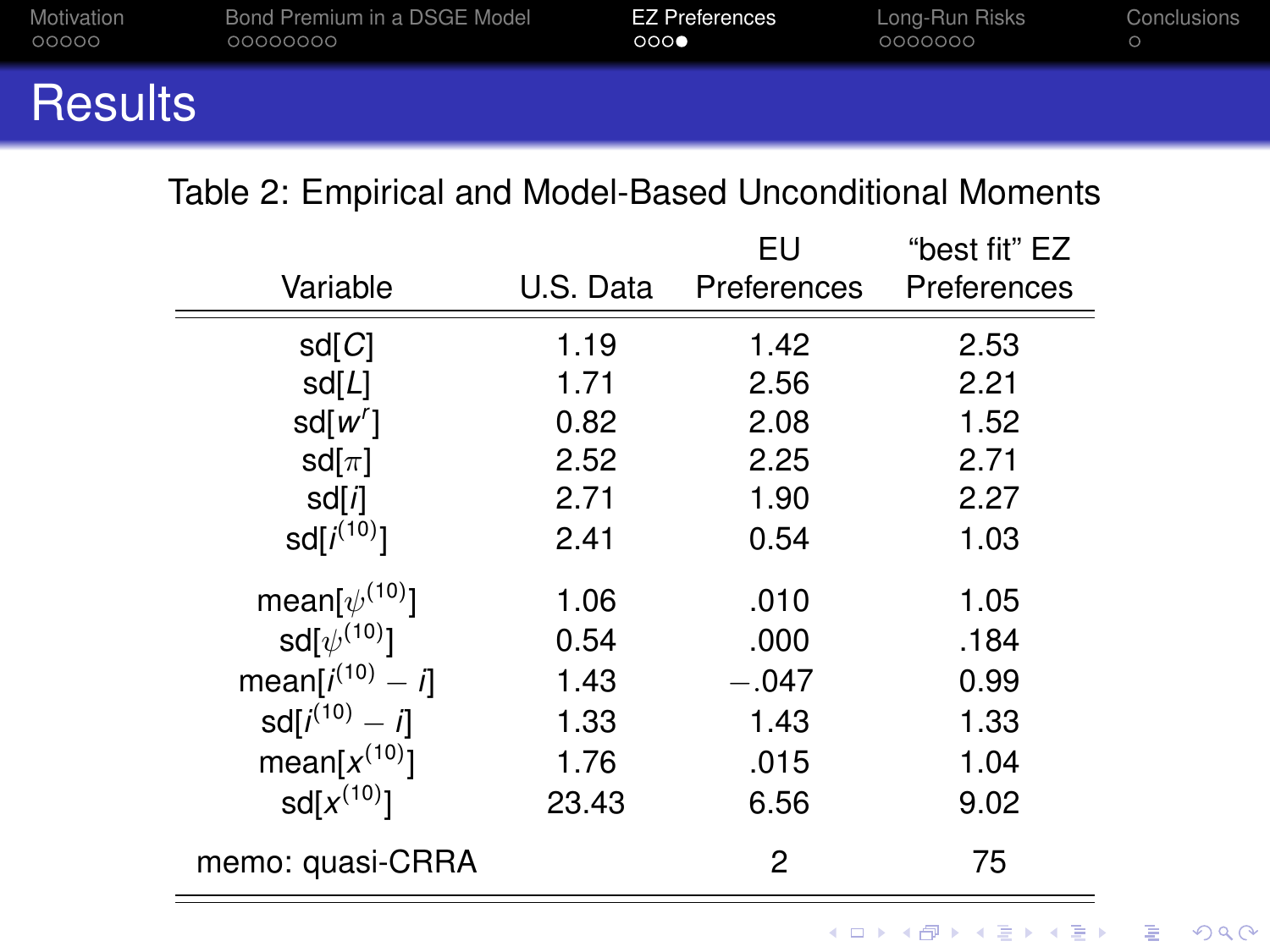| Motivation     | Bond Premium in a DSGE Model | EZ Preferences | Long-Run Risks | Conclusions |
|----------------|------------------------------|----------------|----------------|-------------|
| 00000          | 00000000                     | 0000           | 0000000        |             |
| Long-Run Risks |                              |                |                |             |

K ロ ▶ K @ ▶ K 할 ▶ K 할 ▶ 이 할 → 9 Q Q →

### 4 [Long-Run Risks](#page-46-0)

- **o** [Long-Run Inflation Risk](#page-47-0)
- <span id="page-46-0"></span>**o** [Long-Run Real Risk](#page-54-0)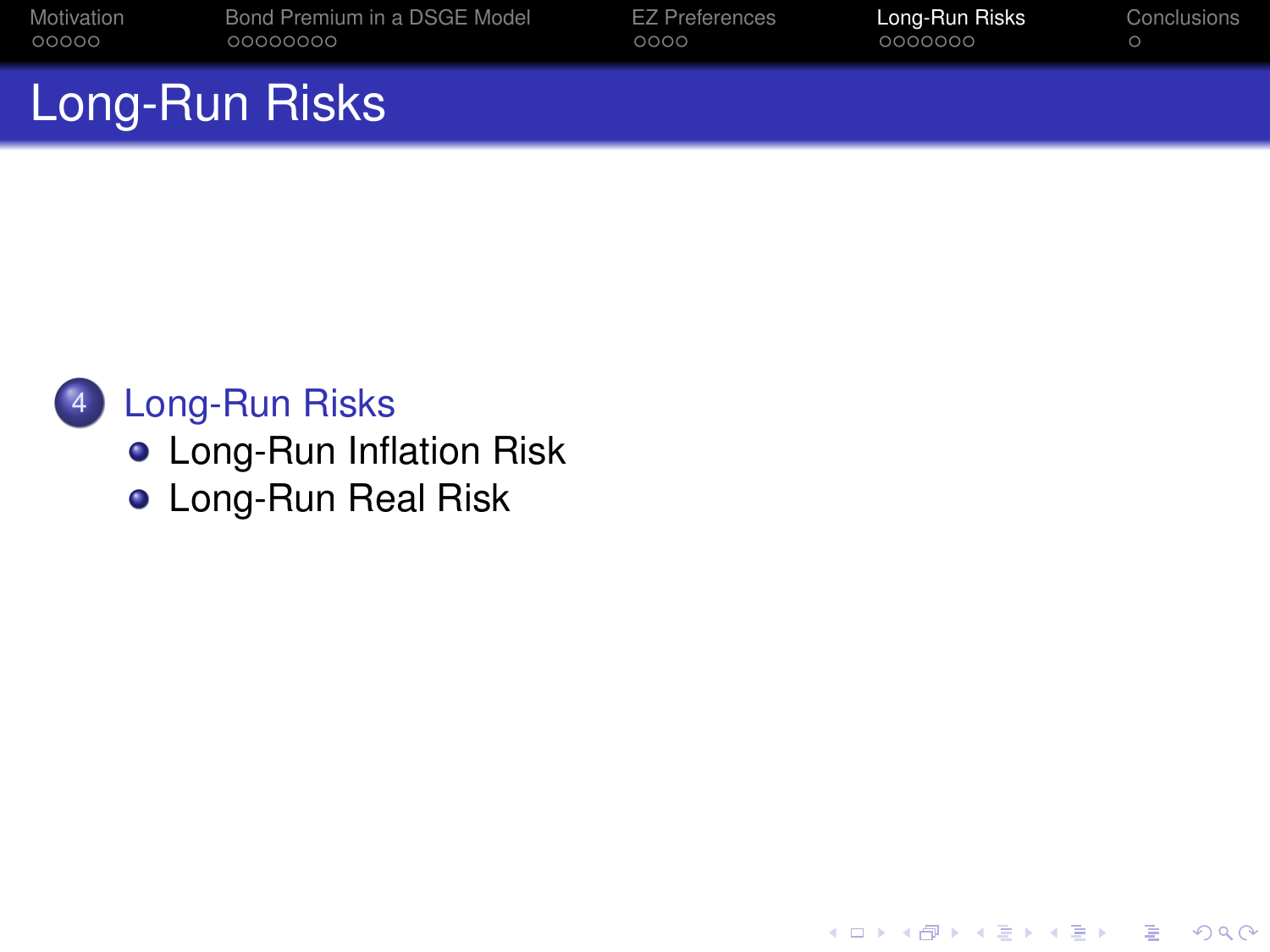| Motivation | Bond Premium in a DSGE Model | EZ Preferences | Long-Run Risks   | Conclusions |
|------------|------------------------------|----------------|------------------|-------------|
| 00000      | 00000000                     | 0000           | $\bullet$ 000000 |             |
|            | Long-Run Inflation Risk      |                |                  |             |

Introduce long-run inflation risk to make long-term bonds more risky:

- same idea as Bansal-Yaron (2004), but with nominal risk rather than real risk
- **long-term inflation expectations more observable than** long-term consumption growth
- <span id="page-47-0"></span>**o** other evidence (Kozicki-Tinsley, 2003, Gürkaynak, Sack, Swanson, 2005) that long-term inflation expectations in the U.S. vary

**KORKARA KERKER DAGA**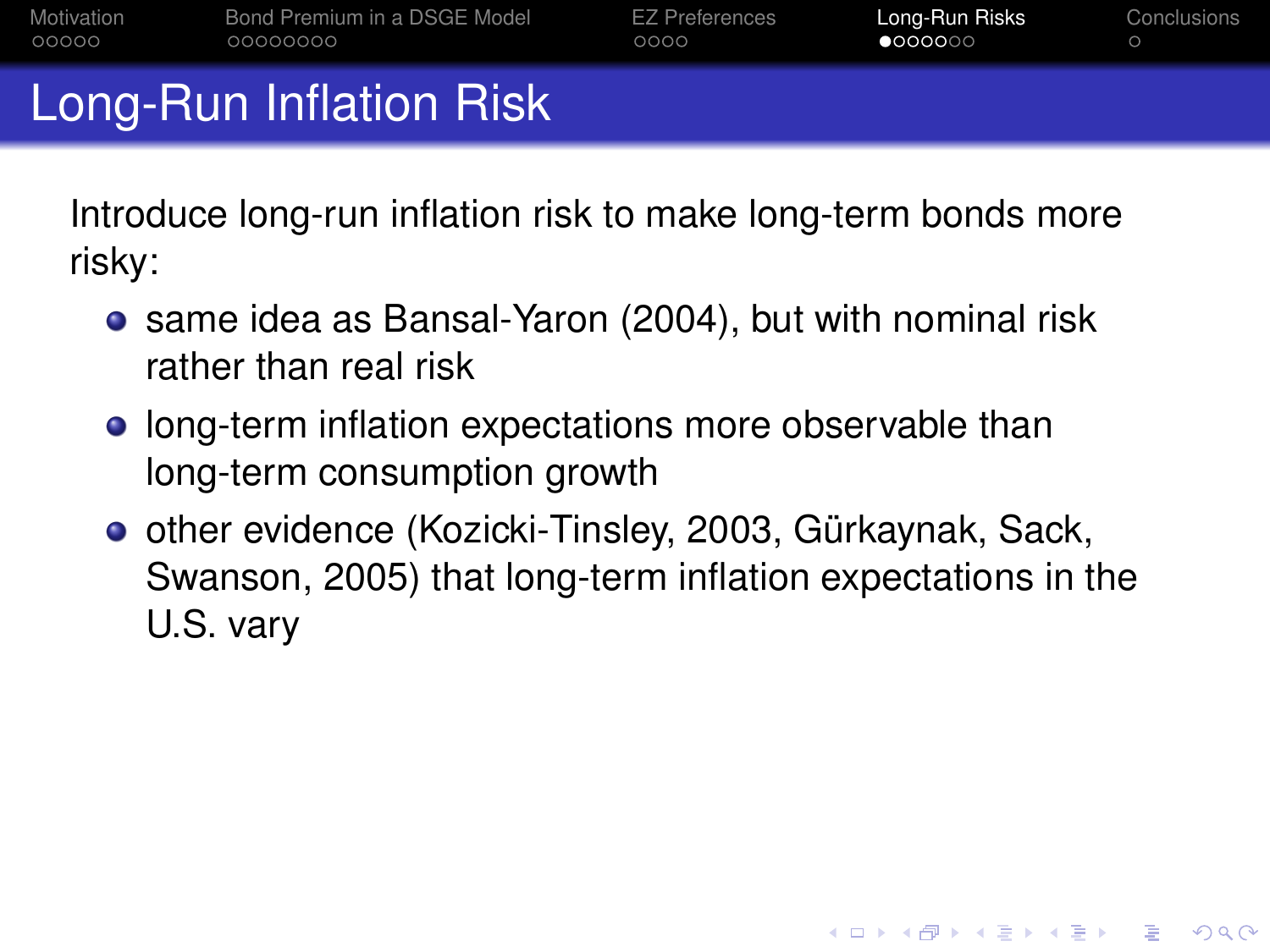

# Long-Run Inflation Risk

<span id="page-48-0"></span>

 $2Q$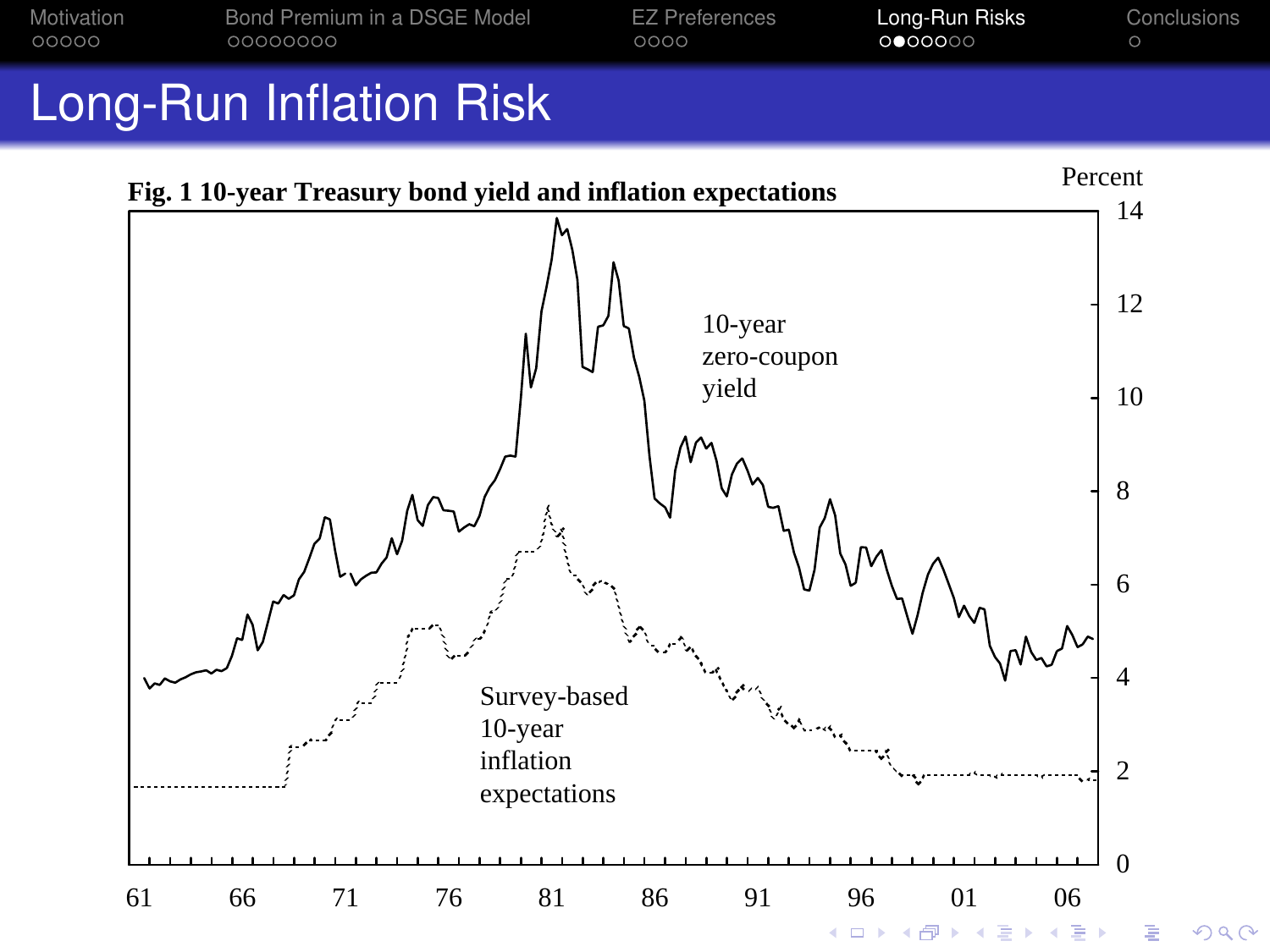| Motivation | Bond Premium in a DSGE Model | <b>EZ Preferences</b> | Long-Run Risks | Conclusions |
|------------|------------------------------|-----------------------|----------------|-------------|
| 00000      | 00000000                     | 0000                  | 0000000        |             |
|            | Long-Run Inflation Risk      |                       |                |             |

<span id="page-49-0"></span>Suppose:

$$
\pi_t^* = \rho_\pi^* \pi_{t-1}^* + \varepsilon_t^{\pi^*}
$$

K ロ X x (日 X X B X X B X X B X X O Q O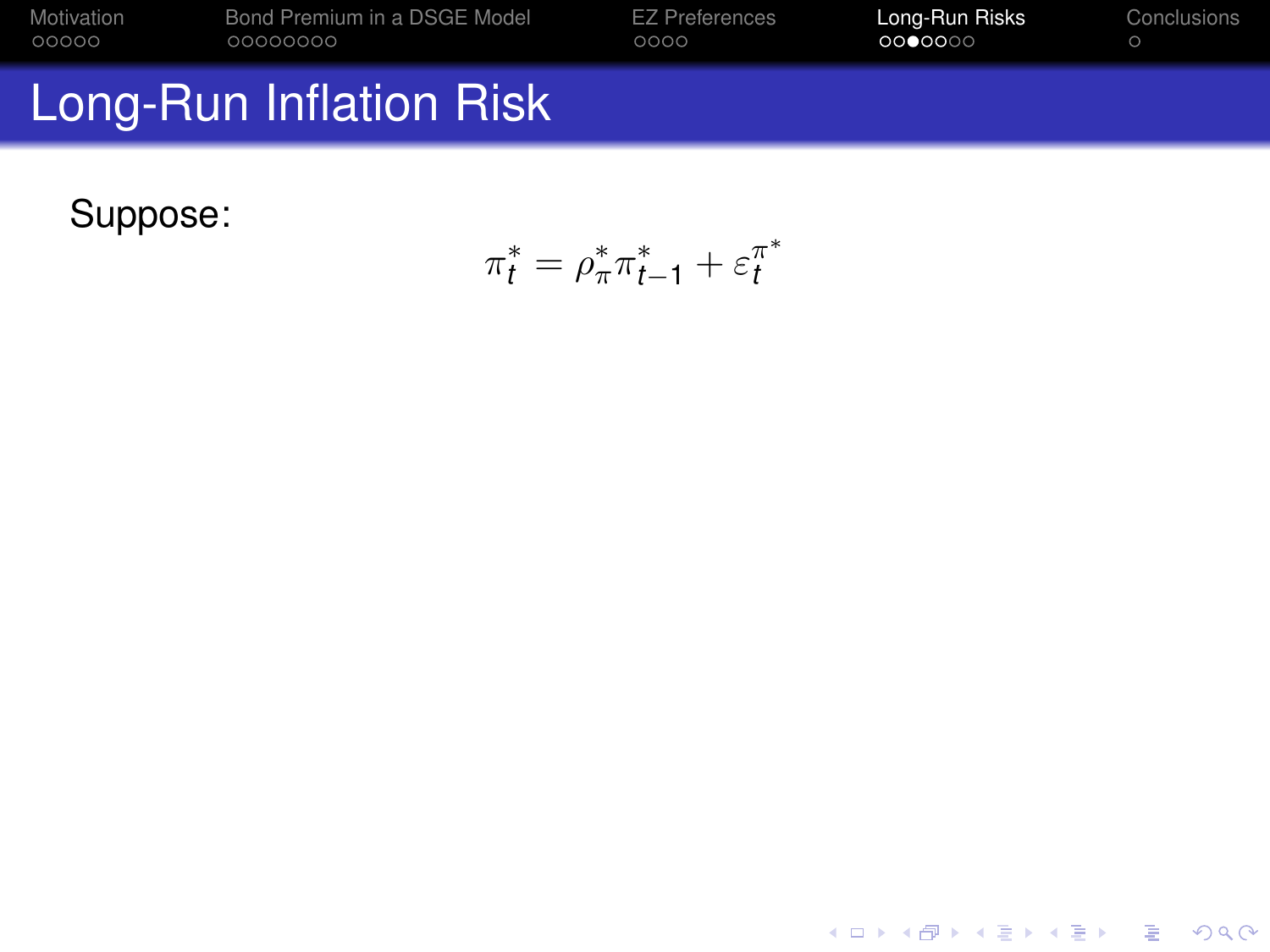| Motivation | Bond Premium in a DSGE Model   | <b>EZ Preferences</b> | Long-Run Risks | Conclusions |
|------------|--------------------------------|-----------------------|----------------|-------------|
| 00000      | 00000000                       | 0000                  | 0000000        |             |
|            | <b>Long-Run Inflation Risk</b> |                       |                |             |

Suppose:

$$
\pi_t^* = \rho_\pi^* \pi_{t-1}^* + \varepsilon_t^{\pi^*}
$$

KEL KALEYKEN E YAN

Then:

- inflation is volatile, but not risky
- in fact, long-term bonds act like insurance: when  $\pi^*$  ↑, then  $C$  ↑ and  $\rho^{(10)}$  ↓
- result: term premium is *negative*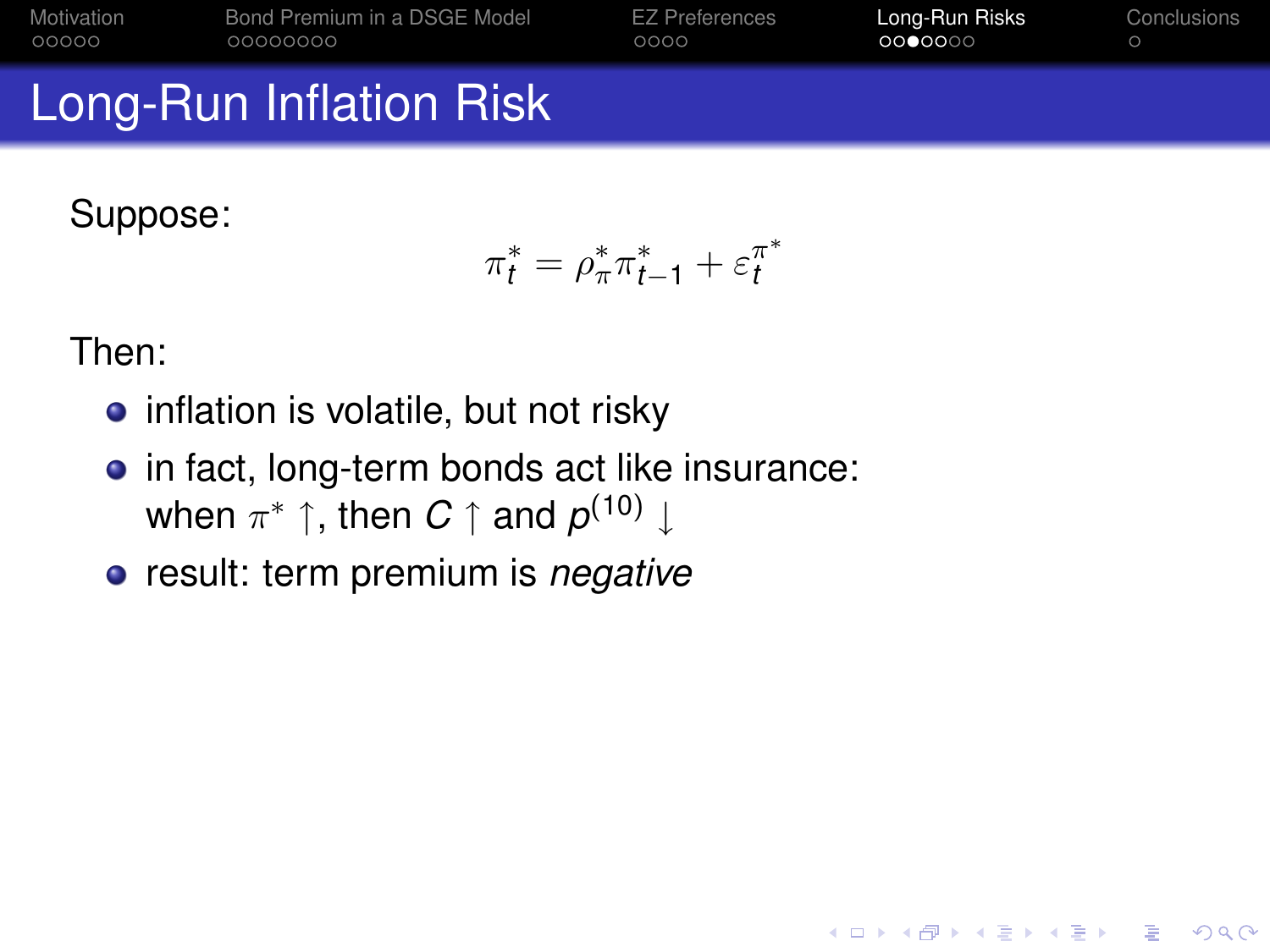| Motivation | Bond Premium in a DSGE Model   | <b>EZ Preferences</b> | Long-Run Risks | Conclusions |
|------------|--------------------------------|-----------------------|----------------|-------------|
| 00000      | 00000000                       | 0000                  | 0000000        |             |
|            | <b>Long-Run Inflation Risk</b> |                       |                |             |

Consider instead:

<span id="page-51-0"></span>
$$
\pi_t^* = \rho_{\pi}^* \pi_{t-1}^* + (1 - \rho_{\pi}^*) \theta_{\pi^*} (\overline{\pi}_t - \pi_t^*) + \varepsilon_t^{\pi^*}
$$

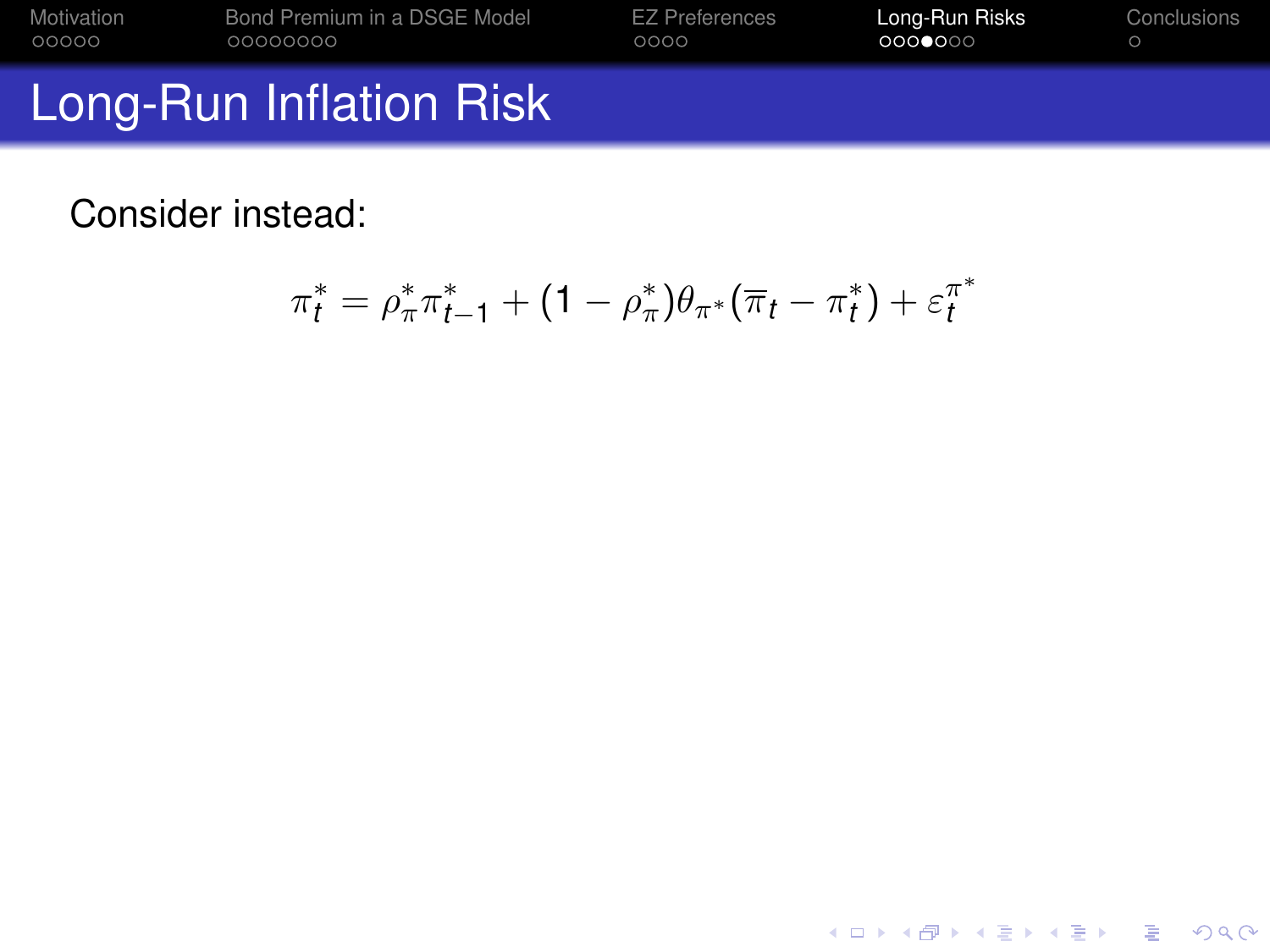| Motivation | Bond Premium in a DSGE Model   | <b>EZ Preferences</b> | Long-Run Risks | Conclusions |
|------------|--------------------------------|-----------------------|----------------|-------------|
| 00000      | 00000000                       | 0000                  | 0000000        |             |
|            | <b>Long-Run Inflation Risk</b> |                       |                |             |

Consider instead:

$$
\pi_t^* = \rho_{\pi}^* \pi_{t-1}^* + (1 - \rho_{\pi}^*) \theta_{\pi^*} (\overline{\pi}_t - \pi_t^*) + \varepsilon_t^{\pi^*}
$$

- $\theta_{\pi^*}$  describes pass-through from current  $\pi$  to long-term  $\pi^*$
- Gürkaynak, Sack, and Swanson (2005) found evidence for  $\theta_{\pi^*}$  > 0 in U.S. bond response to macro data releases
- makes long-term bonds act less like insurance: when technology/supply shock, then  $\pi \restriction$  ,  $C \downarrow$  , and  $\rho^{(10)} \downarrow$ supply shocks become very costly
- **•** The term premium is *positive*, closely associated with  $\theta_{\pi^*}$

**KORK ERKER ADAM ADA**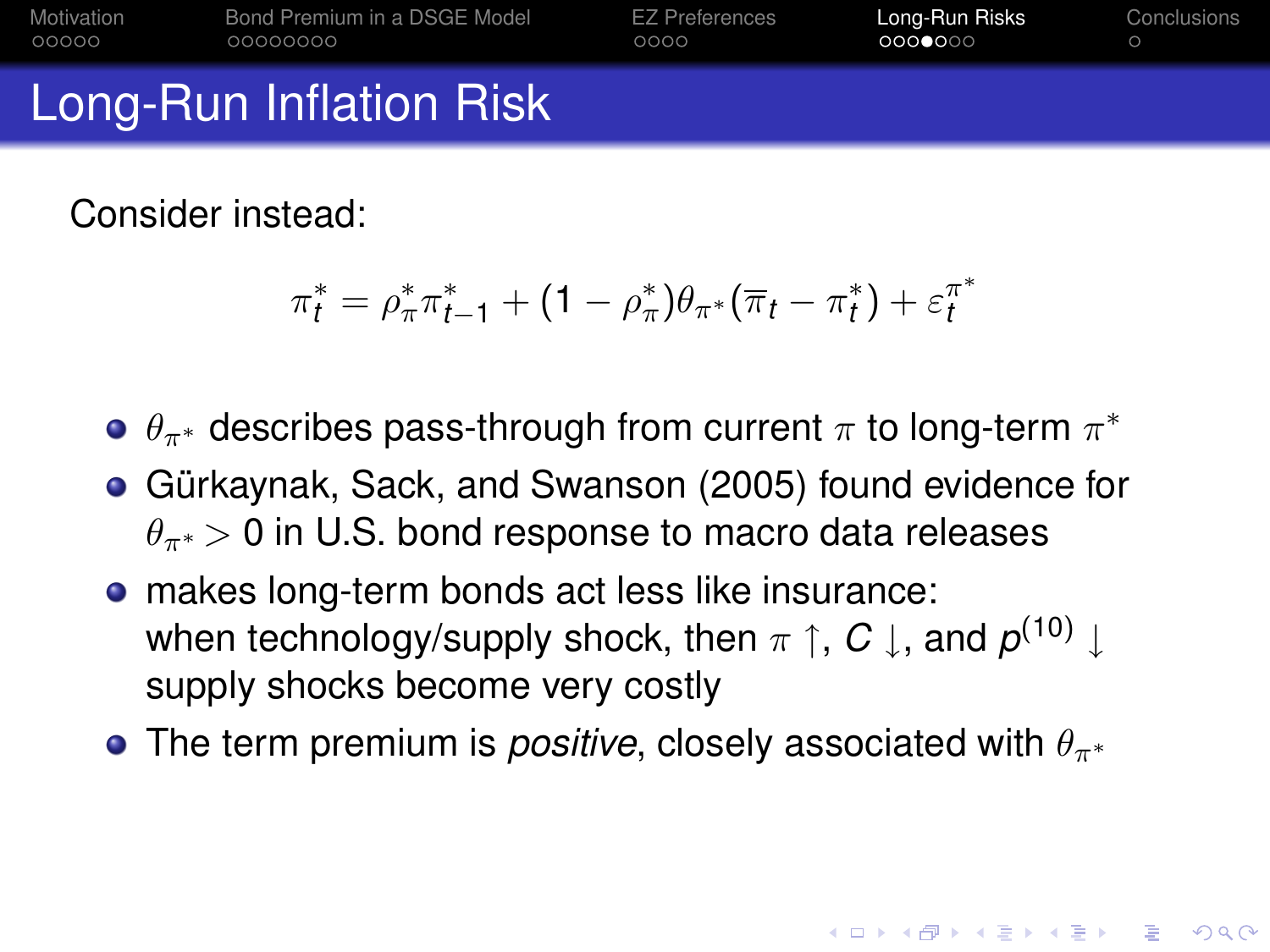| Motivation     | Bond Premium in a DSGE Model | EZ Preferences | Long-Run Risks | <b>Conclusions</b> |
|----------------|------------------------------|----------------|----------------|--------------------|
| 00000          | 00000000                     | 0000           | 0000000        |                    |
| <b>Results</b> |                              |                |                |                    |

#### Table 4: Model-Based Moments with Long-Run Inflation Risk

<span id="page-53-0"></span>

|                        |           | <b>EU Preferences</b> | <b>EZ Prefs</b> |
|------------------------|-----------|-----------------------|-----------------|
| Variable               | U.S. Data | & LR Risk             | & LR Risk       |
| sd[Cl]                 | 1.19      | 1.92                  | 1.86            |
| sd[L]                  | 1.71      | 3.33                  | 1.73            |
| sd[w']                 | 0.82      | 2.55                  | 1.45            |
| sd $[\pi]$             | 2.52      | 5.00                  | 3.22            |
| sd[i]                  | 2.71      | 4.74                  | 2.99            |
| $sd[i^{(10)}]$         | 2.41      | 3.32                  | 1.94            |
| mean[ $\psi^{(10)}$ ]  | 1.06      | .002                  | .748            |
| sd $\psi^{(10)}$ ]     | 0.54      | .001                  | .431            |
| mean[ $i^{(10)} - i$ ] | 1.43      | $-.062$               | .668            |
| $sd[i^{(10)} - i]$     | 1.33      | 1.60                  | 1.11            |
| mean[ $x^{(10)}$ ]     | 1.76      | .003                  | .737            |
| $sd[x^{(10)}]$         | 23.43     | 16.96                 | 11.83           |
| memo: quasi-CRRA       |           | 2                     | 65              |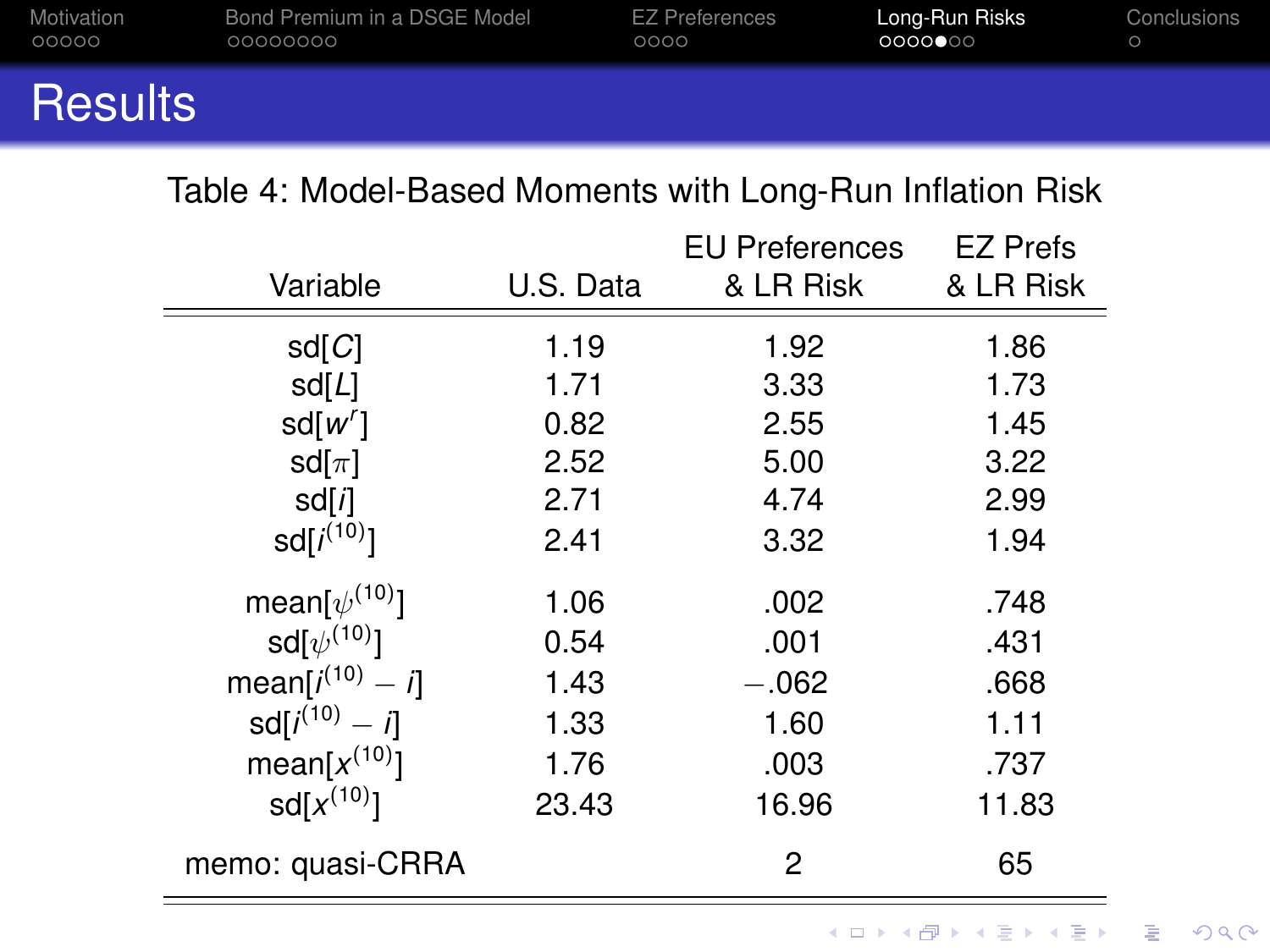| Motivation | Bond Premium in a DSGE Model | <b>EZ Preferences</b> | Long-Run Risks | Conclusions |
|------------|------------------------------|-----------------------|----------------|-------------|
| 00000      | 00000000                     | 0000                  | 00000          |             |
|            | Long-Run Productivity Risk   |                       |                |             |

Following Bansal and Yaron (2004), introduce long-run real risk to make the economy more risky:

**KORKARA KERKER DAGA** 

Assume productivity follows:

$$
\log A_t^* = \rho_{A^*} \log A_{t-1}^* + \varepsilon_t^{A^*}
$$

$$
\log A_t = \log A_t^* + \varepsilon_t^A
$$
  
where  $\rho_{A^*} = .98$ ,  $\sigma_{A^*} = .002$ , and  $\sigma_A = .005$ .

• makes the economy much riskier to agents

<span id="page-54-0"></span>**•** increases volatility of stochastic discount factor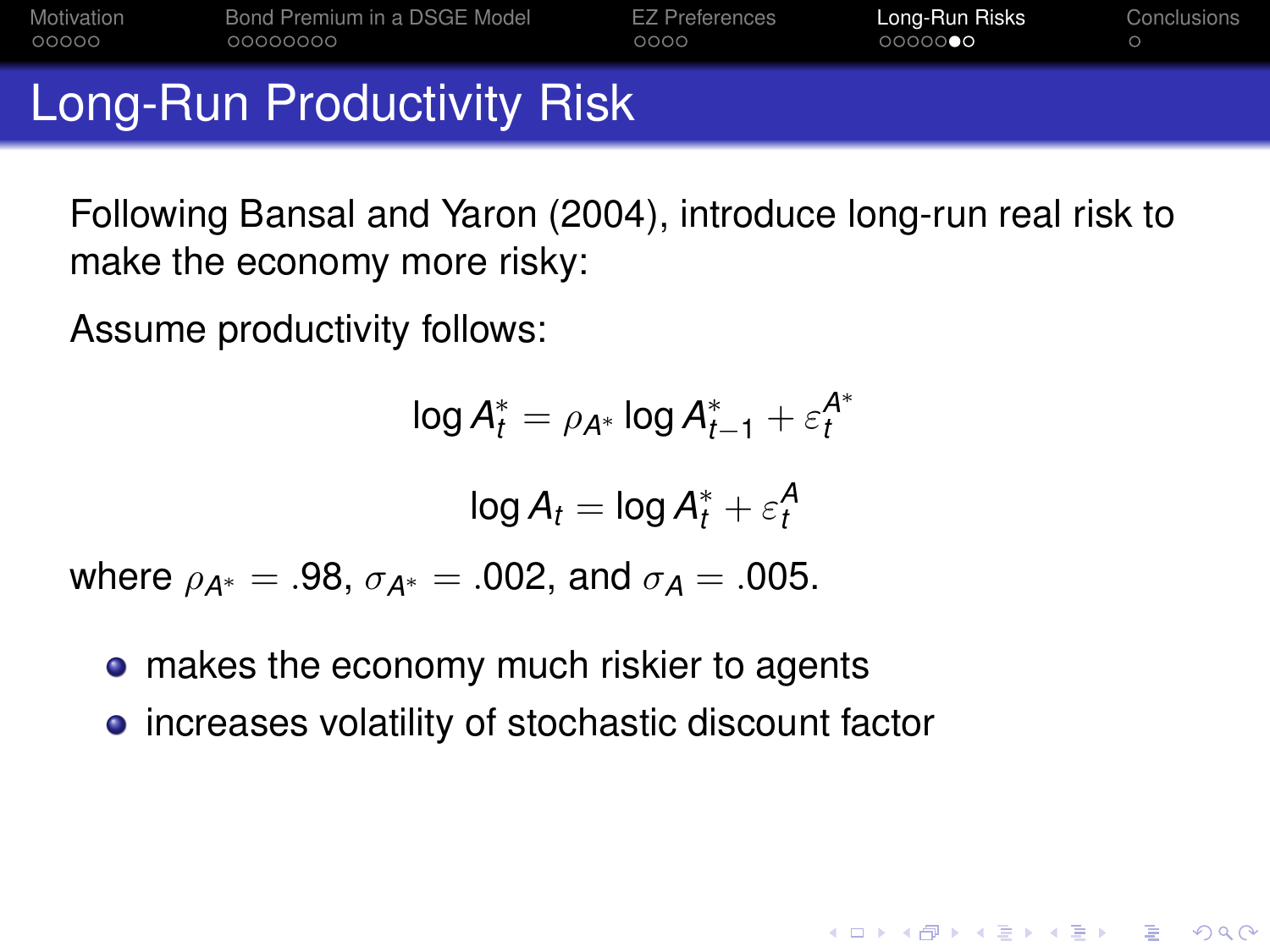| Motivation     | Bond Premium in a DSGE Model | EZ Preferences | Long-Run Risks | Conclusions |
|----------------|------------------------------|----------------|----------------|-------------|
| 00000          | 00000000                     | 0000           | 0000000        |             |
| <b>Results</b> |                              |                |                |             |

#### Table 3: Model-Based Moments with Long-Run Productivity Risk

<span id="page-55-0"></span>

|                        |           | <b>EU Preferences</b> | <b>EZ Prefs</b> |
|------------------------|-----------|-----------------------|-----------------|
| Variable               | U.S. Data | & LR Risk             | & LR Risk       |
| sd[Cl]                 | 1.19      | 0.92                  | 2.95            |
| sd[L]                  | 1.71      | 1.03                  | 1.32            |
| sd[w']                 | 0.82      | 1.43                  | 1.90            |
| sd $[\pi]$             | 2.52      | 1.12                  | 3.14            |
| sd[i]                  | 2.71      | 1.17                  | 2.88            |
| $sd[i^{(10)}]$         | 2.41      | 0.65                  | 1.84            |
| mean[ $\psi^{(10)}$ ]  | 1.06      | .005                  | .872            |
| sd $\psi^{(10)}$ ]     | 0.54      | .000                  | .183            |
| mean[ $i^{(10)} - i$ ] | 1.43      | $-.018$               | .758            |
| $sd[i^{(10)} - i]$     | 1.33      | 0.64                  | 1.15            |
| mean[ $x^{(10)}$ ]     | 1.76      | .005                  | .859            |
| $sd[x^{(10)}]$         | 23.43     | 4.39                  | 11.59           |
| memo: quasi-CRRA       |           | 2                     | 35              |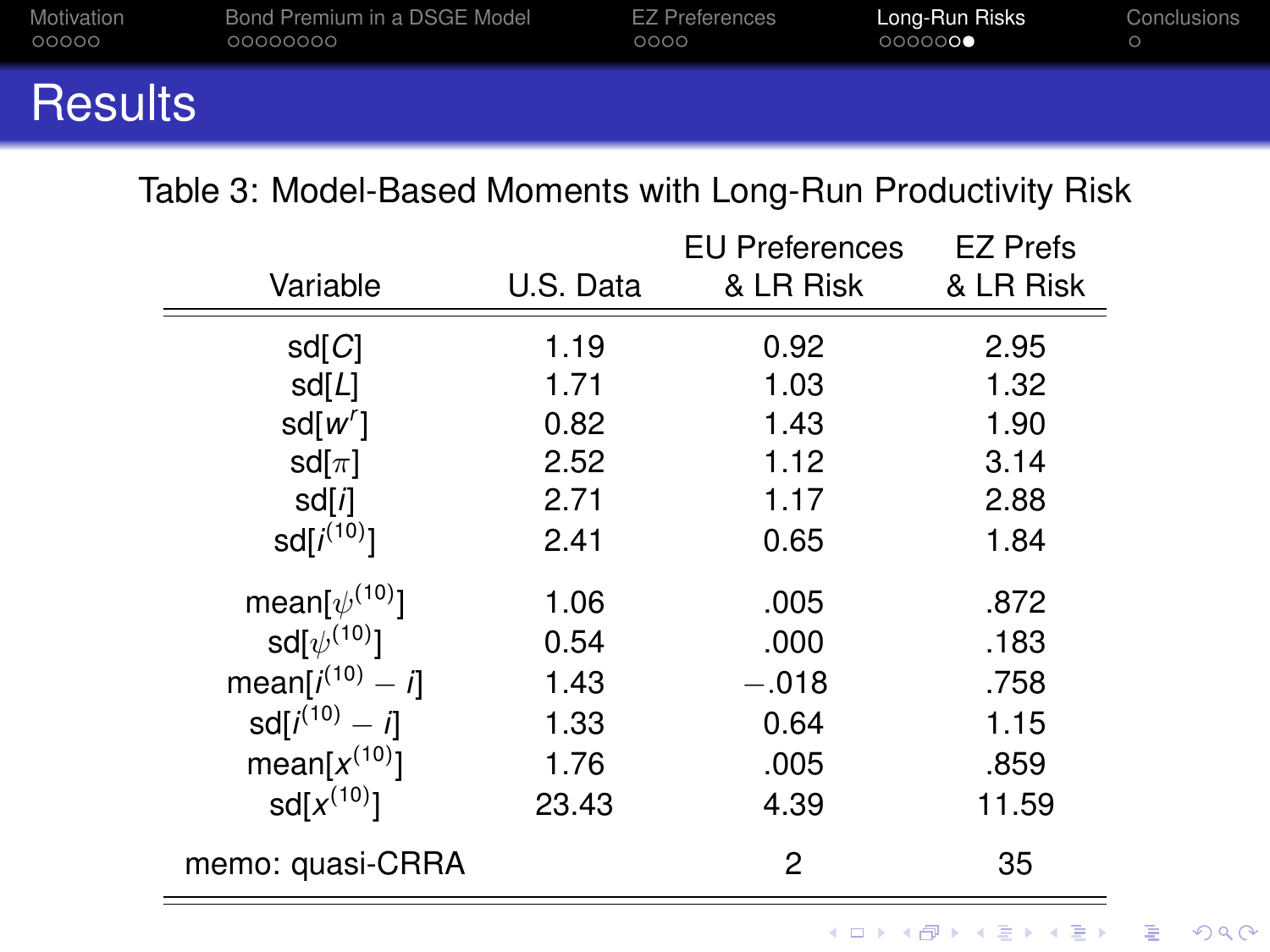| Motivation         | Bond Premium in a DSGE Model | EZ Preferences | Long-Run Risks | Conclusions |
|--------------------|------------------------------|----------------|----------------|-------------|
| 00000              | 00000000                     | 0000           | 0000000        |             |
| <b>Conclusions</b> |                              |                |                |             |

K ロ ▶ K @ ▶ K 할 ▶ K 할 ▶ 이 할 → 9 Q Q →

<span id="page-56-0"></span>**1** The term premium in standard NK DSGE models is very small, even more stable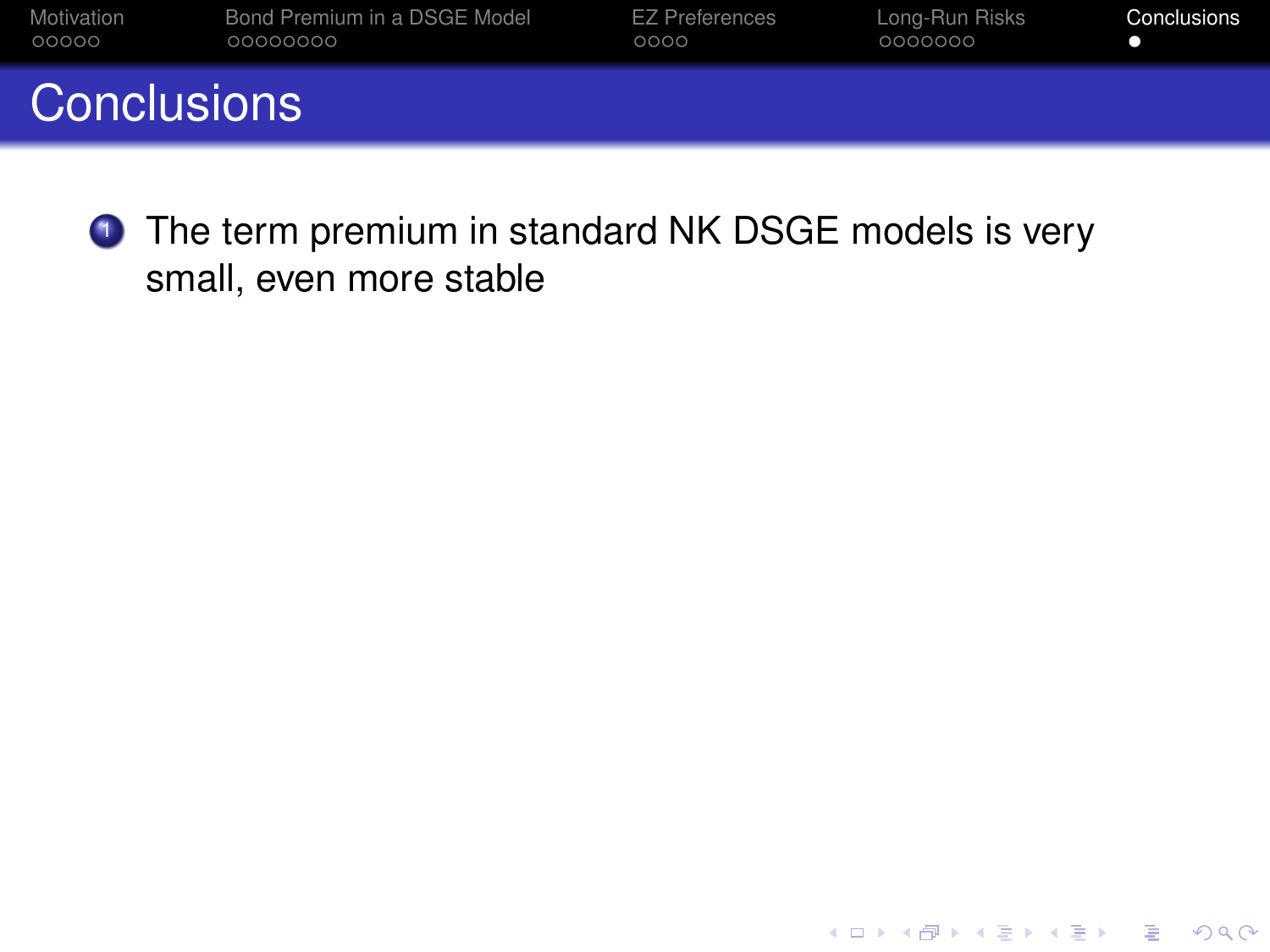| Motivation         | Bond Premium in a DSGE Model | EZ Preferences | Long-Run Risks | Conclusions |
|--------------------|------------------------------|----------------|----------------|-------------|
| 00000              | 00000000                     | 0000           | 0000000        |             |
| <b>Conclusions</b> |                              |                |                |             |

- **1** The term premium in standard NK DSGE models is very small, even more stable
- 2 Habit-based preferences can solve bond premium puzzle in endowment economy, but fail in NK DSGE framework: although agents are risk-averse, they can offset that risk

**KORK ERKER ADAM ADA**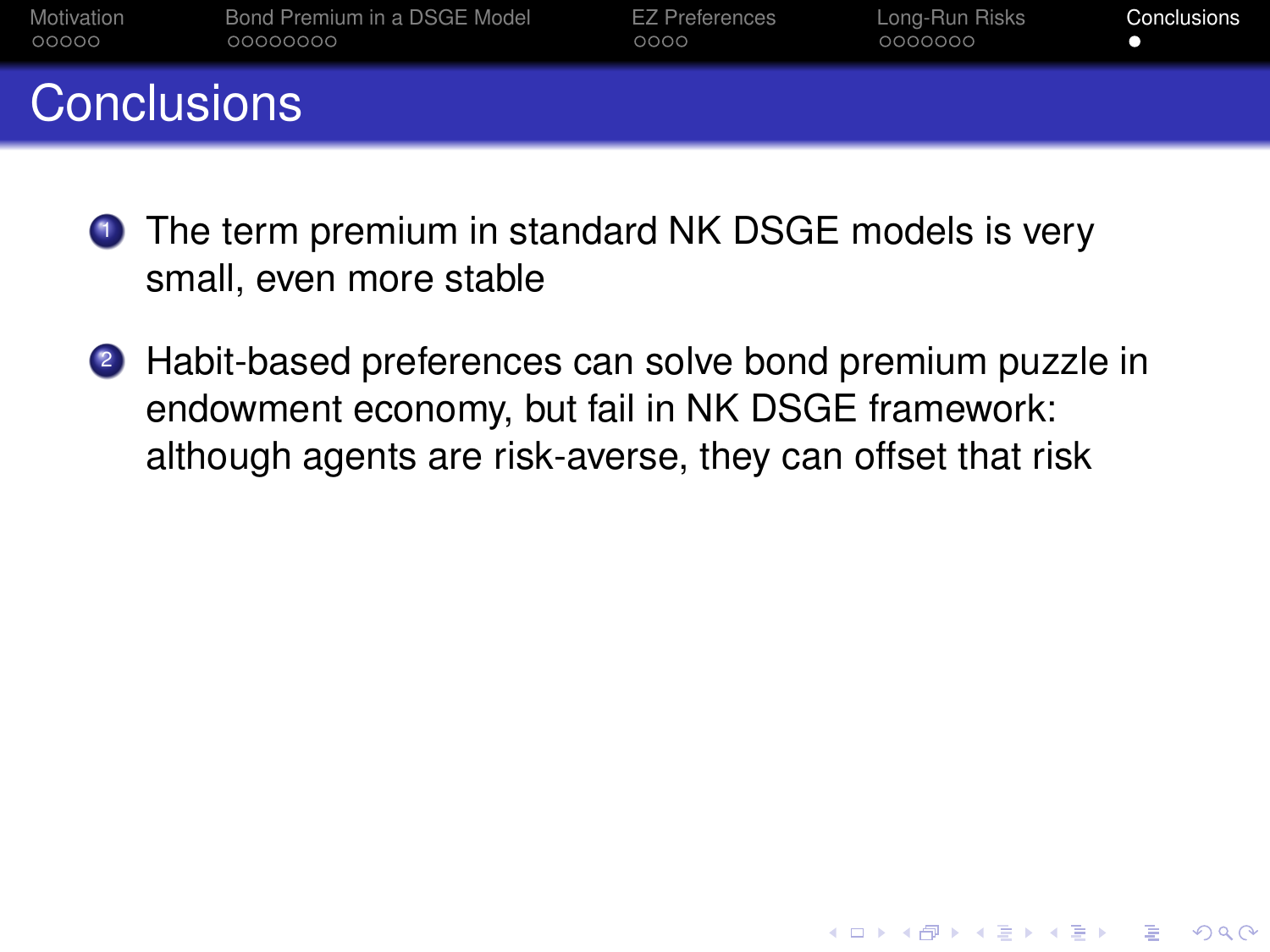| Motivation         | Bond Premium in a DSGE Model | EZ Preferences | Long-Run Risks | Conclusions |
|--------------------|------------------------------|----------------|----------------|-------------|
| 00000              | 00000000                     | 0000           | 0000000        |             |
| <b>Conclusions</b> |                              |                |                |             |

- **1** The term premium in standard NK DSGE models is very small, even more stable
- 2 Habit-based preferences can solve bond premium puzzle in endowment economy, but fail in NK DSGE framework: although agents are risk-averse, they can offset that risk
- <sup>3</sup> Epstein-Zin preferences can solve bond premium puzzle in endowment economy, are much more promising in NK DSGE framework:

agents are risk-averse and cannot offset long-run real or nominal risks

**KORK ERKEY EL POLO**